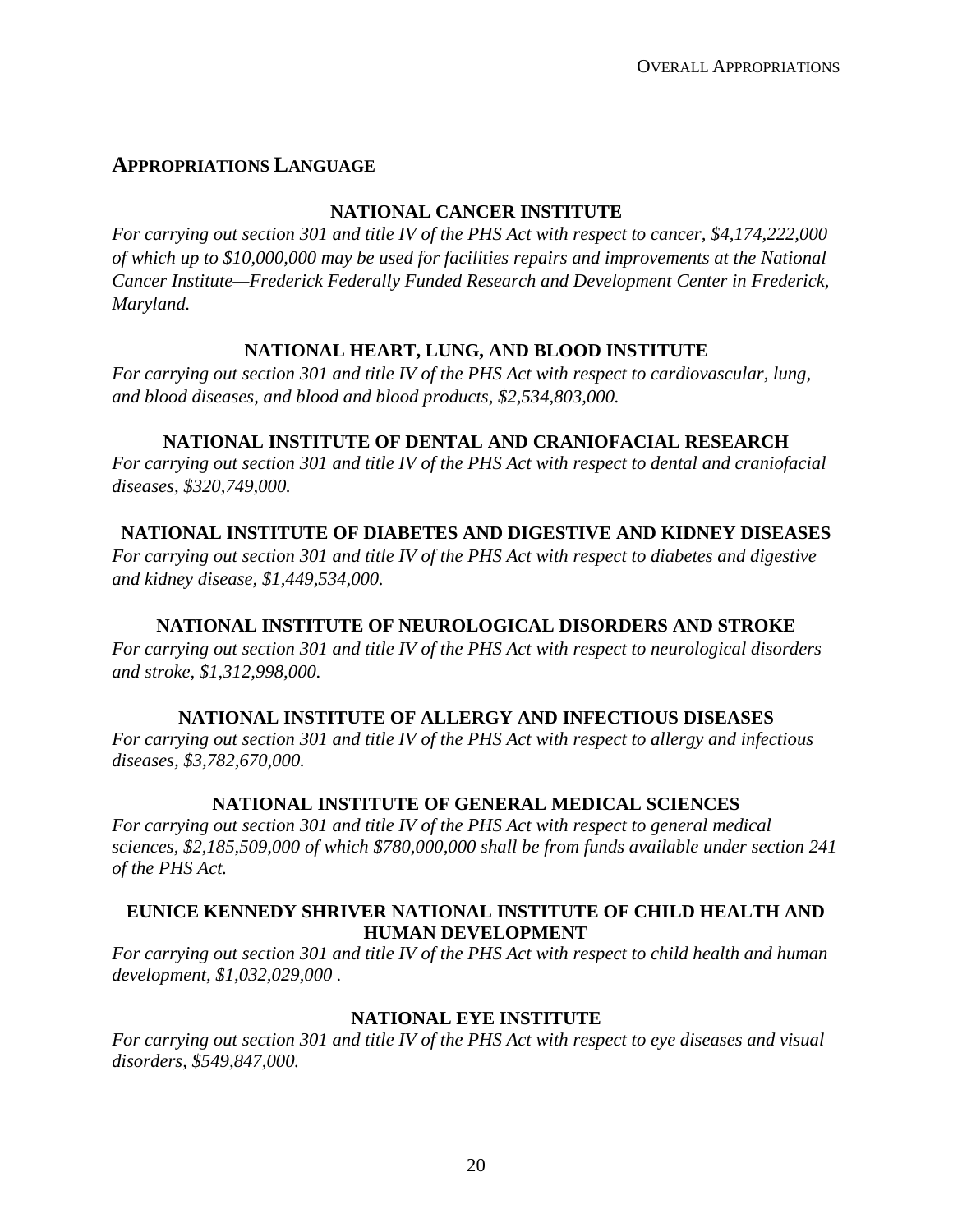### **NATIONAL INSTITUTE OF ENVIRONMENTAL HEALTH SCIENCES**

*For carrying out section 301 and title IV of the PHS Act with respect to environmental health sciences, \$533,537,000.* 

#### **NATIONAL INSTITUTE OF ENVIRONMENTAL HEALTH SCIENCES**

*For necessary expenses for the National Institute of Environmental Health Sciences in carrying out activities set forth in section 311(a) of the Comprehensive Environmental Response, Compensation, and Liability Act of 1980 (42 U.S.C. 9660(a)) and section 126(g) of the Superfund Amendments and Reauthorization Act of 1986, \$59,607,000.* 

### **NATIONAL INSTITUTE ON AGING**

For carrying out section 301 and title IV of the PHS Act with respect to aging, *\$1,303,541,000*.

#### **NATIONAL INSTITUTE OF ARTHRITIS AND MUSCULOSKELETAL AND SKIN DISEASES**

*For carrying out section 301 and title IV of the PHS Act with respect to arthritis and musculoskeletal and skin diseases, \$417,898,000.* 

#### **NATIONAL INSTITUTE ON DEAFNESS AND OTHER COMMUNICATION DISORDERS**

*For carrying out section 301 and title IV of the PHS Act with respect to deafness and other communication disorders, \$325,846,000.* 

### **NATIONAL INSTITUTE OF NURSING RESEARCH**

*For carrying out section 301 and title IV of the PHS Act with respect to nursing research, \$113,688,000.*

### **NATIONAL INSTITUTE ON ALCOHOL ABUSE AND ALCOHOLISM**

*For carrying out section 301 and title IV of the PHS Act with respect to alcohol abuse and alcoholism, \$361,356,000.* 

### **NATIONAL INSTITUTE ON DRUG ABUSE**

*For carrying out section 301 and title IV of the PHS Act with respect to drug abuse, \$864,998,000.*

### **NATIONAL INSTITUTE OF MENTAL HEALTH**

*For carrying out section 301 and title IV of the PHS Act with respect to mental health, \$1,201,901,000.*

### **NATIONAL HUMAN GENOME RESEARCH INSTITUTE**

*For carrying out section 301 and title IV of the PHS Act with respect to human genome research, \$399,622,000.*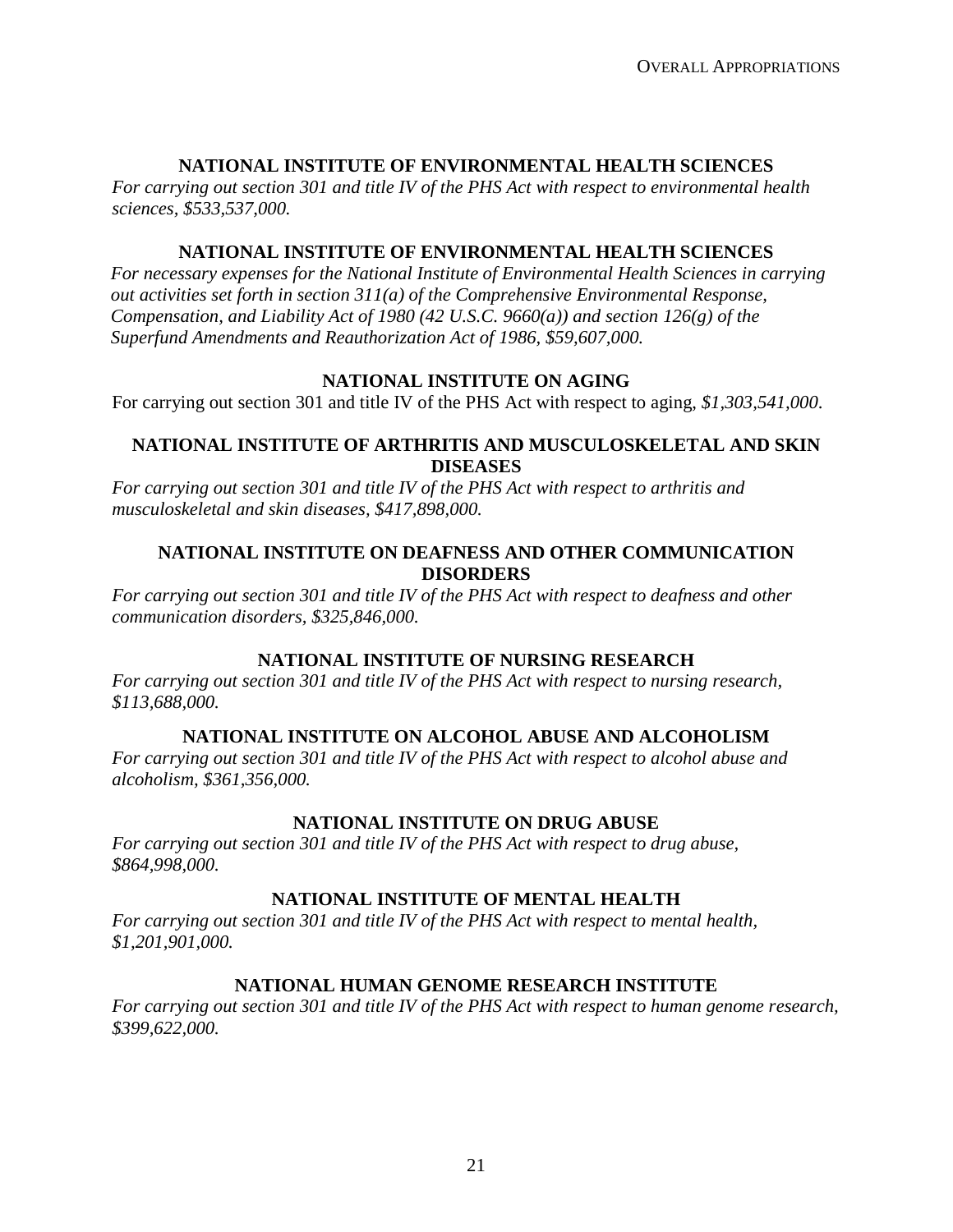# **NATIONAL INSTITUTE OF BIOMEDICAL IMAGING AND BIOENGINEERING**

*For carrying out section 301 and title IV of the PHS Act with respect to biomedical imaging and bioengineering research, \$282,614,000.* 

# **NATIONAL CENTER FOR COMPLEMENTARY AND INTEGRATIVE HEALTH**

*For carrying out section 301 and title IV of the PHS Act with respect to complementary and integrative health, \$101,793,000.* 

# **NATIONAL INSTITUTE ON MINORITY HEALTH AND HEALTH DISPARITIES**

*For carrying out section 301 and title IV of the PHS Act with respect to minority health and health disparities research, \$214,723,000.* 

# **NATIONAL LIBRARY OF MEDICINE**

*For carrying out section 301 and title IV of the PHS Act with respect to health information communications, \$373,258,000: Provided, That of the amounts available for improvement of information systems, \$4,000,000 shall be available until September 30, 2019: Provided further, That in fiscal year 2018, the National Library of Medicine may enter into personal services contracts for the provision of services in facilities owned, operated, or constructed under the jurisdiction of the National Institutes of Health (referred to in this title as "NIH").* 

# **NATIONAL CENTER FOR ADVANCING TRANSLATIONAL SCIENCES**

*For carrying out section 301 and title IV of the PHS Act with respect to translational sciences, \$557,373,000: Provided, That up to \$24,496,593 shall be available to implement section 480 of the PHS Act, relating to the Cures Acceleration Network.* 

### **BUILDINGS AND FACILITIES**

*For the study of, construction or demolition of, renovation of, and acquisition of equipment for, facilities of or used by NIH, including the acquisition of real property, \$98,615,000, to remain available through September 30, 2022.*

### **OFFICE OF THE DIRECTOR**

*For carrying out the responsibilities of the Office of the Director, NIH, \$1,329,833,000: Provided, That funding shall be available for the purchase of not to exceed 29 passenger motor vehicles for replacement only: Provided further, That all funds credited to the NIH Management Fund shall remain available for one fiscal year after the fiscal year in which they are deposited: Provided further, That \$441,823,000 shall be available for the Common Fund established under section 402A(c)(1) of the PHS Act: Provided further, That of the funds provided, \$10,000 shall be for official reception and representation expenses when specifically approved by the Director of the NIH: Provided further, That the Office of AIDS Research within the Office of the Director of the NIH may spend up to \$4,000,000 to make grants for construction or renovation of facilities as provided for in section 2354(a)(5)(B) of the PHS Act:* 

*In addition to other funds appropriated for the Common Fund established under section 402A(c) of the PHS Act, \$12,600,000 is appropriated to the Common Fund from the 10-year Pediatric Research Initiative Fund described in section 9008 of title 26, United States Code, for the*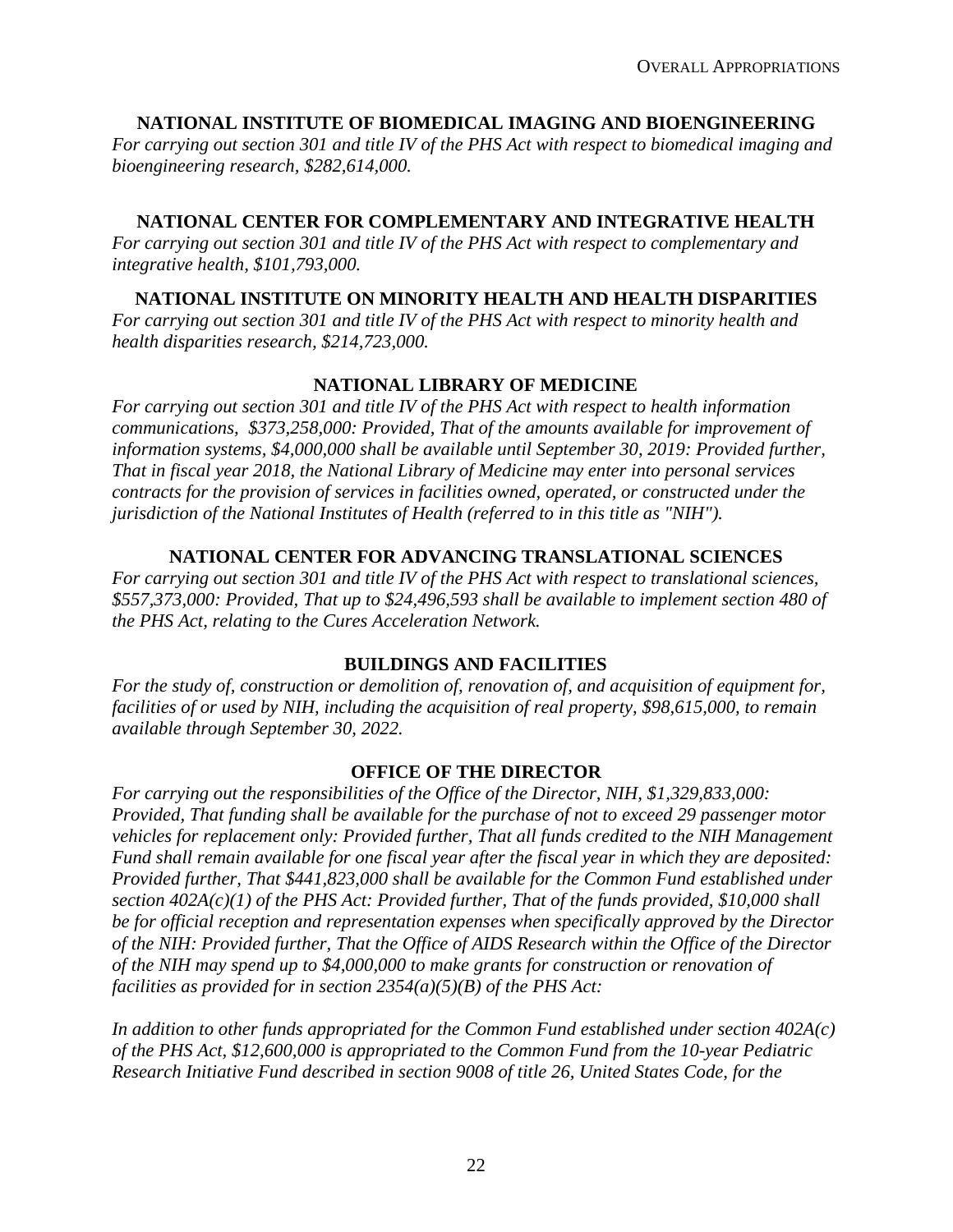*purpose of carrying out section 402(b)(7)(B)(ii) of the PHS Act (relating to pediatric research), as authorized in the Gabriella Miller Kids First Research Act.*

#### **NIH INNOVATION ACCOUNT**

*For necessary expenses to carry out the purposes described in section 1001(b)(4) of the 21st Century Cures Act, in addition to amounts available for such purposes in the appropriations provided to the National Institutes of Health in this Act, \$496,000,000, to remain available until expended: Provided, That such amounts are appropriated pursuant to section 1001(b)(3) of such Act and are to be derived from amounts transferred under section 1001(b)(2)(A) of such Act: Provided further, That of the amount appropriated under this heading, \$300,000,000 shall be transferred to the "National Cancer Institute" for the purposes described in section 1001(b)(4)(C) of such Act, \$43,000,000 shall be transferred to the "National Institute of Neurological Disorders and Stroke" for the purposes described in section 1001(b)(4)(B) of such Act, and \$43,000,000 shall be transferred to the "National Institute of Mental Health" for the purposes described in section 1001(b)(4)(B) of such Act: Provided further, That remaining amounts may be transferred by the Director of the National Institutes of Health to any accounts of the National Institutes of Health: Provided further, That upon a determination by the Director that funds transferred pursuant to any of the previous provisos are not necessary for the purposes provided, such amounts may be transferred back to this account: Provided further, That the transfer authority provided under this heading is in addition to any other transfer authority provided by law.*

#### **NATIONAL INSTITUTE FOR RESEARCH ON SAFETY AND QUALITY**

*For carrying out titles III and IX of the PHS Act, part A of title XI of the Social Security Act, and section 1013 of the Medicare Prescription Drug, Improvement, and Modernization Act of 2003, \$272,000,000: Provided, That section 947(c) of the PHS Act shall not apply in fiscal year 2018: Provided further, That in addition, amounts received from Freedom of Information Act fees, reimbursable and interagency agreements, and the sale of data shall be credited to this appropriation and shall remain available until expended.*

*.*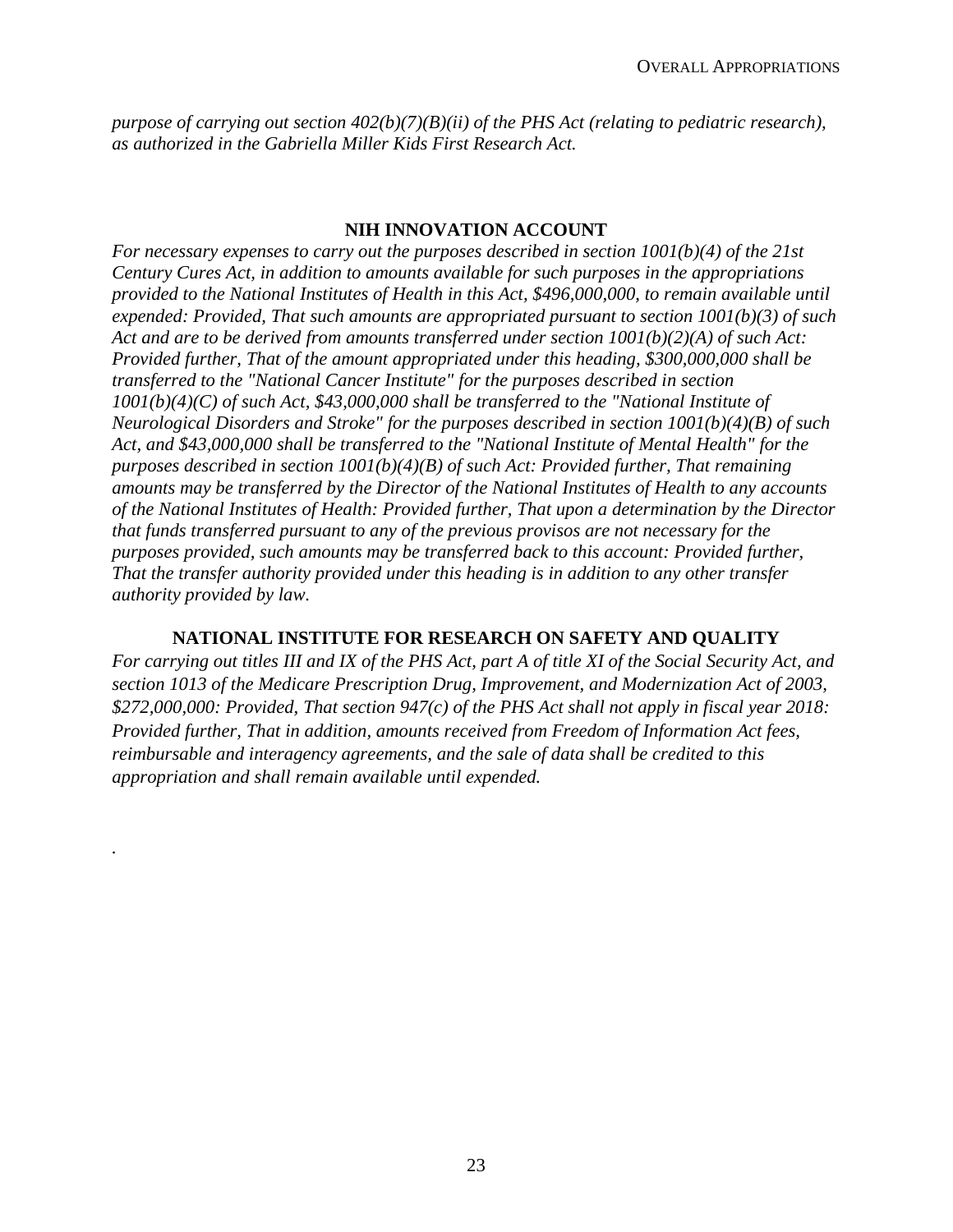# **AUTHORIZING LEGISLATION**

| (Dollars in Thousands)                                                                                           | FY 2017<br><b>Annualized CR</b> | FY 2018 Amount<br>Authorized | FY 2018 <sup>1</sup><br>President's Budget |
|------------------------------------------------------------------------------------------------------------------|---------------------------------|------------------------------|--------------------------------------------|
| National Institutes of Health:                                                                                   |                                 |                              |                                            |
| Section 301 and Title IV of the<br>PHS Act                                                                       | \$32,241,343                    |                              |                                            |
| Section 1001 (b) $(3)(A)$ of the                                                                                 |                                 |                              |                                            |
| 21 <sup>st</sup> Century Cures Act                                                                               | \$352,000                       | \$496,000                    | \$496,000                                  |
| Section $402A(a)(1)(D)$ of the<br>PHS Act                                                                        |                                 | \$34,851,000                 | \$26,423,710                               |
| Public Law 114-10, Medicare<br>Access and CHIP<br>Reauthorization Act of 2015.                                   | \$139,650                       |                              | \$150,000                                  |
| Section $311(a)$ of the<br>Comprehensive Environmental<br>Response, Compensation, and                            |                                 |                              |                                            |
| Liability Act of 1980, and<br>Section $126(g)$ of the Superfund<br>Amendments and Reauthorization<br>Act of 1986 | \$77,202                        | \$59,607                     | \$59,607                                   |

 $^1$ See NIRSQ chapter for Authorizing Legislation on NIRSQ.

*.*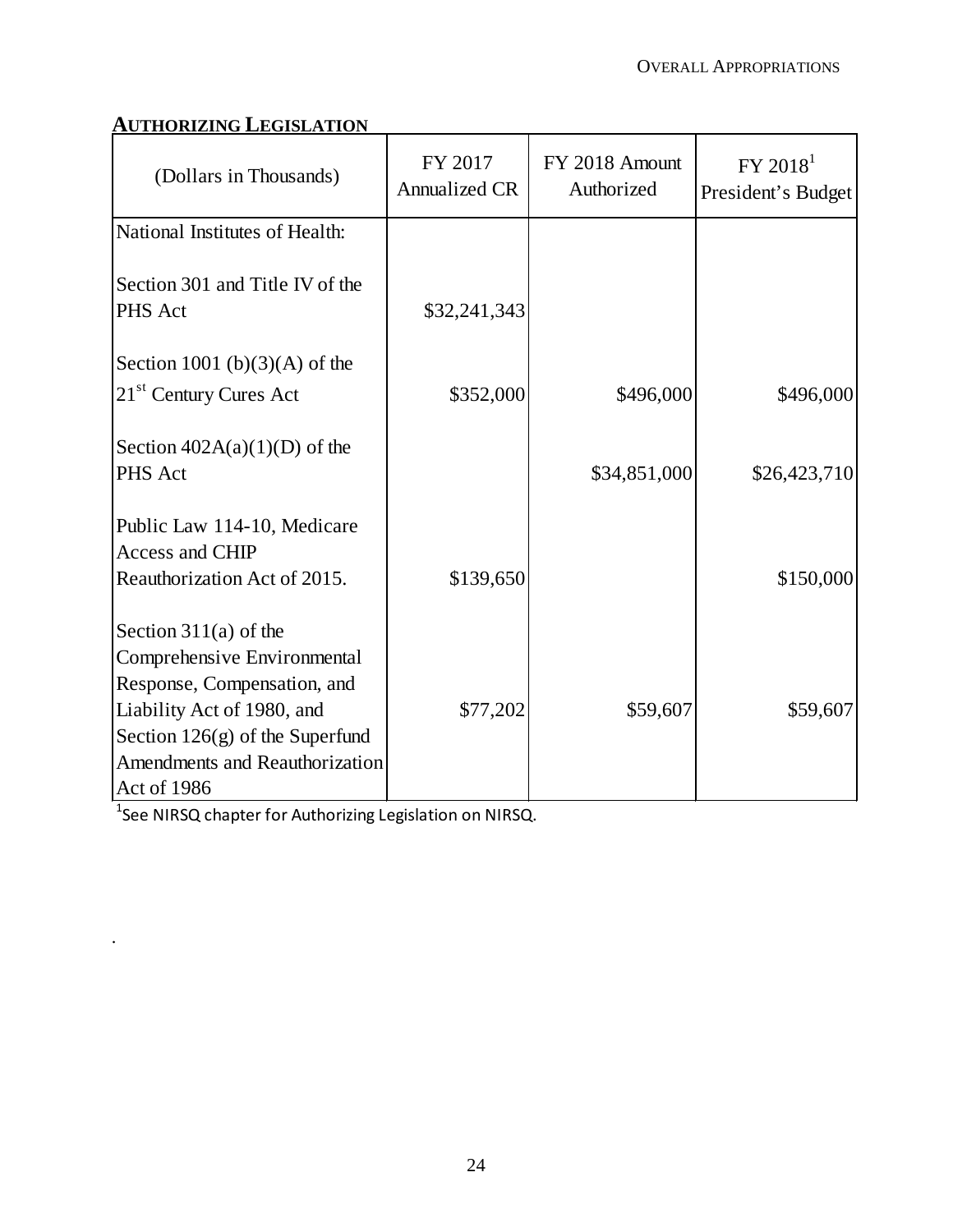| <b>Fiscal Year</b>  | <b>Budget Request</b>  | <b>House</b>     | <b>Senate</b>    |                                  |
|---------------------|------------------------|------------------|------------------|----------------------------------|
|                     | to Congress            | <b>Allowance</b> | <b>Allowance</b> | Appropriation                    |
| FY 2009             | \$29,457,070,000       | \$30,607,598,000 | \$30,404,524,000 | \$30,545,098,000                 |
| <b>FY 2009 ARRA</b> |                        |                  |                  | \$10,400,000,000                 |
| FY 2010             | \$30,988,000,000       | \$31,488,000,000 | \$30,988,000,000 | $\mathbf{3}$<br>\$30,934,413,000 |
| FY 2011             | \$32,136,209,000       |                  | \$31,989,000,000 | \$30,935,000,000                 |
| FY 2012             | \$31,979,000,000       |                  | \$30,630,423,000 | 5<br>\$30,852,187,000            |
| FY 2013             |                        |                  |                  |                                  |
| Base                | \$30,852,187,000       |                  | \$30,810,387,000 | \$30,929,977,000                 |
| Sequestration       |                        |                  |                  | $-1,552,593,211$                 |
| Subtotal            | \$30,852,187,000       |                  | \$30,810,387,000 | \$29,377,383,789                 |
| FY 2014             | \$31,323,187,000       |                  | \$31,176,187,000 | \$30,142,653,000                 |
| FY 2015             | \$30,353,453,000       |                  | \$30,084,304,000 | \$30,311,349,000                 |
| FY 2016             | \$31,311,349,000       | \$31,411,349,000 | \$32,311,349,000 | \$32,311,349,000                 |
| <b>FY 2017 CR</b>   | \$33,136,349,000<br>10 | \$33,463,438,000 | \$34,311,349,000 | \$32,593,341,000                 |
| <b>FY 2018 PB</b>   | \$26,919,710,000<br>11 |                  |                  |                                  |

# **APPROPRIATIONS HISTORY**

 $1$  Does not include comparability adjustments. Superfund and Type 1 Diabetes are included except where indicated.

 $2^{2}$  Excludes funding for Superfund Research activities for which the Appropriations Committee did not mark up a figure.

<sup>3</sup> Reflects Labor/HHS appropriation of \$30,705,201,000; transfer of \$300,000,000 to Global AIDS funds; \$1,000,000 transfer from HHS for the Interagency Autism Coordinating Committee and Secretary's 1 percent transfer to HHS of \$4,587,000.

<sup>4</sup> Reflects: \$3,059,277,000 appropriated to the ICs for HIV research; \$998,000 transfer from HHS to the Interagency Autism Coordinating Committee.

<sup>5</sup> Reflects: \$3,074,921,000 appropriated to the ICs for HIV research; Omnibus across-the-board rescission of \$58,130,567 and the Secretary's transfer of \$8,726,791.

<sup>6</sup> Reflects: Full-year continuing resolution base. Does not include Section 3004 OMB 0.2 percent across-theboard rescission.

<sup>7</sup> Excludes Ebola-related funding. Includes Program Evaluation Financing of \$715,000,000.

<sup>8</sup> Includes Program Evaluation Financing of \$847,489,000.

<sup>9</sup> Includes Program Evaluation Financing of \$780,000,000. Excludes Ebola-related and Zika-related funding.

 $10$  Includes Program Evaluation Financing of \$847,489,000. Includes mandatory financing.

 $11$  Includes Program Evaluation Financing of \$780,000,000.

*.*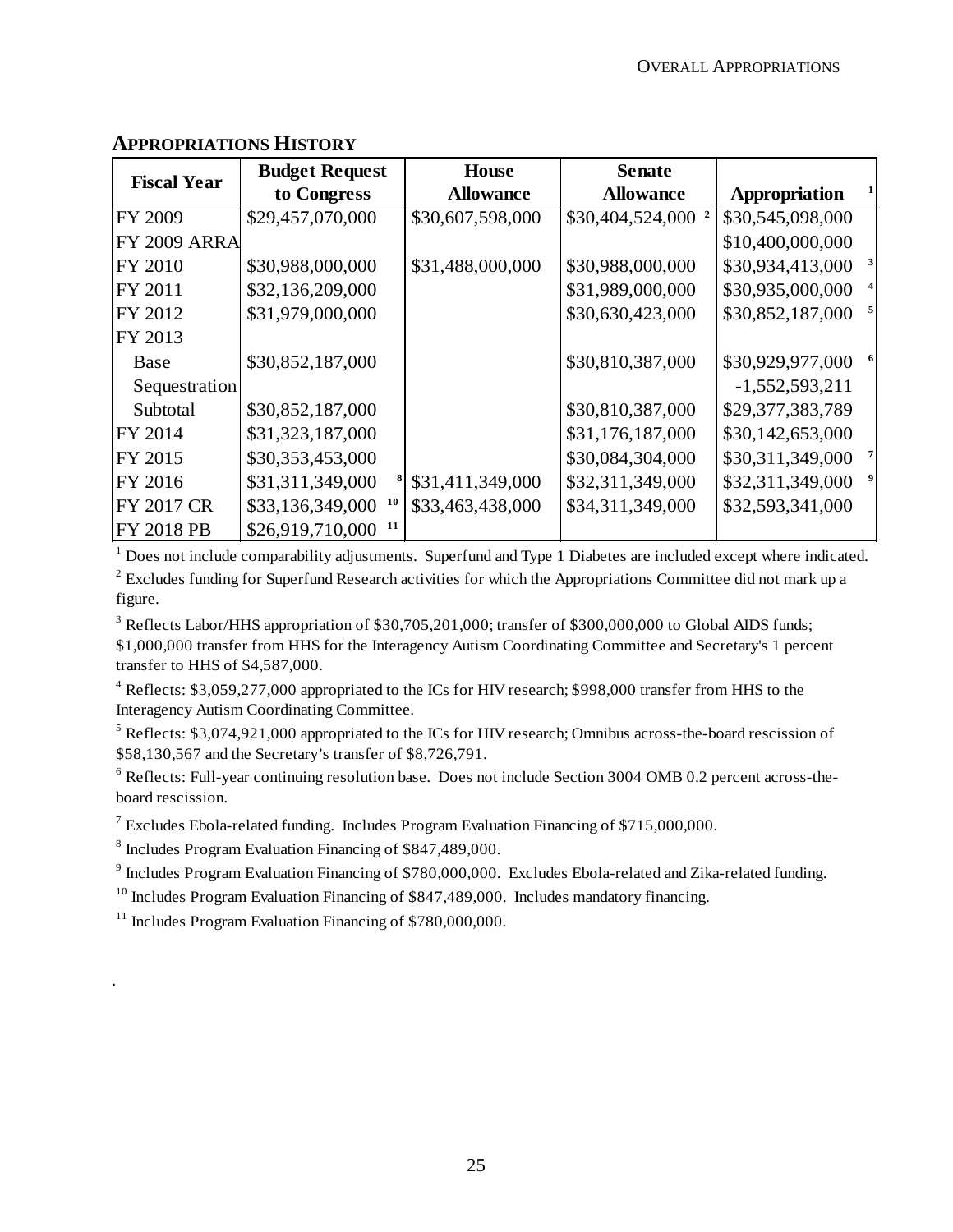| Program                                            | Last Year of<br>Authorization | Authorization Level in<br>Last Year of<br>Authorization | Appropriations in<br>Last Year of<br>Authorization | Appropriations in<br>FY 2017 |
|----------------------------------------------------|-------------------------------|---------------------------------------------------------|----------------------------------------------------|------------------------------|
| Research on Health Costs,<br>Quality, and Outcomes | FY 2005                       | \$250,000,000                                           | \$260,695,000                                      | \$272,000,000                |

# **APPROPRIATIONS NOT AUTHORIZED BY LAW**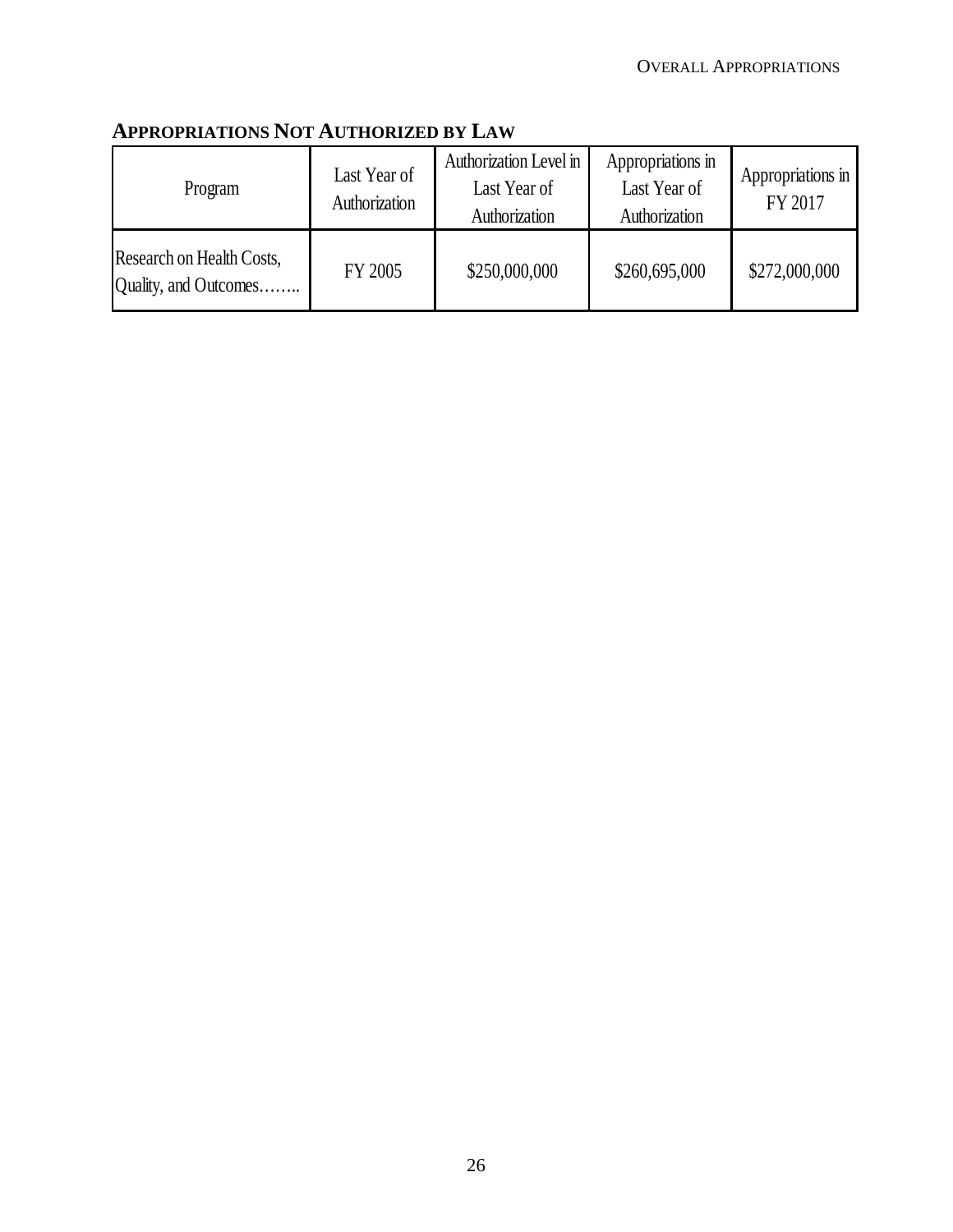# **NARRATIVE BY ACTIVITY TABLE/ HEADER TABLE**

| (Dollars in Thousands)       | <b>FY 2016 Final</b> | <b>FY 2017</b><br><b>Annualized CR</b> | <b>FY 2018</b><br><b>President's</b><br><b>Budget</b> | FY 2018 President's<br>Budget +/- FY 2017<br><b>Annualized CR</b> |
|------------------------------|----------------------|----------------------------------------|-------------------------------------------------------|-------------------------------------------------------------------|
| Program Level <sup>1,2</sup> | \$32,311,349         | \$32,593,341                           | \$26,919,710                                          | $-$ \$5,673,631                                                   |
| FTE <sup>3</sup>             | 17,723               | 18,105                                 | 18,365                                                | <b>260</b>                                                        |

<sup>1</sup> Excludes Ebola-related and Zika-related supplemental appropriations.

<sup>2</sup> Includes Mandatory Type 1 Diabetes and Superfund in FY 2016, FY 2017, and FY 2018 and NIGMS Program Evaluation funding of \$780 million in FY 2016, FY 2017, and FY 2018 and the Patient-Centered Outcomes Research Trust Fund in FY 2018 (\$107 million).

<sup>3</sup> FTE in FY 2018 include staff consolidated from AHRQ.

Authorizing Legislation: Section 301 and Title IV of the Public Health Act, as amended.

Allocation Methods: Competitive Grants; Contract; Intramural; Other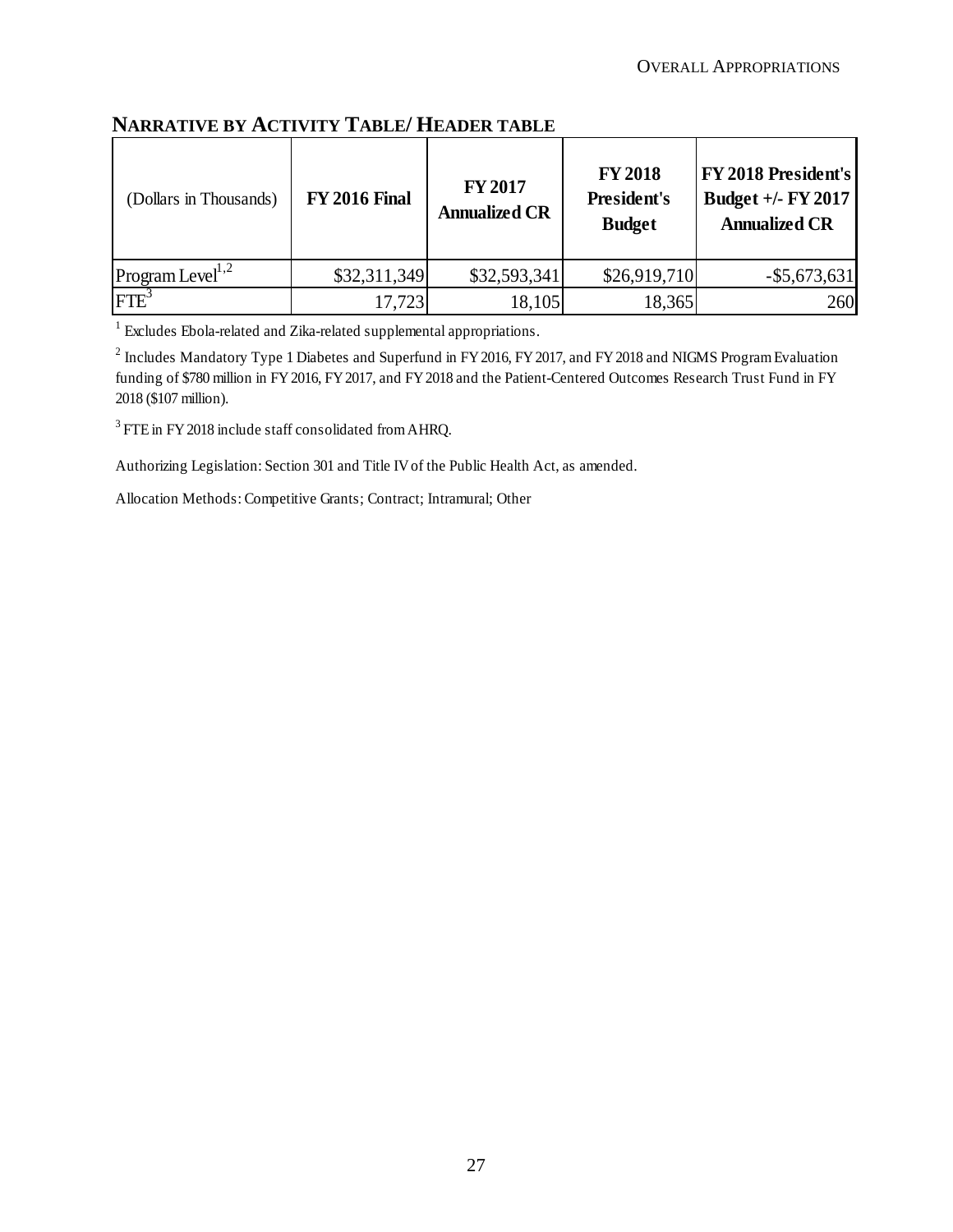# **PROGRAM DESCRIPTIONS AND ACCOMPLISHMENTS Long-Range NIH Research Contributions to Improvements in Health Care and Public Health: Selected Examples**

NIH has supported biomedical research to enhance health, lengthen life, and reduce illness and disability for more than 100 years. Between 1970 and 2013, the life expectancy of the average American increased by eight years.<sup>22</sup> Older Americans are not just living longer; they are staying healthy and active longer. Rates of reported risk factors for chronic disease (uncontrolled cholesterol or high blood pressure, smoking, etc.) have dropped by more than ten percent since 1999. At age 65, Americans today can expect to live 19.3 more years, nearly 40 percent longer than in 1950,  $^{23}$  and the vast majority of adults continue to live without any activity limitations, a major improvement in just the past 30 years.<sup>24</sup> The largest growing demographic group in the United States consists of individuals living beyond the age of 85. We can attribute these remarkable improvements, in part, to NIH research. NIH-funded projects have made many contributions that have advanced health care and enhanced public health. The following are some selected examples.

#### *Heart Disease*

At the outset of the  $20<sup>th</sup>$  Century, the three leading causes of death in the United States were pneumonia, tuberculosis, and infectious diarrhea, but by 1950, heart disease had surpassed all other maladies to become the leading cause of death. Through research advances supported in large part by NIH, deaths from heart disease and stroke decreased by approximately 78 percent between 1968 and 2013.<sup>25</sup> The Framingham Heart Study introduced the concept of risk factors, identifying factors that lead to heart disease, such as smoking, high blood pressure, and high cholesterol, and generating research findings that have led to more than 3,200 publications. This research, along with NIH-supported clinical trials, has spurred the development of effective pharmacological and behavioral interventions and prevention strategies, including safe and effective surgical and catheter-based procedures to open clogged coronary arteries. Current NIH research focuses on elucidating new biological pathways, new treatment and prevention models, dissecting genetic vs. environmental contributions, developing and understanding the value of new diagnostic and imaging tests, resolving the contributing role of social networks to disease, and enhancing device technologies for treatment.

### *Diabetes*

In the recent past, adults diagnosed with diabetes during middle age lived on average 10 years less than adults without diabetes. Thanks to the development of early screening methods and treatments that enable better control of diabetes-related complications, adults with diabetes are now living longer and healthier lives. Between 1969 and 2013, the death rate among adults with

 <sup>22</sup> http://www.cdc.gov/nchs/data/hus/hus14.pdf

<sup>23</sup> http://www.cdc.gov/nchs/data/hus/hus14.pdf

<sup>24</sup> Calculated from http://www.cdc.gov/nchs/data/hus/hus10.pdf and http://www.cdc.gov/nchs/data/nvsr/nvsr61/nvsr61\_06.pdf

<sup>25</sup> http://www.cdc.gov/nchs/data/nvsr/nvsr64/nvsr64\_02.pdf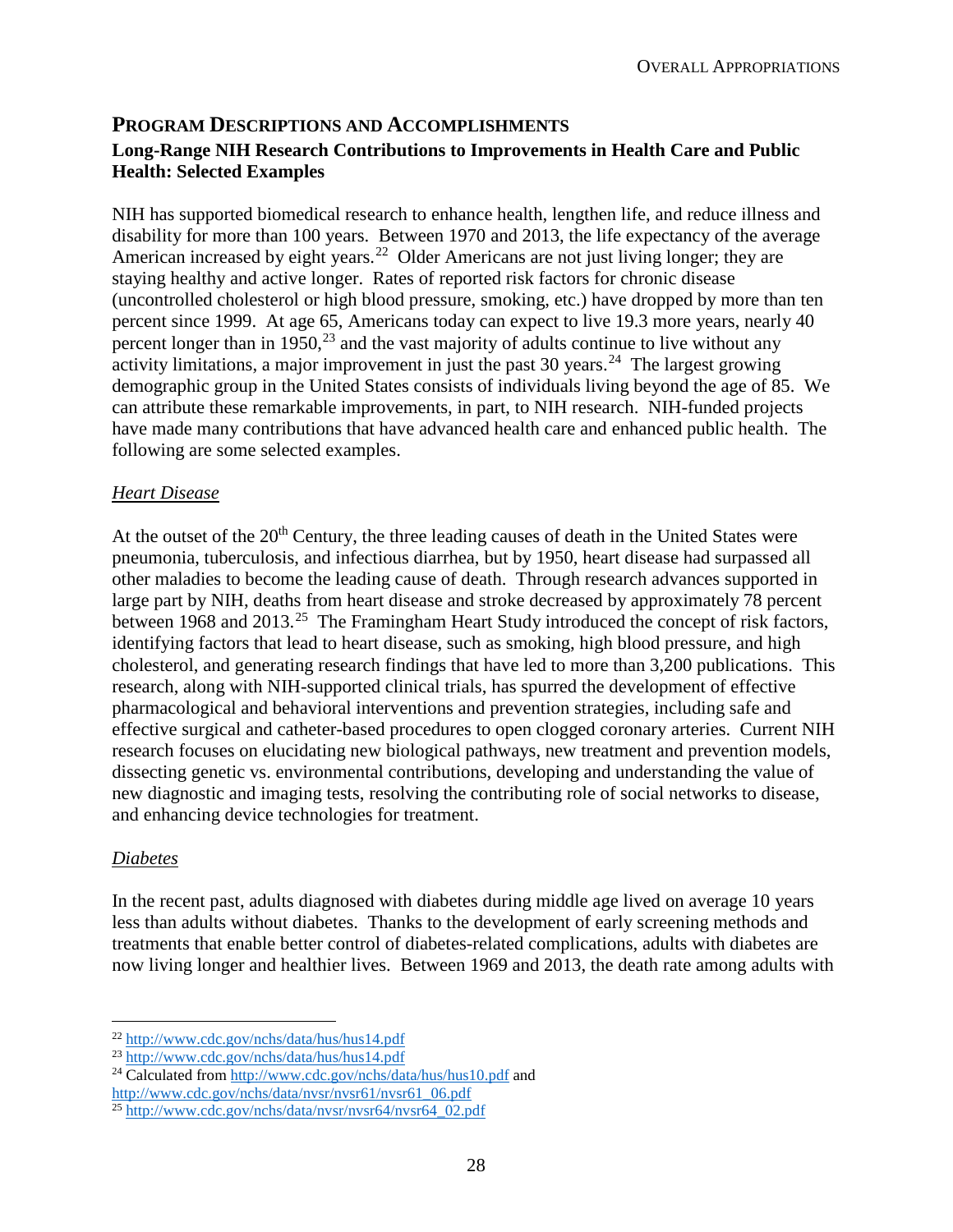diabetes declined by 16.5 percent,  $2<sup>6</sup>$  and from 1990 to 2010 the rates of major diabetes complications dropped dramatically, particularly for heart attacks related to diabetes, which declined by 68 percent, and stroke related to diabetes, which declined by 53 percent.<sup>27</sup> These remarkable improvements are due largely to clinical trials supported by NIH. In addition, basic science research, including a recent international "big data" study that NIH helped support,  $^{28}$  has unveiled genes that may be involved in the development and progression of diabetes. NIH research also is generating important insights into the prevention and management of diabetes, highlighting the importance of family support. Studies funded through the Diabetes Prevention Program also have shown that lifestyle changes, such as diet and physical activity, can lower the risk of developing type 2 diabetes by 58 percent in adults at high risk for the disease. For individuals with type 1 diabetes, islet cell transplantation trials and progress toward the development of a fully reliable artificial pancreas provide hope for an end to the daily routine of finger sticks and insulin injections.

#### *Stroke*

Fewer people are dying of stroke today—the age-adjusted stroke mortality rate has decreased by 78 percent since  $1950$ ,  $^{29}$  due to treatment and prevention strategies based on NIH-funded research. In 1995, an NIH-funded clinical trial established the first and only FDA-approved treatment for acute ischemic stroke. The drug tissue plasminogen activator (tPA) reduces the risk of disability and maximizes the potential for patient recovery. A recent analysis estimated that tPA can provide considerable cost savings—nearly \$74 million annually for the first poststroke year alone—if used in just 20 percent of all ischemic stroke patients in the United States. However, tPA must be administered quickly after the onset of symptoms. Current estimates suggest that fewer than ten percent of stroke patients are treated with the drug. Recent NIHfunded research has led to the revision of tPA administration guidelines to extend the timing from three hours to four and a half hours in some cases.<sup>30,31</sup> NIH researchers are currently working to improve public awareness of stroke and to educate high risk populations on the importance of seeking immediate medical attention in order to increase the number of those receiving this life-saving and disability-reducing treatment.

#### *Lung Cancer*

Lung cancer is the second most common cancer and is the primary cause of cancer-related death in both men and women in the United States. However, both incidence rates and mortality rates continue to decline for men and women. NIH-funded research has contributed to the decrease in

 <sup>26</sup> Ma J, et al. *JAMA* 2015; 314(16):1731-1739. PMID: 26505597 http://jama.jamanetwork.com/article.aspx?articleid=2466136&linkid=18099832

<sup>&</sup>lt;sup>27</sup> Gregg EW, et al. *N Engl J Med* 2014; 370(16):1514-23. PMID: 24738668 http://www.ncbi.nlm.nih.gov/pubmed/24738668

<sup>28</sup> Fuchsberger C, et al. *Nature* 2016; epub ahead of print. PMID: 27398621 http://www.nature.com/nature/journal/vaop/ncurrent/full/nature18642.html <sup>29</sup> http://www.cdc.gov/nchs/fastats/stroke.htm

<sup>30</sup> Jauch EC, et al. *Stroke* 2013; 44(3):870-947 PMID: 23370205

http://www.ncbi.nlm.nih.gov/pubmed/23370205

<sup>31</sup> http://www.medpagetoday.com/Cardiology/Strokes/41156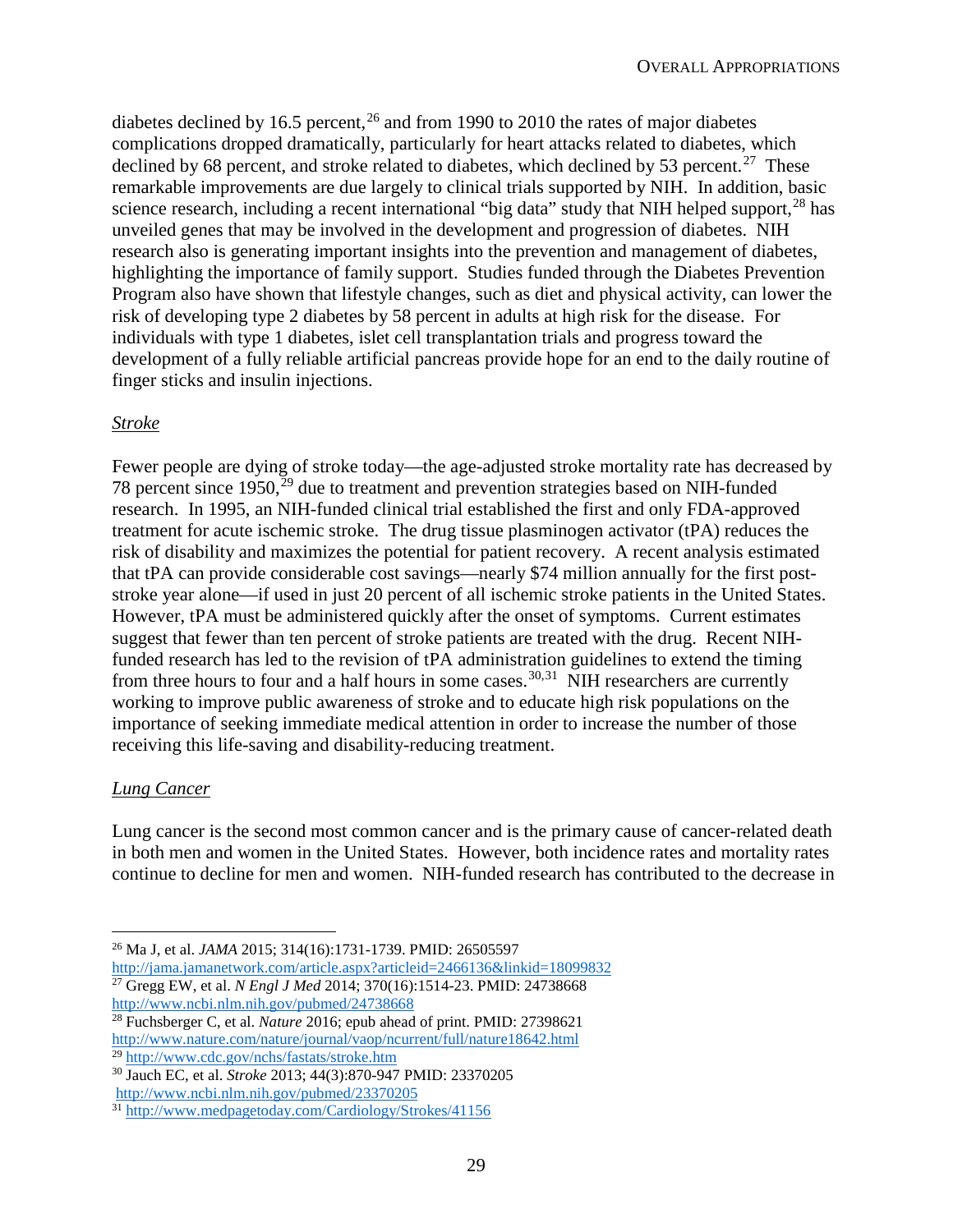mortality, lowering the death rate by 20 percent from 1990 to 2010.<sup>32</sup> The recent development of targeted therapies, such as erlotinib and crizotinib, has led to dramatic responses in individuals whose lung cancers harbor particular genetic mutations. Advances in genetic screening techniques have helped NIH-funded researchers identify genes that may influence the risk for lung cancer development and genetic errors that cause lung cancer, and new precision medicine clinical trials are targeting some types of this disease.

# *HIV/AIDS*

HIV, the virus that causes AIDS, was first recognized more than 30 years ago. In that time, NIH has established the world's leading AIDS research program. Each year, 50,000 people in the United States still become infected with HIV. Currently, there are more than one million people in the United States, and over 35 million people globally, who are living with HIV infection. In the early 1980s when the HIV/AIDS epidemic began, those infected with the virus were not likely to live longer than a few years. Now, thanks to research funded in large part by NIH, there are powerful treatments that can suppress the virus to undetectable levels, allowing those infected with HIV to live for many years. As a result, death rates dropped more than 50 percent between 1987 and  $2010$ ,<sup>33</sup> and in the United States, a 20-year-old with HIV who is receiving treatment can expect to live into their 70s.<sup>34</sup> NIH research also has informed the implementation of HIV testing and preventive interventions that have reduced the rate of mother-to-child infection by more than 90 percent in the United States.<sup>35</sup> Ongoing efforts seek to develop new and even more effective treatment approaches, including new research in primates that could prove useful in suppressing HIV in humans.<sup>36</sup> These treatments, combined with encouraging advances toward the development of an HIV vaccine and research to find a cure, mean that a future AIDS-free generation is possible with sustained effort.

### *Childhood Vaccine Development: Haemophilus influenzae type b*

Vaccines represent one of the most powerful tools used today to prevent disease, save lives, and reduce health care expenditures. Between 1994 and 2013, the CDC estimates that childhood vaccination prevented 322 million illnesses, 21 million hospitalizations, and 732 thousand deaths, with savings of \$295 billion in direct costs and \$1.38 trillion in total societal costs.<sup>37</sup> Included in this analysis was the vaccine against Haemophilus influenzae type b (Hib), which was FDA-approved and CDC-recommended for use in infants in the late 1980s. Prior to the vaccine, the Hib bacterium was the leading cause of meningitis and acquired mental retardation in children less than five years of age in the United States. Even with effective antibiotic treatment, 5 percent of patients died and about 30 percent had residual central nervous system damage. NIH support, including critical research performed in the NICHD intramural program and NIAID-funded clinical trials, played a major contributing role in the development of the Hib vaccine. As a result, the incidence of Hib has dropped by more than 98 percent from

 <sup>32</sup> http://www.cdc.gov/cancer/lung/statistics/

<sup>&</sup>lt;sup>33</sup> http://www.cdc.gov/hiv/pdf/statistics\_surveillance\_hiv\_mortality.pdf

<sup>34</sup> Samji H, et al. *PLoS One* 2013; Dec 18;8(12):e81355 PMID: 24367482 http://www.ncbi.nlm.nih.gov/pubmed/24367482

<sup>&</sup>lt;sup>35</sup> http://www.niaid.nih.gov/topics/HIVAIDS/Understanding/Prevention/Pages/perinatal.aspx

<sup>36</sup> https://www.nih.gov/news-events/nih-research-matters/dual-antibody-treatment-suppresses-hiv-virus-monkeys

<sup>37</sup> Whitney CG, et al. *MMWR Morb Mortal Wkly Rep* 2014; 63(16):352-5. PMID: 24759657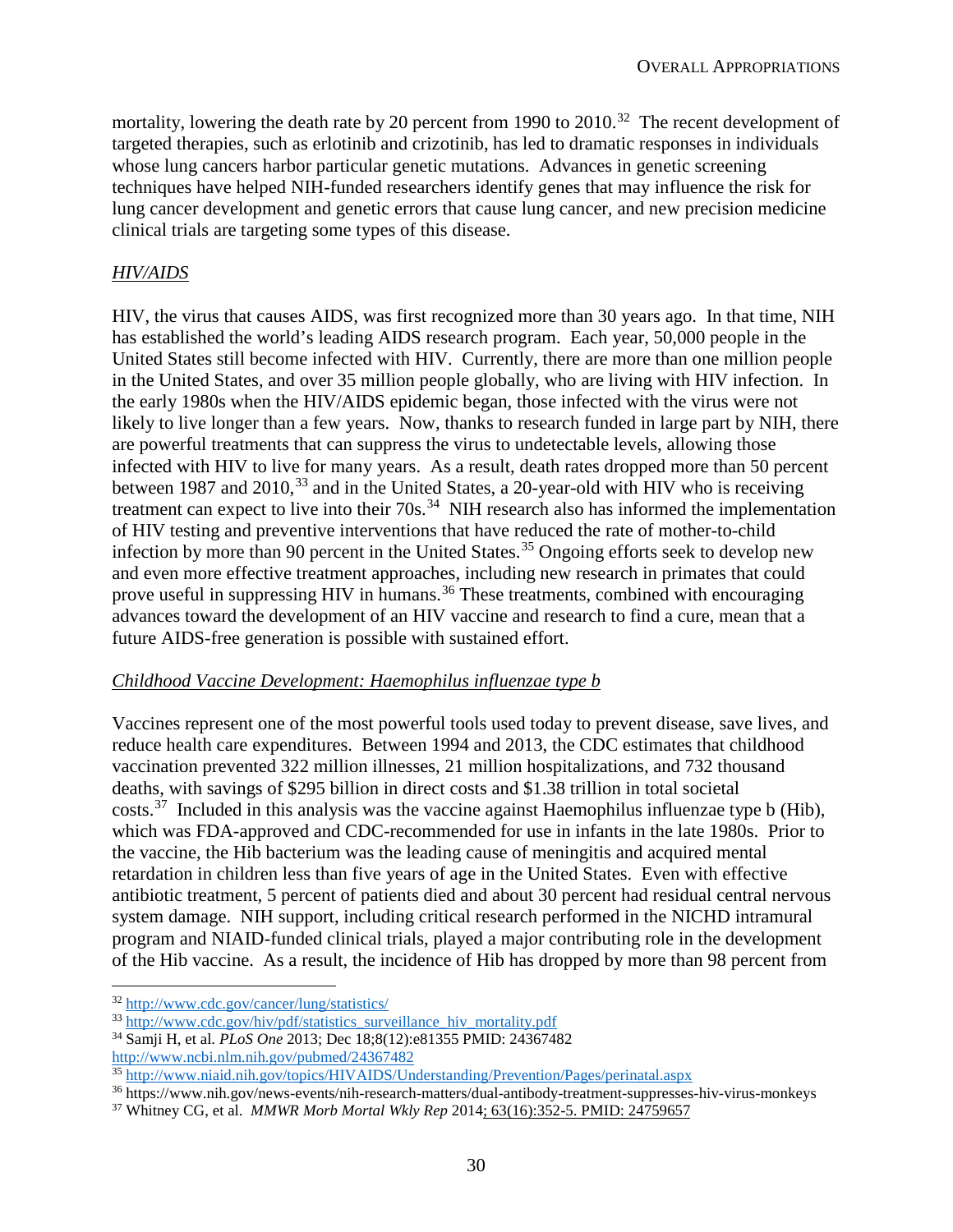approximately 20,000 cases annually in the early 1980s to less than 30 per year today.<sup>38</sup> The CDC has estimated that Hib vaccination has prevented 361,000 illnesses, 334,000 hospitalizations, and 13,700 deaths.

#### *Breast Cancer*

Primarily because of NIH-supported research, multiple breast cancer susceptibility genes now have been identified, including BRCA1, BRCA2, TP53, and PTEN/MMAC1. Genetic testing now allows for tailored, safer, and more efficient treatments. Recent research studies identified 55 genes linked to a tumor suppressor gene that can predict breast cancer survival as well as a natural compound that can attack human epidermal growth factor receptor 2 (HER2) positive breast cancer cells. Scientists also conducted studies in mice in which they found a protein that reduces the risk that breast cancer will spread. In addition, a new imaging technique to improve diagnosis in women with dense breast tissue has been developed. As a result of these and many other advances, the relative 5-year survival from breast cancer in women has increased from 74.8 percent in 1980 to greater than 91 percent, as of a 2015 CDC report.<sup>39</sup>

### *Prostate Cancer*

Prostate cancer is one of the most common cancers and the second leading cause of cancerrelated death for men in the United States. NIH-supported research on the treatment of prostate cancer has improved surgical approaches as well as radio-, chemo-, and hormonal therapies. The success of these advances has contributed to the significant decline in the death rate. Between 2003 and 2013, the prostate cancer death rate dropped by 3.4 percent per year, or nearly 29 percent in total,<sup>40</sup> with a 5-year survival rate approaching 99 percent.<sup>41</sup> Current research focuses on increasing understanding of the epidemiology and genetics of prostate cancer and improving treatment and diagnostic options.

### *Infant Health*

In 1960, 26 of every 1,000 babies born in the United States died before their first birthday. By 2014, the infant mortality rate was below 6 per 1,000 births, considerably less than a generation before.<sup>42</sup> A sustained, long-term effort, informed in large part by NIH research to reduce preterm births, neonatal mortality, and other complications that increase the risk of infant death, contributed to these substantial improvements in the survival rates of infants born preterm and to advances in care for all newborns.

<sup>41</sup> Cancer of the Prostate - SEER Stat Fact Sheets.

 <sup>38</sup> Briere EC, et al. *MMWR Morb Mortal Wkly Rep* 2014; 63(1) http://www.cdc.gov/mmwr/preview/mmwrhtml/rr6301a1.htm <sup>39</sup> https://www.cdc.gov/nchs/data/hus/hus15.pdf , Table 37

<sup>40</sup> Cancer of the Prostate - SEER Stat Fact Sheets. http://seer.cancer.gov/statfacts/html/prost.html

http://seer.cancer.gov/statfacts/html/prost.html

<sup>42</sup> https://www.cdc.gov/nchs/data/hus/hus15\_inbrief.pdf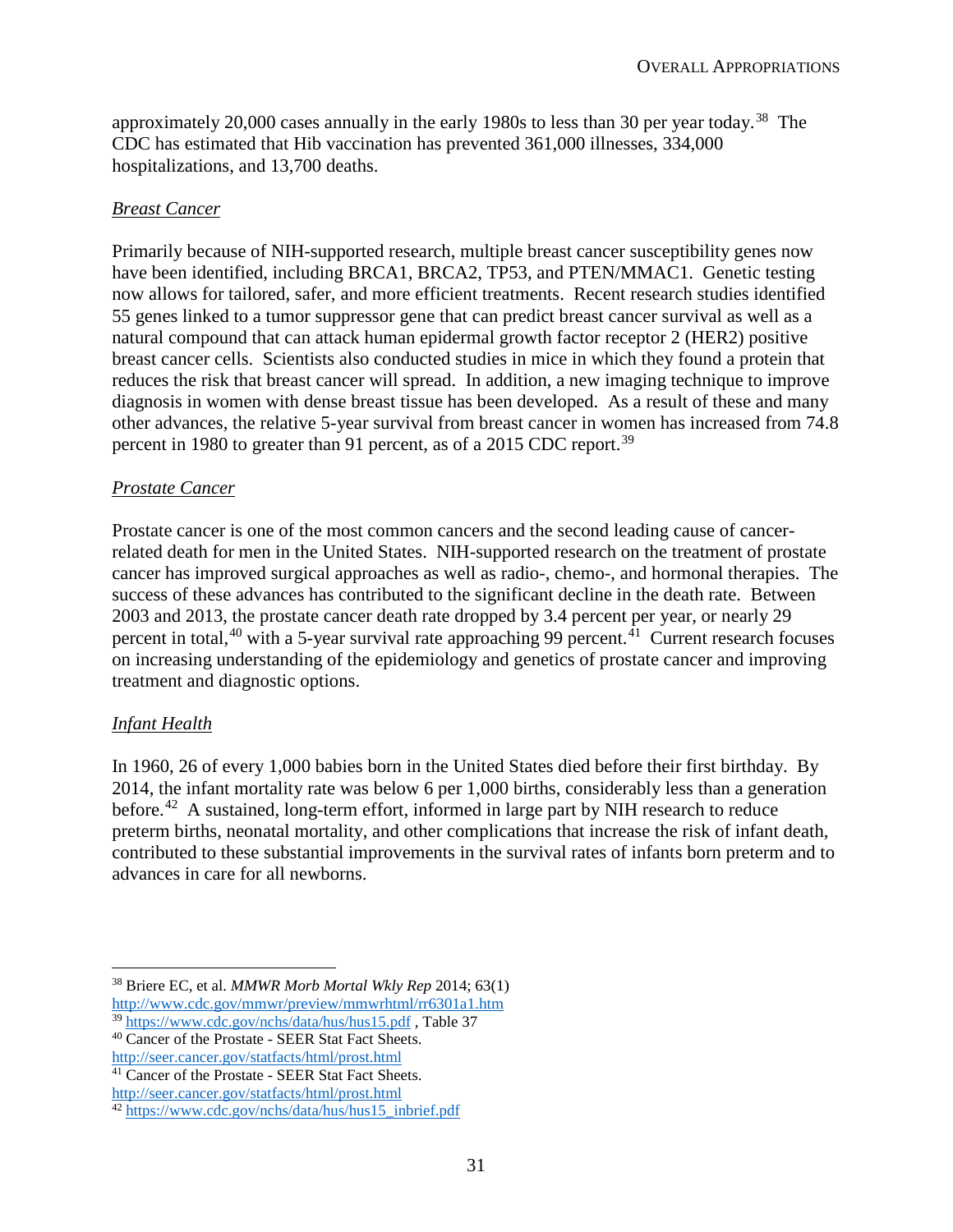### *Burns and Traumatic Injury*

NIH-funded research on fluid resuscitation, wound cleaning, skin replacement, infection control, and nutritional support has improved greatly the chances of surviving catastrophic burns and traumatic injuries. In the mid-1970s, burns that covered even 25 percent of the body were almost always fatal. Today, people with burns covering 90 percent of their bodies can survive, although often with some impairments. From 1990 to 2010, the death rate per 100,000 people from motor vehicle traffic injury decreased from 18.5 to 11.3, and firearm fatalities dropped from 14.6 to 10.1. These dramatic increases in survival rates, as well as increased health, functioning, and quality of life of survivors, are due in large part to research findings that have transformed clinical practice.

### **Science Advances from NIH Research:**

NIH-funded scientists report thousands of new findings every year across the spectrum of biomedical science, from basic, translational, and clinical research studies. A few of the many recent NIH research accomplishments are listed below.

# *CRISPR Used in Wide-Ranging Applications*

Hailed as the 2015 Breakthrough of the Year by Science magazine, the CRISPR (Clustered Regularly Interspaced Short Palindromic Repeats) system allows relatively easy and precise genome-editing. It can be used for a range of applications, from studying gene function to treating genetic diseases and developing therapeutics for clinical trials. In one study, researchers funded by NIH demonstrated the use of CRISPR to remove a disease-causing section of the dystrophin gene in a mouse model of Duchenne muscular dystrophy, reducing the severity of the disease in the mice.<sup>43</sup> In another project, NIH-funded scientists isolated cells with two copies of the mutation that causes sickle cell disease and used CRISPR to remove one copy of the mutation. With only one copy of the gene, the cultured cells went on to produce healthy hemoglobin at a frequency that might be able to help patients.<sup>44</sup> In the future, this technology could potentially be applied to treat people affected by these and other devastating diseases.

# *Designing More Safe and Effective Opioids*

Opioids are powerful drugs that can relieve severe pain through the activation of opioid receptors on nerve cells throughout the body. While opioids generally are safe when used as directed, they frequently are misused, resulting in addiction and dangerous side effects that include lethal overdoses. NIH-funded researchers screened more than 3 million compounds in an attempt to identify pain relievers with less potential for addiction and fewer side effects than current

http://www.ncbi.nlm.nih.gov/pubmed/26721684

Tabeborbar M, et al. *Science* 2015; epub ahead of print. PMID: 26721686 http://www.ncbi.nlm.nih.gov/pubmed/26721686

 <sup>43</sup> Nelson CE, et al. *Science* 2015; epub ahead of print. PMID: 26721684

Long C, et al. *Science* 2015; epub ahead of print. PMID: 26721683 http://www.ncbi.nlm.nih.gov/pubmed/26721683

<sup>44</sup> DeWitt MA, et al. *Sci Transl Med*. 2016 Oct 12;8(360):360ra134. PMID: 27733558 https://www.ncbi.nlm.nih.gov/pubmed/27733558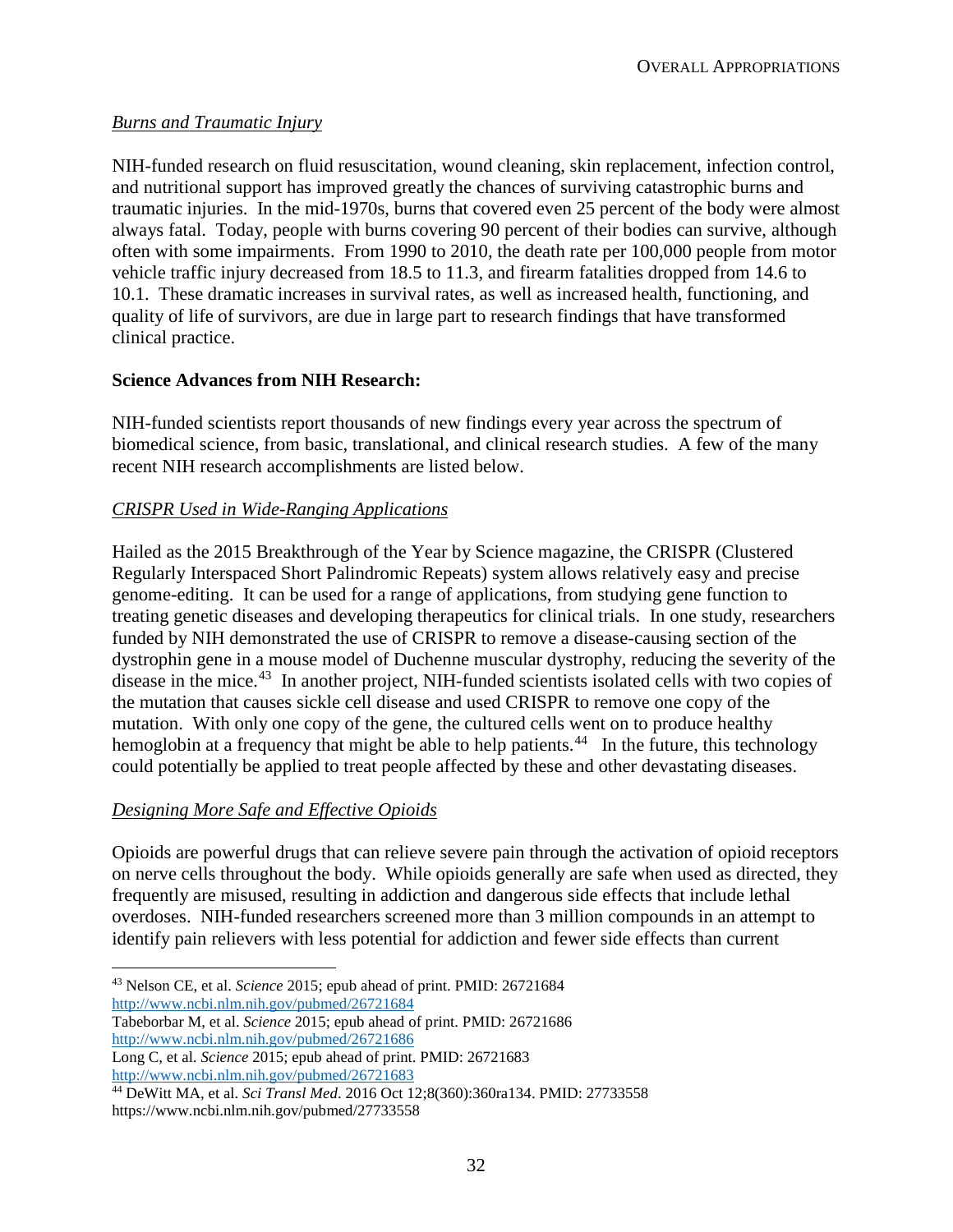opioids. Using an interdisciplinary approach combining basic biology, computer science, and pharmacology, the researchers identified a compound related to opioids, called PZM21, and tested it on mice. They found that mice treated with PZM21 showed a similar level of pain relief as mice treated with morphine. However, the effects lasted longer. Additionally, the mice treated with PZM21 did not display the drug-seeking behaviors of those given morphine. Further study will be needed to determine whether PZM21 could serve as a safe and effective pain reliever in people.

#### *High-Resolution Map of the Human Brain*

Despite recent advances in brain imaging technologies, most attempts at making an atlas of the human brain have been low-resolution or incomplete. A prime candidate for mapping is the cerebral cortex. This outermost layer of the human brain, which comprises nearly 80 percent of its mass, is responsible for complex traits like language and abstract thought. A recent study conducted by NIH-funded researchers used data from over 200 healthy young men and women participating in the NIH-funded Human Connectome Project to learn more about individuals' brains, including the structures and connections within those brains, and the areas that were active during particular tasks.<sup>45</sup> Using a sophisticated computer algorithm, the researchers were able to analyze an enormous amount of data for each person and create a high-resolution map of the cerebral cortex. This map included 97 new areas, more than doubling the number of identified regions within the cerebral cortex, and reliably identified these same brain regions in a second group of 200 individuals 96.6 percent of the time. Brain mapping approaches hold promise for identifying and understanding the differences that underlie neurological disorders.

### *Helping to Reconnect the Eye with the Brain*

One of the biggest challenges to treating blinding eye diseases like glaucoma, is that damaged neurons in the optic nerve, which carries signals from the eye to the brain, do not normally regenerate their connections. Using a mouse model of the visual system, NIH-funded scientists recently uncovered a new way to encourage regrowth in the damaged optic nerve.<sup>46</sup> Researchers found that high-contrast visual stimulation, in combination with chemically-induced neural stimulation, allows the connections in a damaged optic nerve to grow further than had been shown previously, and to connect to the right targets in the brain. Mice treated with this strategy partially regained visual function, suggesting that mammals have a greater capacity for central nervous system regeneration than had previously been thought. The authors of the study plan to test this same approach in a model that more closely mimics glaucoma, and to isolate the specific elements of high-contrast stimulation that are most effective in driving regeneration.

 <sup>45</sup> Glasser MF, et al. *Nature* 2016; epub ahead of print. PMID: 27437579 http://www.ncbi.nlm.nih.gov/pubmed/27437579

<sup>46</sup> Lim JA, et al. *Nat Neurosci* 2016; 19(8):1073-84. PMID: 27399843. http://www.ncbi.nlm.nih.gov/pubmed/27399843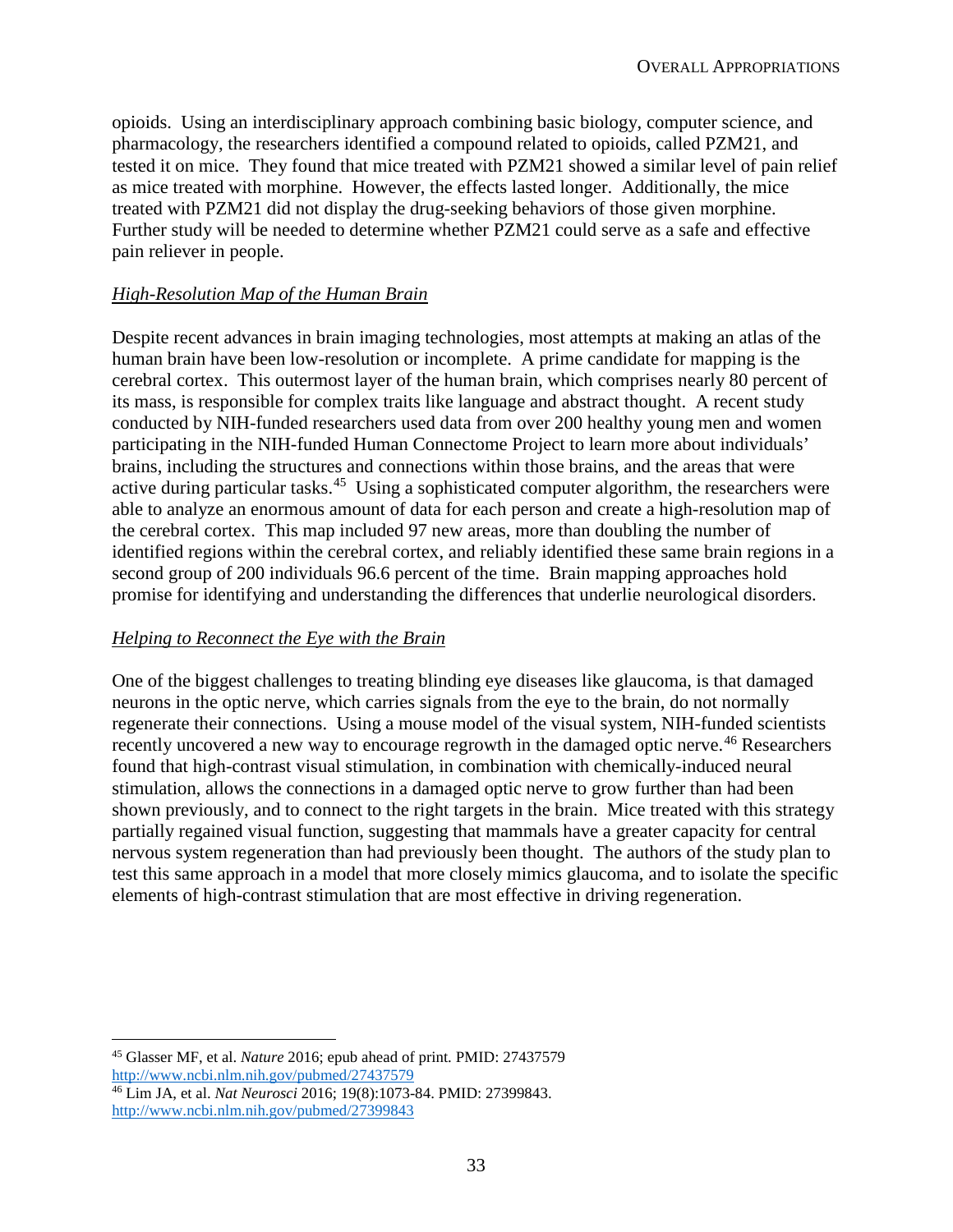# *Wearable Devices Provide Useful Physiological Data, Detect Early Signs of Disease*

For many scientists studying large cohorts of research participants, one of the biggest challenges is collecting data about what happens outside the lab or clinic. The brief period in which a participant provides samples or answers interview questions is just a small slice of a much larger set of both physiological states and lifestyle behaviors. With the advent of wearable technologies that can track a user's heart rate, blood oxygenation, physical activity, sleep, and more, it is now possible to provide study participants with devices that can generate a stream of data—as many as 250,000 measurements per person per day. A recent NIH-funded study evaluated many of these wearable technologies in a real-world setting, and found that they can provide useful, health-relevant information about an individual's physiology, detecting changes related to fatigue, inflammation, Lyme disease, and insulin resistance.<sup>47</sup> As researchers continue to validate wearable technologies, they will provide promising opportunities for gathering useful, real-world data for clinical research, including integration into larger studies like the All of Us research program.

#### *Discovering a Biological Mechanism for Schizophrenia*

Schizophrenia is a chronic, severe mental disorder that affects approximately 1 percent of the population. This disease tends to run in families, and the onset of symptoms typically occurs during late teens or early adulthood. Previous NIH-funded studies have identified a number of genetic factors that may be tied to schizophrenia risk, and researchers are building off of these results to probe how certain genes may have a role in the development of mental illness. This year, an NIH-funded study identified a new genetic risk factor for schizophrenia in a family of related genes. In healthy individuals, this molecule supports "synaptic pruning", helping the brain to eliminate excess or unnecessary connections throughout life. The researchers suggest that patients with schizophrenia may undergo abnormally high levels of synaptic pruning from an early age, with the abnormal process building up over time. This phenomenon may explain why symptoms of schizophrenia typically appear after adolescence.<sup>48</sup> In further support of these findings, other studies have shown that brain tissue of patients with schizophrenia has an altered neuronal structure.<sup>49</sup> NIH-funded studies on schizophrenia and the mechanisms that underlie this condition will help guide better treatments for patients in the future.

### *Non-invasive Spinal Cord Stimulation to Address Paralysis*

An estimated 1.2 million people in the United States live with paralysis due to spinal cord injury. NIH is funding leading research on understanding severe spinal cord injuries (SCI) and improving outcomes for SCI patients. Previous NIH-funded research enabled four patients with complete paralysis to regain some voluntary movement via physiotherapy and spinal cord stimulation through a device implanted on the spinal cord. In a recent study, some of the same researchers successfully restored voluntary leg movement through physiotherapy plus a noninvasive method called trans-cutaneous spinal stimulation, in which electrodes are strategically

 <sup>47</sup> Li,X, et al. PLoS Bio 2017 Jan 12;15(1):e2001402 PMID 28081144 https://www.ncbi.nlm.nih.gov/pubmed/28081144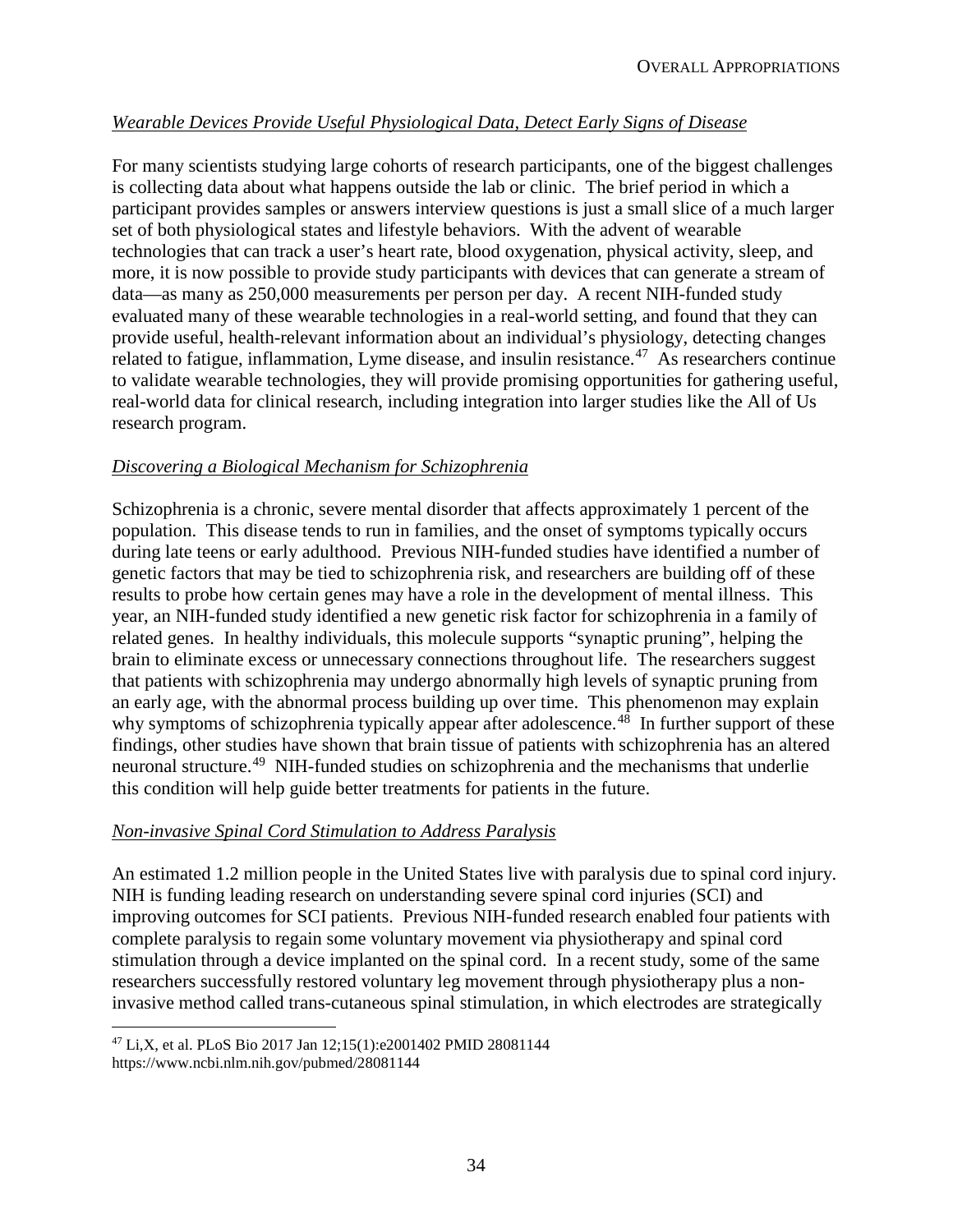placed on the skin of the lower back. By the end of the treatment, these patients were able to move their legs without electrical stimulation. Future studies will determine if this type of spinal stimulation will allow patients to bear weight while moving and regain autonomic functions that were lost due to paralysis. Another NIH-funded study showed that electrical stimulation could restore some hand and grip strength in patients with complete paralysis-- improvements that remained even in the absence of further electrical stimulation. NIH-funded studies on spinal cord stimulation offer hope to patients with SCI that they may be able to regain some function lost during injury.

# *Targeted Use of Antibiotics*

Antibiotics are ineffective against viruses, but doctors often have no way of quickly determining whether an illness is viral or bacterial, which can lead to inappropriate use of antibiotics in patients who will not benefit from them. In addition to wasting medical resources, this behavior also can accelerate the development of antibiotic-resistant bacterial strains. To meet the need of rapid diagnostics, NIH-funded researchers have developed quicker, more accurate blood tests that can help distinguish between bacterial and viral infections.<sup>50</sup> Another team is working to create a point-of-care system and smartphone app to not only diagnose bacterial infections, but also to identify the species and test for genetic factors related to virulence and antibiotic resistance.<sup>51</sup> These advances will help clinicians to use the most effective treatments for patients and avoid unnecessary use of antibiotics.

# *Leveraging Big Data to Find Targets for Future Therapy*

Several recent advances are expanding the reach of precision medicine. For example, by using genomic technology to analyze both tumor and blood samples from a large number of children with cancer, an NIH-funded research team uncovered genetic clues with the potential to refine diagnosis, identify inherited cancer susceptibility, and guide treatment for nearly 40 percent of the children.52 In addition, a large international study, partly funded by NIH, discovered that "Big Data" tools can help to identify a drug's potential side effects much earlier in the drug development process. The study, which analyzed genomic and clinical data collected from more than 50,000 people, indicated that anti-diabetes therapies that lower glucose by targeting the product of a specific gene, called GLP1R, are unlikely to boost the risk of cardiovascular disease.<sup>53</sup> The hope is that this teaming of genomic and clinical Big Data will help to streamline the drug development process, helping to avoid late-stage failures attributable to lack of efficacy or adverse safety profiles.

<sup>51</sup> Park KS, et al. *Sci Adv* 2016; 2(5):e1600300

http://www.ncbi.nlm.nih.gov/pubmed/26822237

 <sup>50</sup> Sweeney TE, et al. *Sci Transl Med* 2016; 8(346):346ra91. PMID: 27384347 http://www.ncbi.nlm.nih.gov/pubmed/27384347

Tsalik EL, et al. *Sci Transl Med* 2016; 8(322):322ra11. PMID: 26791949 http://www.ncbi.nlm.nih.gov/pubmed/26791949

http://advances.sciencemag.org/content/2/5/e1600300

<sup>52</sup> Parsons DW, et al. *JAMA Oncol* 2016; 2(5):616-624. PMID: 26822237

<sup>53</sup> Scott RA, et al. *Sci Transl Med* 2016; 8(341):341ra76. PMID: 27252175. http://www.ncbi.nlm.nih.gov/pubmed/27252175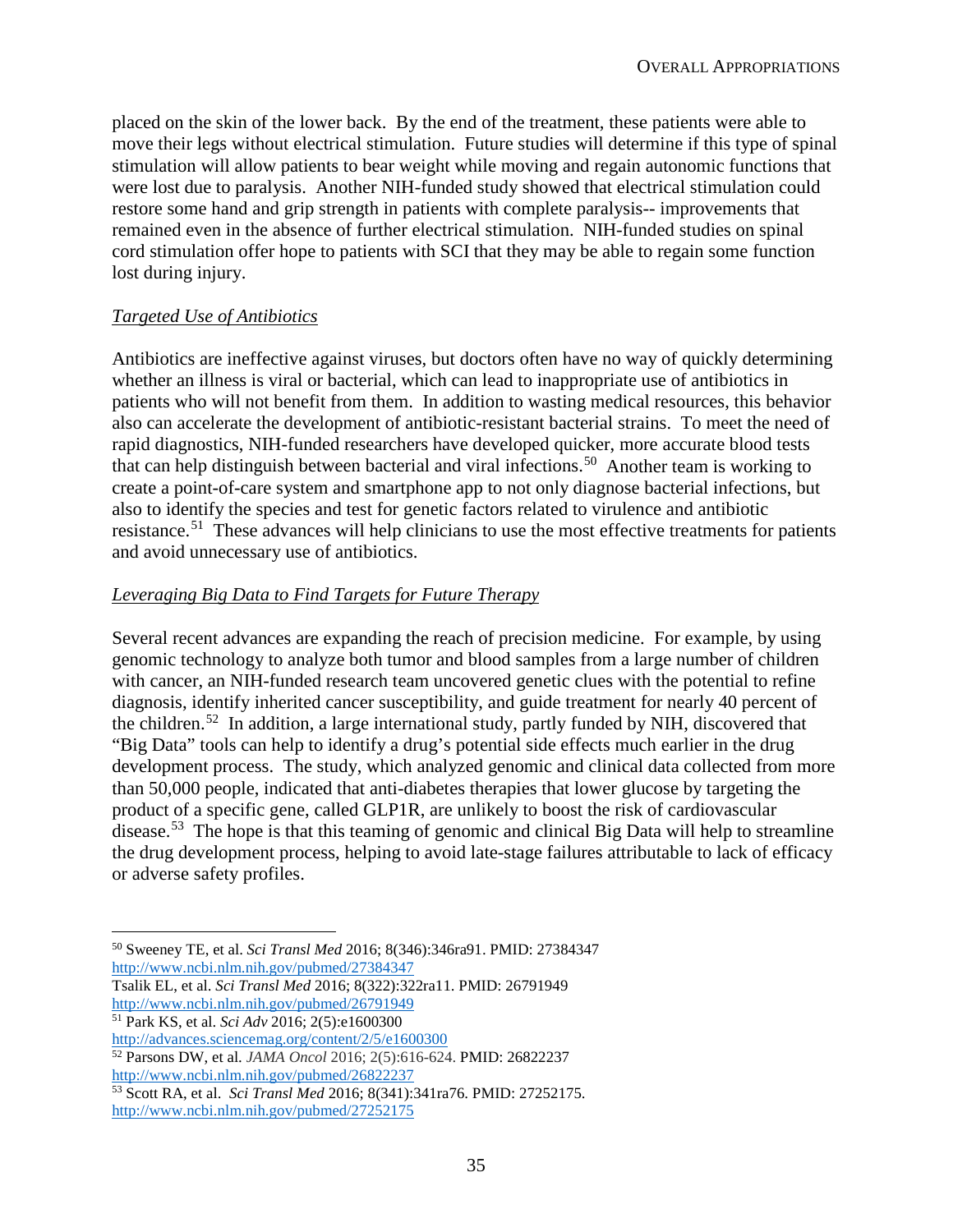# *Mitigating the Effects of Aging*

As we age, our bodies accumulate cells which are no longer able to divide and renew themselves. As these cells enter this state, called senescence, they send out signals to the rest of the body that affect inflammation and promote the cellular processes associated with aging. NIH-supported researchers tested whether eliminating these cells from the body might mitigate the effects of aging by using genetically-engineered mice which could eliminate senescent cells from the body. The researchers found that these mice had less heart and kidney deterioration at middle age than other mice, and outlived their peers by more than 20 percent.<sup>54</sup> In a follow-up study, the researchers removed senescent cells from arteries in a mouse model of atherosclerosis and found that the fatty, plaque-forming buildup that can cause heart attacks was reduced by 60 percent.<sup>55</sup> While this research is still in early stages, if translated to humans, it could lead to an entirely new class of drugs that target senescent cells for diseases related to aging, such as atherosclerosis, pulmonary fibrosis, osteoarthritis, and kidney dysfunction, for which an initial clinical trial already is underway.<sup>56</sup>

### *Cancer Photoimmunotherapy*

Immunotherapies have been an area of intense focus for the oncology community because of their promise in treating not only cancer but other diseases as well. Immunotherapy approaches harness a patient's immune system and either stimulate or suppress immune responses to fight a disease. Two new studies from NIH researchers provided evidence that a novel type of immunotherapy utilizing infrared light may be effective against cancer.<sup>57</sup> The first study showed that near-infrared photoimmunotherapy (NIR-PIT) can destroy certain cells around the tumor that prevent the immune system from adequately attacking tumor cells.<sup>58</sup> The second study tested a photoimmunotherapy approach in cells and in mice; the results of this study showed that NIR-PIT targets a specific protein present on the surface of tumor cells in several very aggressive human cancers.<sup>59</sup> These promising results may help in the development of new cancer treatments that target hard to treat cancers.

### *Addressing the Rising Threat of Zika Virus*

The recent outbreak of Zika virus, beginning in South America last spring, now has infected more than one million Brazilians, as well as documented cases in the continental U.S. and Puerto  $Rico<sup>60</sup>$ , and is linked to a steep increase in the number of babies born with microcephaly, a very

<sup>55</sup> Childs BG, et al. *Science.* 2016 Oct 28;354(6311):472-477. PMID: 27789842 https://www.ncbi.nlm.nih.gov/pubmed/27789842

56Clinical Trial: Senescence in Chronic Kidney Disease

https://clinicaltrials.gov/ct2/show/NCT02848131?term=senolytic+drugs&rank=1

<sup>57</sup> http://www.cancer.gov/news-events/cancer-currents-blog/2016/photoimmunotherapy-cancer

<sup>59</sup> Nagaya T, et al. *Oncotarget* 2016:7(17):23361-9. PMID 26981775, http://www.ncbi.nlm.nih.gov/pubmed/26981775

 <sup>54</sup> Baker DJ, et al. *Nature*. 2016 Feb 11;530(7589):184-189. PMID: 26840489 https://www.ncbi.nlm.nih.gov/pubmed/26840489

<sup>58</sup> Kazuhide S, et al. Cancer treatment by near infrared photoimmunotherapy targeting intratumoral regulatory T cells. AACR Annual Meeting 2016.

<sup>60</sup> https://wwwnc.cdc.gov/travel/page/world-map-areas-with-zika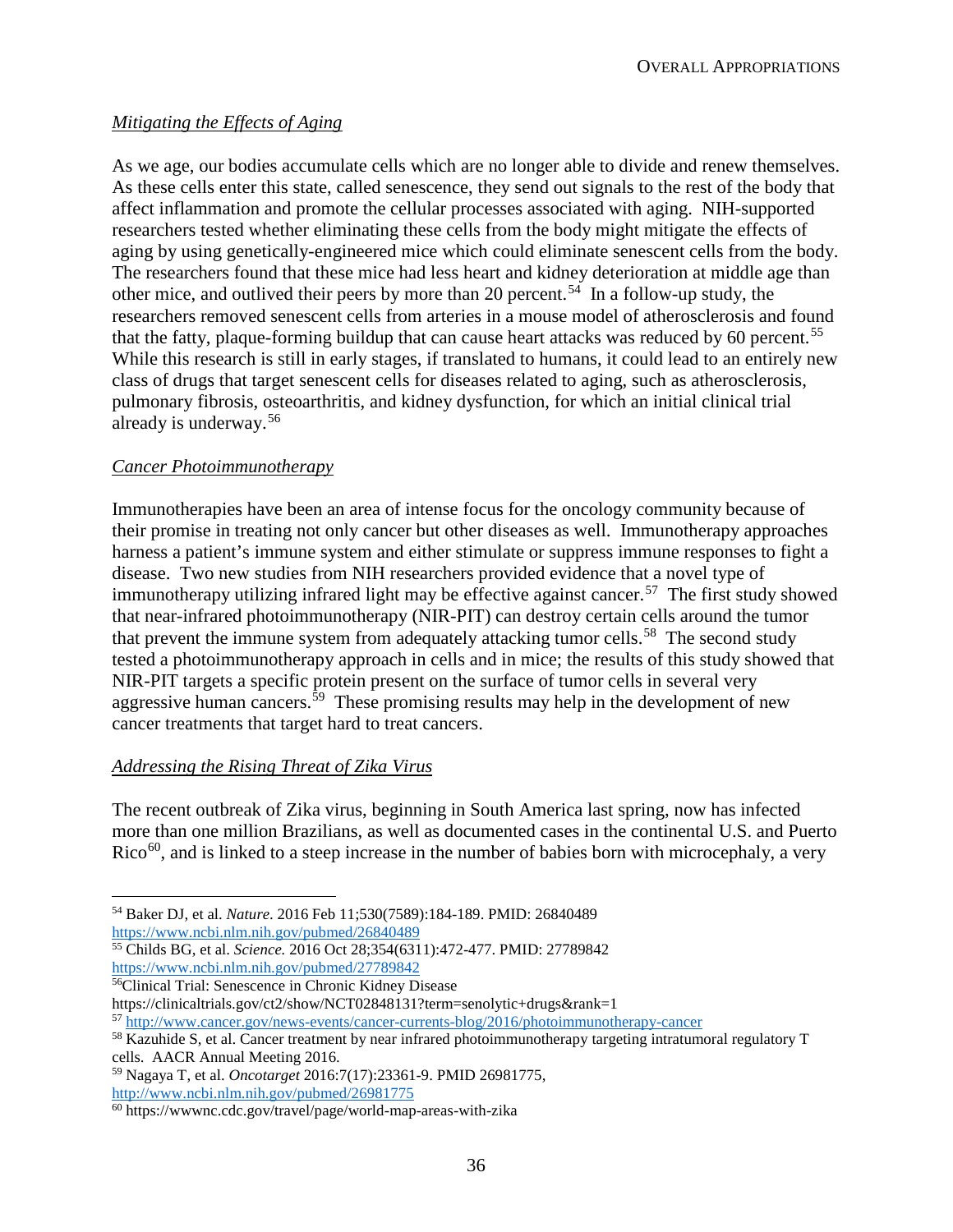serious condition characterized by a small head and brain. In response to this emerging threat, NIH has stepped up its efforts to develop innovative approaches against the virus. One group of NIH-funded researchers has used cryo-electron microscopy to reveal the structure of the virus, <sup>61</sup> and another has shown how it can infect and kill the human neural progenitor cells that give rise to key brain areas affected in microcephaly.<sup>62,63</sup> These studies provided a foundation for future research on Zika prevention and treatment, and NIH built on these results to launch the first clinical trial to test the safety and efficacy of one vaccine candidate in August 2016, with early results suggesting a safe vaccine that induces an immune response against Zika. Based on these preliminary results, a Phase 2/2b trial of the vaccine began in March 2017, which will obtain additional evidence on whether the vaccine is safe and effective against natural Zika infection.<sup>64</sup>

### *Promising New Treatments for Type 1 Diabetes*

Type 1 diabetes, usually diagnosed in childhood, is a serious, chronic condition in which the pancreas does not produce sufficient insulin to maintain healthy blood sugar levels. This form of diabetes appears to be an autoimmune disorder, with the immune system attacking the insulinproducing islet cells of the pancreas. Individuals with type 1 diabetes currently manage their disease with multiple daily injections of insulin or a pump that delivers insulin through a catheter placed under the skin. Recent NIH-funded research is providing hope for better treatment options. In one recent trial, islet cell transplantation combined with immunosuppression provided near-normal control of blood sugar levels in 88 percent of participants for the first year, and in 71 percent for the second year.<sup>65</sup> A large-scale, long-term study on an artificial pancreas that uses a glucose monitor implant and an adaptive smartphone application to automate insulin pump use and eliminate the need for manual finger sticks is currently underway. This study, along with three others that are slated to start in 2017 and 2018, is potentially the last step before requesting regulatory approval for permanent use of these fully automated devices and <sup>66, 67</sup> greatly improving the quality of life for people with this debilitating disease.

#### *Cell-Free Liquid Biopsy*

After cells die, fragments of their DNA leak into the bloodstream. Researchers have been trying to detect these free-floating pieces of genetic material to inform clinical care. These "liquid biopsy" techniques have been utilized to test maternal blood for DNA from a fetus; test a cancer patient's blood for specific mutations or possible relapse; or test an organ transplant recipient for signs of organ rejection. Liquid biopsies would also be useful in testing healthy individuals for early signs of future health problems. NIH-funded researchers have advanced liquid biopsy

http://www.ncbi.nlm.nih.gov/pubmed/27033547

http://www.ncbi.nlm.nih.gov/pubmed/27208344

 <sup>61</sup> Sirohi D, et al. *Science* 2016; 352(6284):467-70. PMID: 27033547

<sup>62</sup>Tang H, et al. *Cell Stem Cell* 2016; 18(5):587-90. PMID: 26952870 http://www.ncbi.nlm.nih.gov/pubmed/26952870

<sup>63</sup> Nowakowski TJ, et al. *Cell Stem Cell* 2016; 18(5):591-6. PMID: 27038591

http://www.ncbi.nlm.nih.gov/pubmed/27038591

<sup>64</sup> https://www.nih.gov/news-events/news-releases/phase-2-zika-vaccine-trial-begins-us-central-south-america <sup>65</sup> Hering BJ, et al. *Diabetes Care* 2016; 39(7):1230-40. PMID: 27208344

<sup>66</sup> http://news.harvard.edu/gazette/story/2016/01/artificial-pancreas-system-aimed-at-type-1-diabetes-mellitus/

<sup>67</sup> https://www.nih.gov/news-events/news-releases/four-pivotal-nih-funded-artificial-pancreas-research-efforts-begin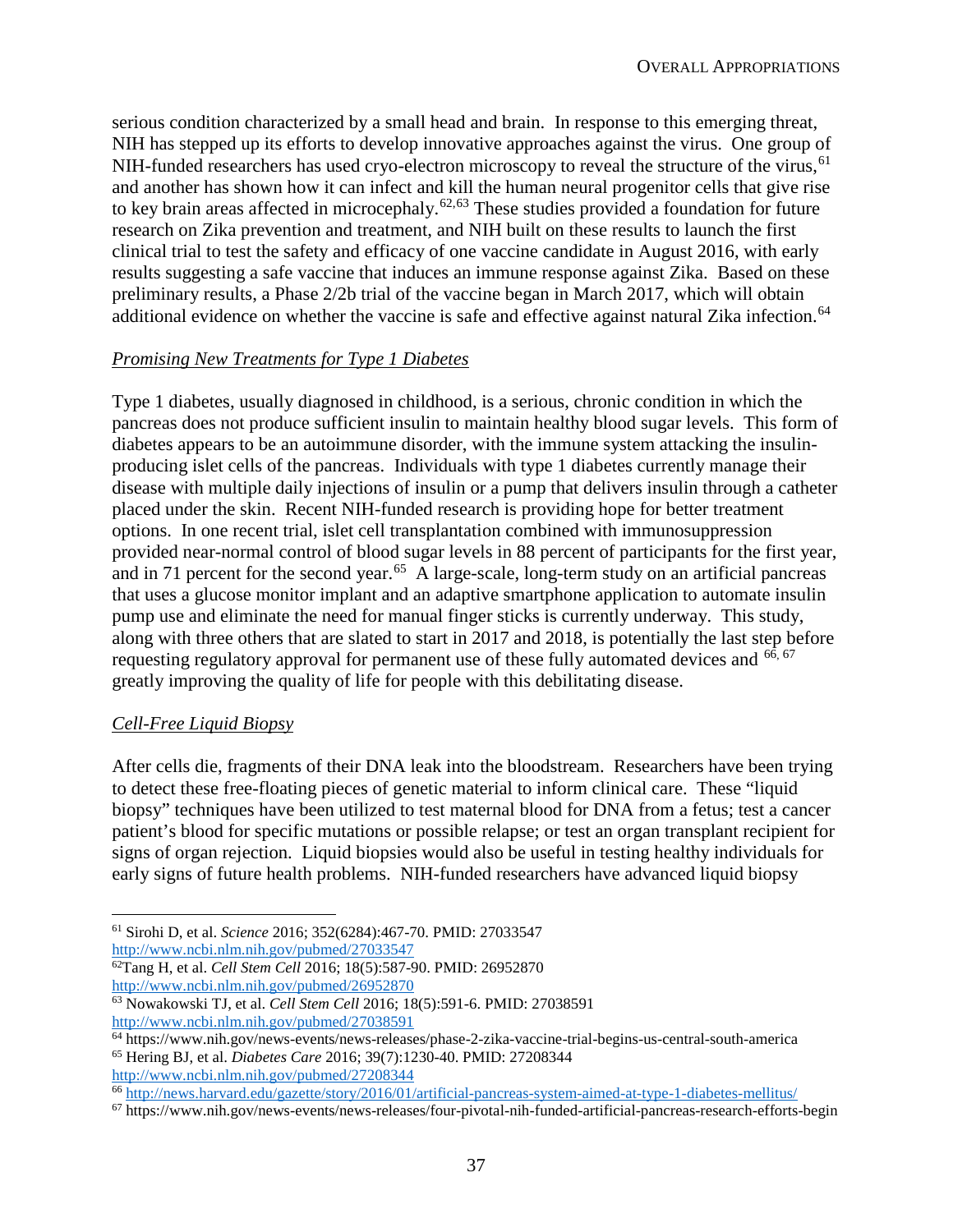techniques by developing a new method that also identifies the origins of free-floating genetic material.<sup>68</sup> Genetic material within cells is wound around protein complexes in ways that are unique to each cell type, so fragments of DNA that are detected in the blood would have patterns that link them to their cell of origin. The results of this study showed that in both healthy individuals and patients with cancer, the new liquid biopsy technique could link floating pieces of genetic material to particular cells.<sup>69</sup> These results will pave the way for advancing liquid biopsies to test for a range of acute and chronic conditions.

 <sup>68</sup> https://directorsblog.nih.gov/2016/02/16/a-new-tool-in-the-toolbox-new-method-traces-free-floating-dna-back-toits-source/

<sup>69</sup> Snyder MW, et al. *Cell* 2016;164(1-2):57-68. PMID 26771485, http://www.ncbi.nlm.nih.gov/pubmed/26771485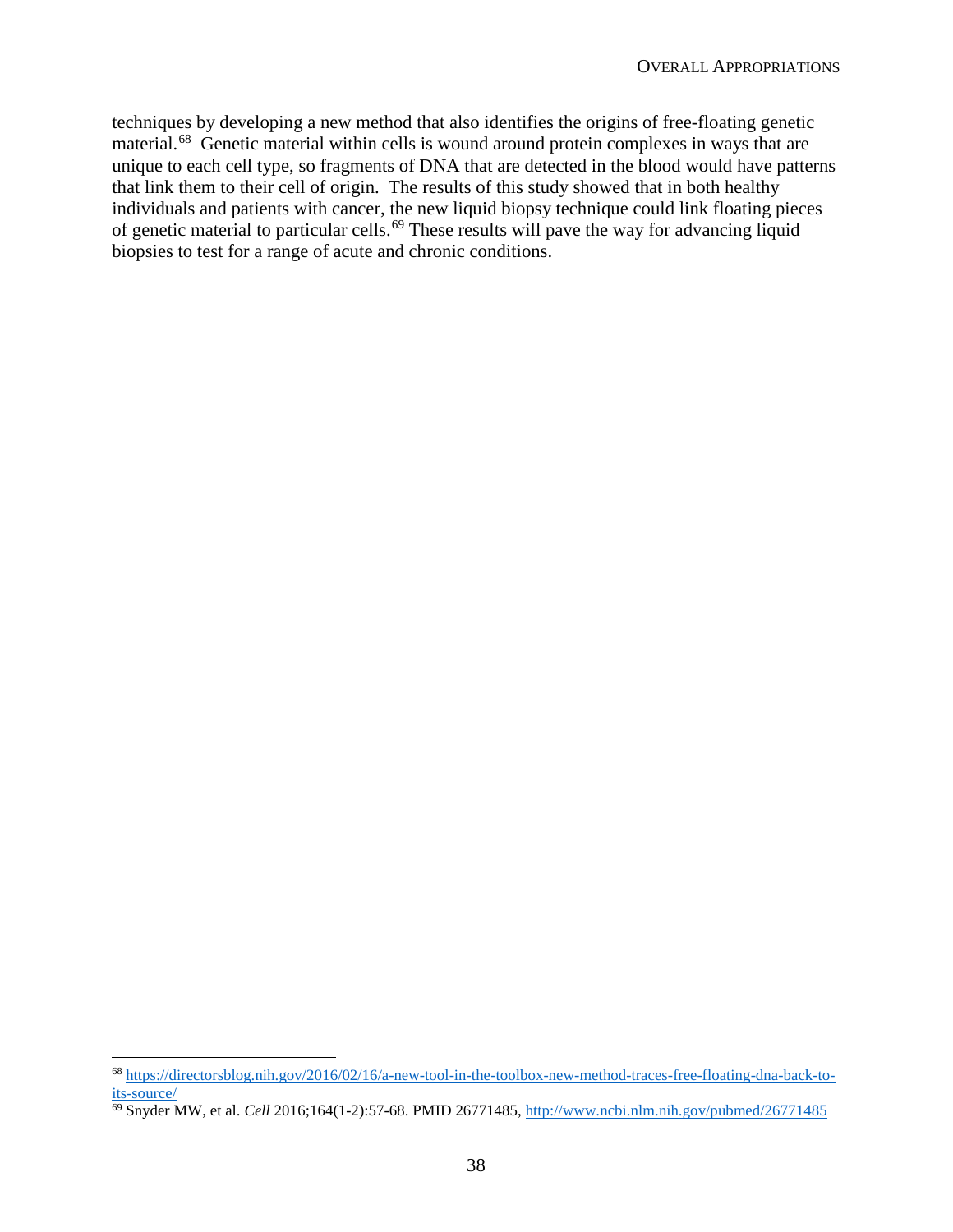# **FUNDING HISTORY**

| <b>Fiscal Year</b>                                                                                                                                                                                               | $A$ mount $^1$ |
|------------------------------------------------------------------------------------------------------------------------------------------------------------------------------------------------------------------|----------------|
|                                                                                                                                                                                                                  |                |
|                                                                                                                                                                                                                  |                |
|                                                                                                                                                                                                                  |                |
| 2014 <sup>2</sup><br>2015 <sup>3</sup><br>2015 <sup>3</sup><br>2016 <sup>3</sup><br>2016 <sup>3</sup><br>2017 Annualized CR <sup>4</sup><br>2018 Budget Request <sup>5</sup><br>2018 Budget Request <sup>5</sup> |                |
|                                                                                                                                                                                                                  |                |

<sup>1</sup> Appropriated amounts include discretionary budget authority received from both Labor/HHS appropriations that fund ICs as well as the Interior, Environment & Related Agencies appropriation that supports NIH Superfund Research activities. Includes mandatory budget authority derived from the Special Type 1 Diabetes account, and from Patient-Centered Outcomes Research Trust Fund in FY 2018; also includes NLM Program Evaluation (\$8.20 million) in FY 2014, and NIGMS Program Evaluation financing of \$715 mllion in FY 2015, \$780 million in FY 2016, FY 2017, and FY 2018.

 $2$  FY 2014 appropriation includes the effect of Secretary's Transfers, and it also reflects sequestration of the mandatory funding for Type 1 Diabetes.

 $3$  Excludes Ebola-related and Zika-related supplemental appropriation.

<sup>4</sup> Includes funding authorized by the 21st Century Cures Act, and also reflects sequestration of the mandatory funding for Type 1 Diabetes.

<sup>5</sup> Reflects consolidation of the Agency for Healthcare Research and Quality within NIH as the National Institute for Research on Safety and Quality, and elimination of the Fogarty International Center.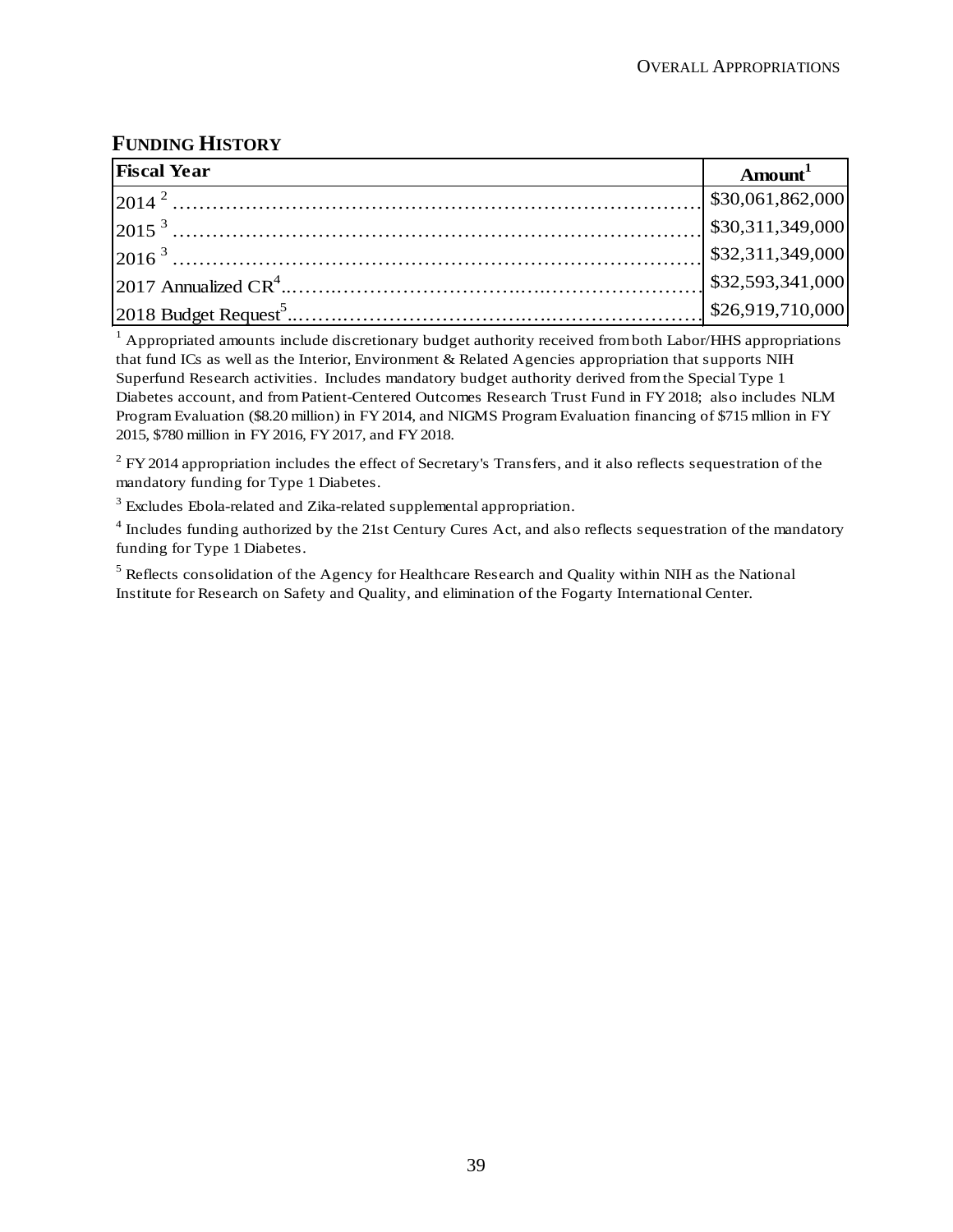# **SUMMARY OF REQUEST NARRATIVE**

The FY 2018 President's Budget request would provide \$26.9 billion to NIH, which is \$5.7 billion below the FY 2017 Annualized CR level.

The following summary references program level funding, which includes discretionary budget authority in the Department of Labor, Health and Human Services, and Education, and Related Agencies appropriation and in the Department of the Interior, Environment, and Related Agencies appropriation (dedicated to the Superfund Research program), mandatory budget authority derived from the Special Type 1 Diabetes account and the Patient-Centered Outcomes Research Trust Fund, and Program Evaluation Financing for the National Institute of General Medical Sciences under Section 241 of the Public Health Service Act.

The primary budget mechanisms discussed below include mechanism allocations of Program Evaluation Financing, the Special Type 1 Diabetes account, and discretionary budget authority of the National Institute for Research on Safety and Quality; Superfund Research and the Patient-Centered Outcomes Research Trust Fund are treated separately.

#### **Research Project Grants (RPGs)**

The FY 2018 President's Budget would provide \$14.2 billion for RPGs, which is \$3.7 billion less than the FY 2017 Annualized CR level estimate. This amount would fund 7,326 Competing RPGs, or 1,648 less than estimated for the FY 2017 Annualized CR. It also supports 24,499 Noncompeting RPGs, 96 fewer than the FY Annualized CR level. In addition, the projected Competing RPGs average cost of approximately \$389,436 would be 19.7% below the FY 2017 Annualized CR level.

• **Small Business Innovation Research/Small Business Technology Transfer (SBIR/STTR).** The FY 2018 President's Budget would provide \$703 million for SBIR/STTR program grants, which is \$165 million below the FY 2017 Annualized CR level. The minimum set-aside requirement is 3.65% in FY 2018.

#### **Research Centers**

The FY 2018 President's Budget would provide \$2.1 billion for Research Centers, which is \$417 million less than the FY 2017 Annualized CR level. It would fund 1,234 grants, 48 fewer than the FY 2017 Annualized CR level.

#### **Other Research**

The FY 2018 President's Budget would provide \$1.7 billion for this mechanism, which is \$420 million less than the FY 2017 Annualized CR level. It would fund 5,795 grants, which is 614 fewer than the FY 2017 Annualized CR level.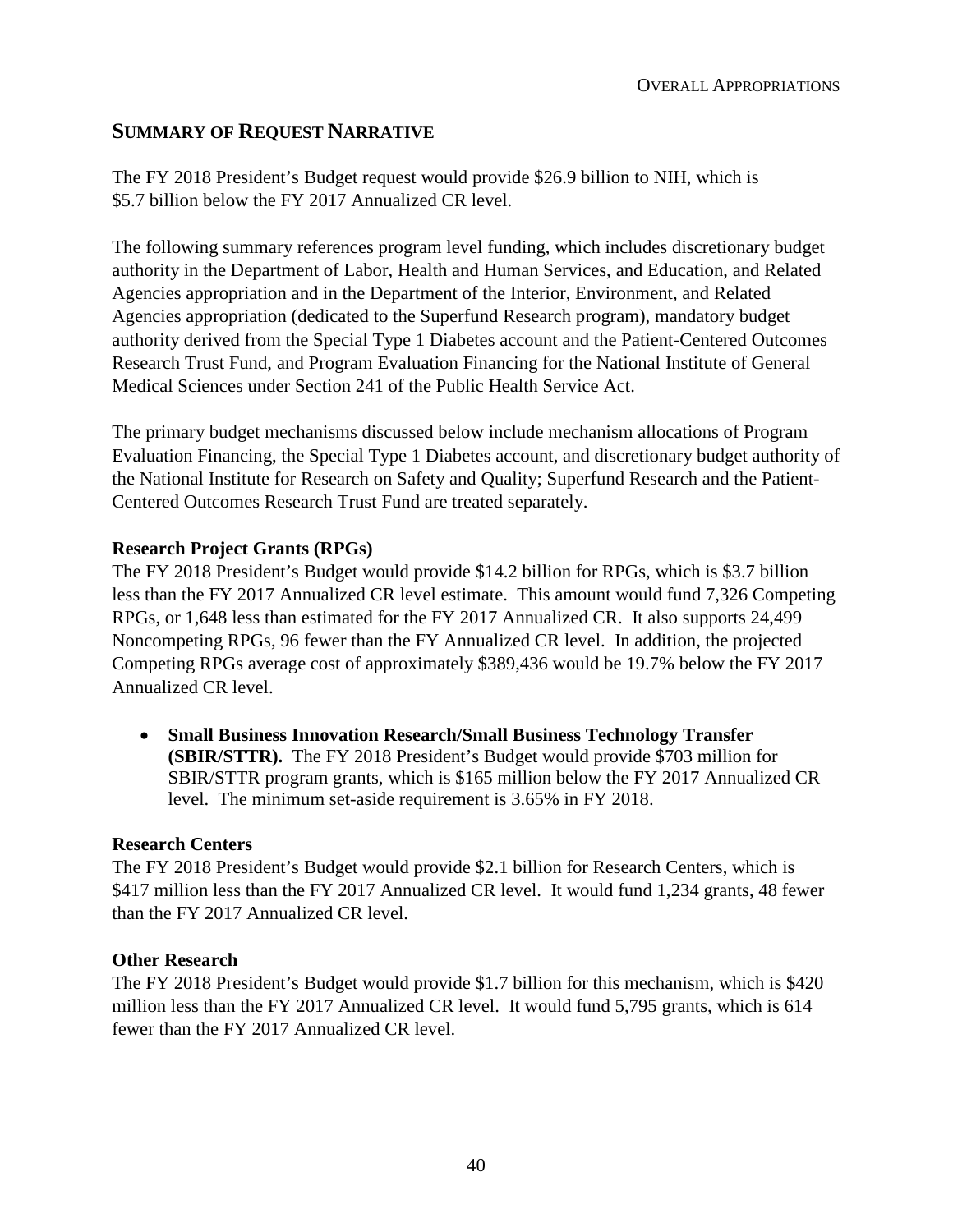# **Training**

The FY 2018 President's Budget would provide \$738 million for training, which is \$106 million below the FY 2017 Annualized CR level. It would fund 14,279 Full-Time Trainee Positions (FTTPs), which is 1,640 fewer than the FY 2017 Annualized CR level. Stipend rates would remain at the FY 2017 Annualized CR level.

# **Research & Development (R&D) Contracts**

The FY 2018 President's Budget would provide \$2.5 billion for R&D contracts, which is \$423 million less than the FY 2017 Annualized CR level. It would fund an estimated 1,965 contracts, which are 544 fewer than the FY 2017 Annualized CR level.

• **Small Business Innovation Research/Small Business Technology Transfer (SBIR/STTR).** The FY 2018 President's Budget includes a \$62 million set-aside within the R&D Contracts mechanism for support of qualified SBIR/STTR contracts. The minimum set-aside requirement is 3.65% in FY 2018.

# **Intramural Research (IR)**

The FY 2018 President's Budget would provide \$3.1 billion for IR, which is \$609 million less than the FY 2017 Annualized CR level.

# **Research Management and Support (RMS)**

The FY 2018 President's Budget would provide \$1.6 billion for RMS, which is \$142 million less the FY 2017 Annualized CR level.

### **Office of the Director (OD)**

The FY 2018 President's Budget would provide \$1.5 billion for OD, which is \$168 million less than the FY 2017 Annualized CR level.

# • **Other than Common Fund**

The \$777 million allocated for OD elements other than the Common Fund or the Office of Research Infrastructure Programs is a net increase of \$127 million above the FY 2017 Annualized CR level. This is due to an increase in funding authorized by the  $21<sup>st</sup>$ Century Cures Act managed by OD, from \$52 million to \$110 million; the transition of the *All of Us* Research Program (\$130 million in FY 2017) out of the Common Fund; and assumption by OD of funding and activities remaining from the Fogarty International Center that is proposed for elimination.

# • **Common Fund (CF)**

Approximately \$454 million is allocated for CF-supported programs. This amount is \$220 million below the FY 2017 Annualized CR level, due in part to the transition of the *All of Us* Research Program out of CF.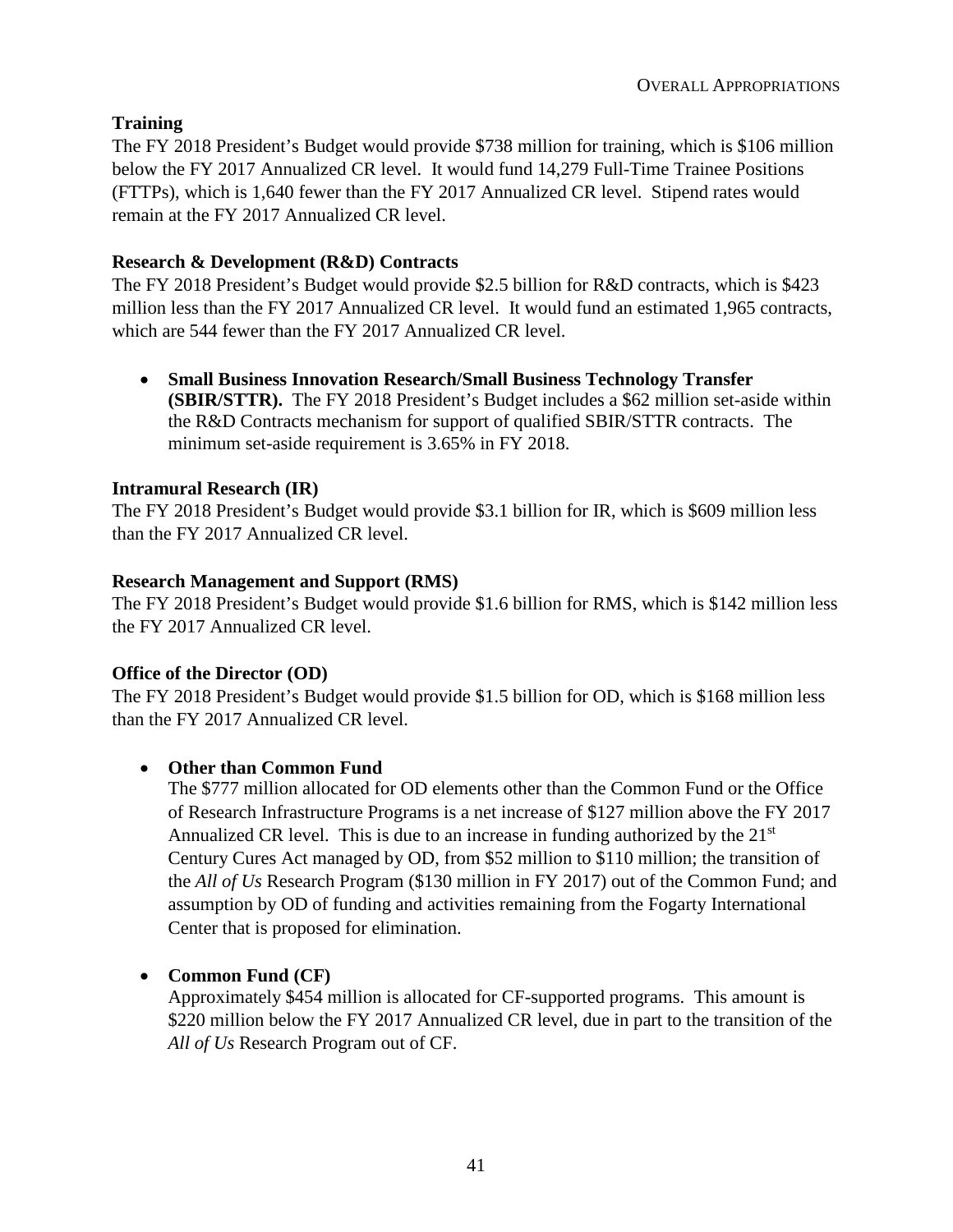#### **Buildings & Facilities (B&F)**

The FY 2018 President's Budget provides \$109 million for infrastructure sustainment projects associated with the B&F program, which is \$36 million below the FY 2017 Annualized CR level. This amount includes \$10 million for facility repair and improvement activities at the National Cancer Institute's Frederick, Maryland, facility.

#### **Superfund Research Program**

The FY 2018 President's Budget would provide \$60 million, which is \$18 million less than the FY 2017 Annualized CR level.

#### **Type 1 Diabetes**

*.*

The FY 2018 President's Budget would provide \$150 million in mandatory funding for Type 1 Diabetes research grants, which is \$10 million higher than the FY 2017 Annualized CR level (reduced due to sequestration). The FY 2018 Budget proposes a two year extension for this program with funding at \$150 million in FY 2018 and FY 2019.

#### **Patient-Centered Outcomes Research Trust Fund (PCORTF)**

The FY 2018 President's Budget would provide \$107 million in mandatory funding; PCORTF is proposed within NIH to accompany the National Institute for Research on Safety and Quality.

#### **Program Evaluation Financing**

The FY 2018 President's Budget would provide \$780 million for Program Evaluation Financing purposes, which is the same as the FY 2017 Annualized CR level.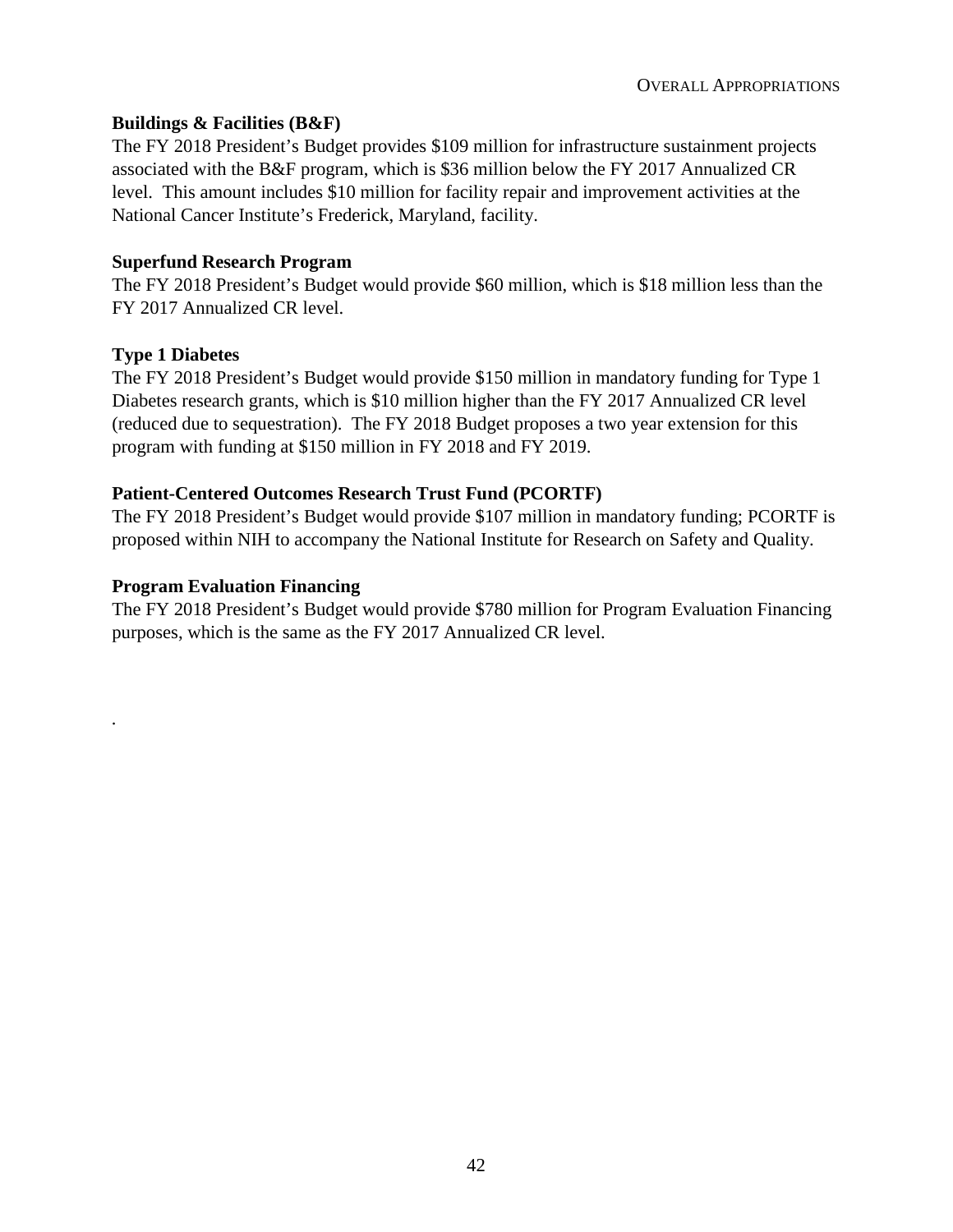# **OUTPUTS AND OUTCOMES**

| <b>Measure</b>                                                                                                                                                                            | <b>Year and Most Recent</b>                                                                                                                                                                                                                                                                                                                                                                                                                                                                                                                                                                                                                                                                                                                                                                                                                                                                                                                                                                                                           | FY 2017       | <b>FY 2018</b> | <b>FY 2018</b>                |
|-------------------------------------------------------------------------------------------------------------------------------------------------------------------------------------------|---------------------------------------------------------------------------------------------------------------------------------------------------------------------------------------------------------------------------------------------------------------------------------------------------------------------------------------------------------------------------------------------------------------------------------------------------------------------------------------------------------------------------------------------------------------------------------------------------------------------------------------------------------------------------------------------------------------------------------------------------------------------------------------------------------------------------------------------------------------------------------------------------------------------------------------------------------------------------------------------------------------------------------------|---------------|----------------|-------------------------------|
|                                                                                                                                                                                           | Result /                                                                                                                                                                                                                                                                                                                                                                                                                                                                                                                                                                                                                                                                                                                                                                                                                                                                                                                                                                                                                              | <b>Target</b> | <b>Target</b>  | <b>Target</b>                 |
|                                                                                                                                                                                           | <b>Target for Recent Result /</b><br>(Summary of Result)                                                                                                                                                                                                                                                                                                                                                                                                                                                                                                                                                                                                                                                                                                                                                                                                                                                                                                                                                                              |               |                | $+/-FY$ 2017<br><b>Target</b> |
| SRO-1.1 By 2016,<br>explore biological or bio<br>behavioral pathways<br>through which physical<br>activity and weight<br>control may affect cancer<br>prognosis and survival.<br>(Output) | FY 2016: NIH supported the<br>evaluation of a number of<br>interdisciplinary strategies,<br>including 4 key strategies to<br>refine our understanding of<br>the associations between<br>obesity and specific cancers,<br>the mechanisms underlying<br>these associations and their<br>potential reversibility, and to<br>support behavioral research<br>to help overcome obesity at<br>the individual and population<br>levels. These strategies<br>include the ASA24,<br>FLASHE, a lifestyle<br>intervention study in patients<br>with early-stage breast<br>cancer, and a program<br>announcement entitled,<br>Physical Activity and Weight<br><b>Control Interventions Among</b><br>Cancer Survivors: Effects on<br>Biomarkers of Prognosis and<br>Survival.<br>Target: Evaluate promising<br>strategies for obesity<br>prevention and treatment in<br>real-world settings, and<br>harness technology and tools<br>to advance obesity research,<br>and to improve health and<br>survival among cancer<br>patients.<br>(Target Met) | N/A           | N/A            | N/A                           |
| SRO-1.2 By 2016,<br>compare the effectiveness<br>of two treatments for<br>over active bladder<br>syndrome among women.<br>(Outcome)                                                       | FY 2016: The entire study<br>was completed, finding that<br>surgical and injection<br>treatments were equally<br>effective for urinary<br>incontinence in women.<br>Quality of life and treatment<br>preference results were<br>similar across treatments.                                                                                                                                                                                                                                                                                                                                                                                                                                                                                                                                                                                                                                                                                                                                                                            | N/A           | N/A            | N/A                           |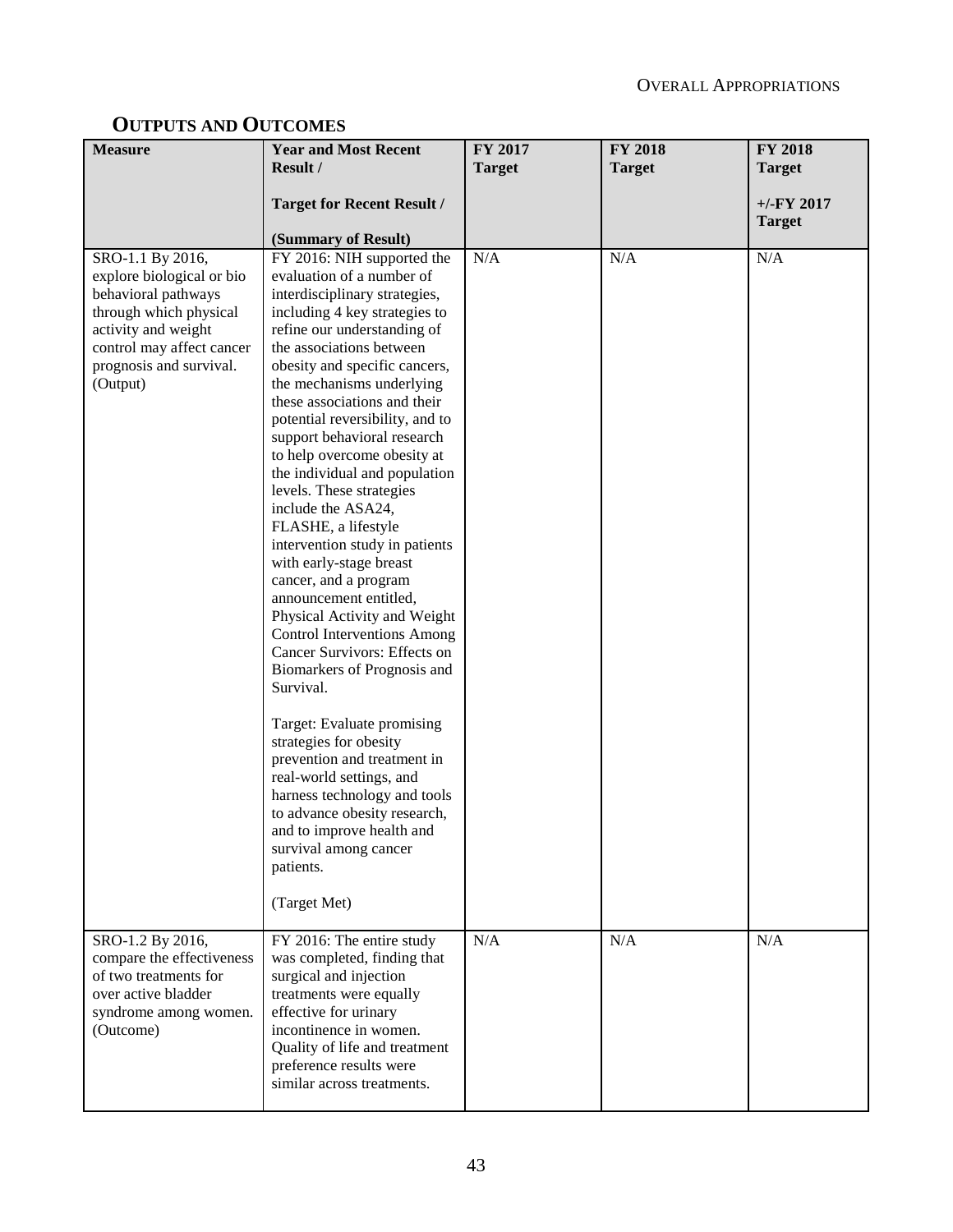| <b>Measure</b>                                                                                                                                                                                                                                                                                               | <b>Year and Most Recent</b>                                                                                                                                                                                                                                                                                                                                                                                                                   | FY 2017                                                                                                                                                                                                                                                                     | <b>FY 2018</b>                                                                                                     | <b>FY 2018</b>                 |
|--------------------------------------------------------------------------------------------------------------------------------------------------------------------------------------------------------------------------------------------------------------------------------------------------------------|-----------------------------------------------------------------------------------------------------------------------------------------------------------------------------------------------------------------------------------------------------------------------------------------------------------------------------------------------------------------------------------------------------------------------------------------------|-----------------------------------------------------------------------------------------------------------------------------------------------------------------------------------------------------------------------------------------------------------------------------|--------------------------------------------------------------------------------------------------------------------|--------------------------------|
|                                                                                                                                                                                                                                                                                                              | Result /                                                                                                                                                                                                                                                                                                                                                                                                                                      | <b>Target</b>                                                                                                                                                                                                                                                               | <b>Target</b>                                                                                                      | <b>Target</b>                  |
|                                                                                                                                                                                                                                                                                                              | <b>Target for Recent Result /</b>                                                                                                                                                                                                                                                                                                                                                                                                             |                                                                                                                                                                                                                                                                             |                                                                                                                    | $+/-$ FY 2017<br><b>Target</b> |
|                                                                                                                                                                                                                                                                                                              | (Summary of Result)                                                                                                                                                                                                                                                                                                                                                                                                                           |                                                                                                                                                                                                                                                                             |                                                                                                                    |                                |
|                                                                                                                                                                                                                                                                                                              | Target: Analysis completed<br>for Overactive Bladder<br>Questionnaire Short form<br>and Treatment Satisfaction<br>Survey.<br>(Target Met)                                                                                                                                                                                                                                                                                                     |                                                                                                                                                                                                                                                                             |                                                                                                                    |                                |
| SRO-1.3 By 2017,<br>complete testing of the<br>hypothesized mechanism<br>of treatment effect of<br>three novel treatment<br>approaches for mental<br>disorders, and advance<br>one promising<br>intervention into further<br>clinical trial testing (e.g.,<br>pilot studies or efficacy<br>trials). (Output) | FY 2016: Initiated testing of<br>30 hypothesized mechanisms<br>of treatment effect of novel<br>interventions; completed<br>testing of 14. Of the 14, 10<br>progressed to pilot studies of<br>clinical effect.<br>Target: Initiate testing of<br>hypothesized mechanism of<br>treatment effect of one novel<br>intervention, and determine<br>whether the intervention<br>should progress further to<br>clinical testing.<br>(Target Exceeded) | Complete testing<br>of the<br>hypothesized<br>mechanism of<br>treatment of three<br>novel treatment<br>approaches for<br>mental disorders,<br>and advance one<br>promising<br>intervention into<br>further clinical<br>trial testing (pilot<br>study or efficacy<br>trial). | N/A                                                                                                                | N/A                            |
| SRO-1.4 By 2016,<br>advance a novel drug<br>candidate for a disease<br>that affects the nervous<br>system to the point of<br>preparedness for human<br>studies. (Output)                                                                                                                                     | FY 2016: The Blueprint<br>Neurotherapeutics Network<br>team filed an Investigational<br>New Drug (IND) application<br>with the Food and Drug<br>Administration (FDA) in FY<br>2016.<br>Target: File an<br><b>Investigational New Drug</b><br>application with the FDA for<br>a Blueprint<br>Neurotherapeutics Network<br>project.<br>(Target Met)                                                                                             | N/A                                                                                                                                                                                                                                                                         | N/A                                                                                                                | N/A                            |
| SRO-1.5 By 2020,<br>increase our<br>understanding of cancer<br>trends and outcomes in<br>the context of disparities<br>and population subgroups                                                                                                                                                              | (Will begin reporting in<br>December 2018)                                                                                                                                                                                                                                                                                                                                                                                                    | N/A                                                                                                                                                                                                                                                                         | Expand the SEER<br>Program through<br>inclusion of 1-3<br>additional core<br>registries to better<br>represent the | N/A                            |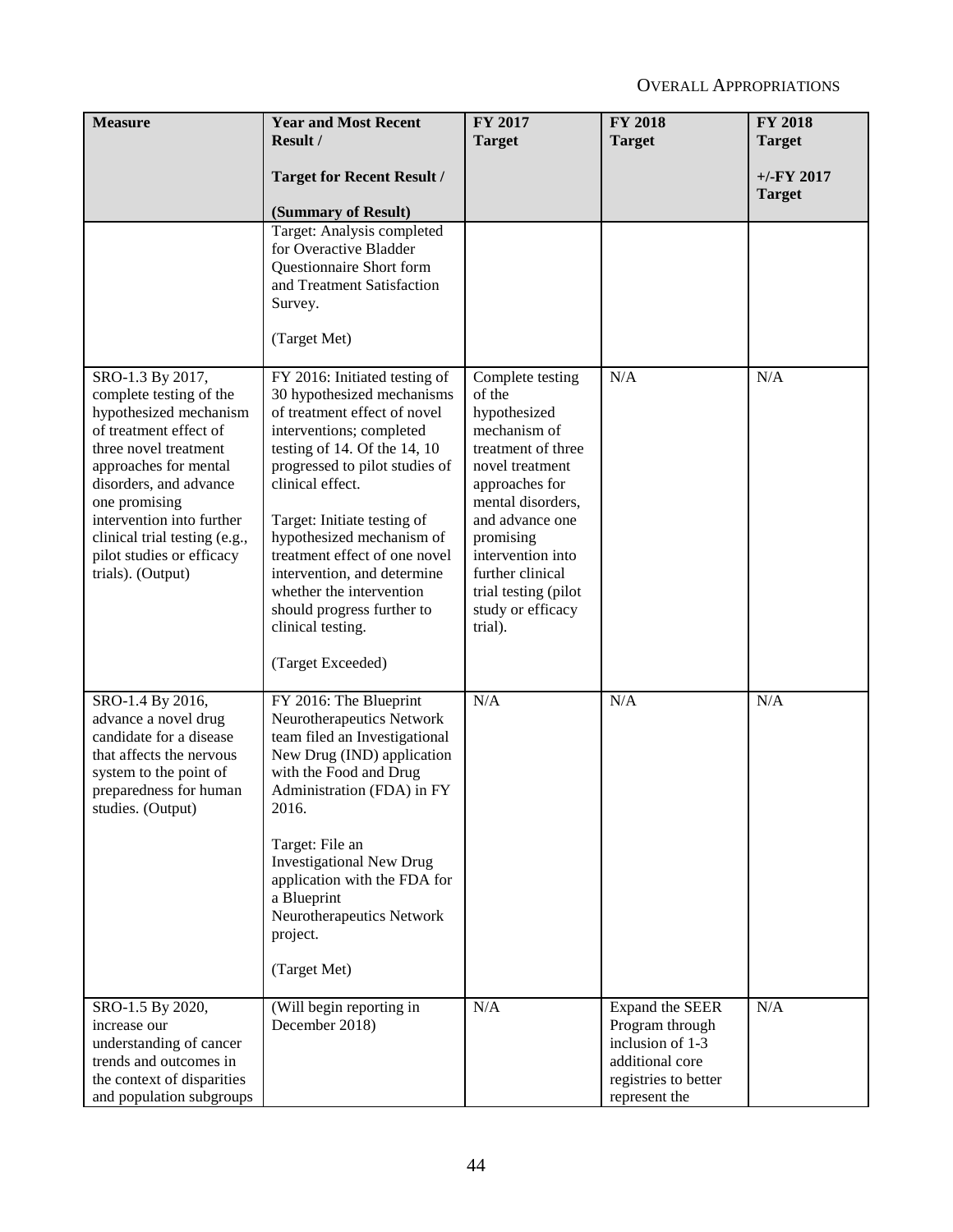| <b>Measure</b>                                       | <b>Year and Most Recent</b>                         | FY 2017                         | <b>FY 2018</b>                             | <b>FY 2018</b> |
|------------------------------------------------------|-----------------------------------------------------|---------------------------------|--------------------------------------------|----------------|
|                                                      | Result /                                            | <b>Target</b>                   | <b>Target</b>                              | <b>Target</b>  |
|                                                      | <b>Target for Recent Result /</b>                   |                                 |                                            | $+/-$ FY 2017  |
|                                                      |                                                     |                                 |                                            | <b>Target</b>  |
| through expansion of                                 | (Summary of Result)                                 |                                 | changing US                                |                |
| coverage and                                         |                                                     |                                 | population.                                |                |
| representation of the US                             |                                                     |                                 |                                            |                |
| population in the                                    |                                                     |                                 |                                            |                |
| Surveillance,                                        |                                                     |                                 |                                            |                |
| Epidemiology and End<br>Results (SEER) Program       |                                                     |                                 |                                            |                |
| registries. (Outcome)                                |                                                     |                                 |                                            |                |
|                                                      |                                                     |                                 |                                            |                |
| SRO-1.6 By 2020,                                     | (Will begin reporting in                            | N/A                             | Complete follow-up                         | N/A            |
| determine the<br>effectiveness of an                 | December 2018)                                      |                                 | of participants<br>enrolled in the trial   |                |
| evidence-based, patient-                             |                                                     |                                 | testing the                                |                |
| centered multicomponent                              |                                                     |                                 | effectiveness of the                       |                |
| fall injury prevention                               |                                                     |                                 | evidence-based,                            |                |
| strategy in adults 75<br>years of age and older.     |                                                     |                                 | patient-centered                           |                |
| (Outcome)                                            |                                                     |                                 | multicomponent fall<br>injury prevention   |                |
|                                                      |                                                     |                                 | strategy.                                  |                |
|                                                      |                                                     |                                 |                                            |                |
| SRO-2.1 By 2023,                                     | (Will begin reporting in<br>December 2018)          | N/A                             | Optimize properties<br>of 3                | N/A            |
| develop, optimize, and<br>evaluate the effectiveness |                                                     |                                 | nanoformulations                           |                |
| of nano-enabled                                      |                                                     |                                 | for effective                              |                |
| immunotherapy (nano-                                 |                                                     |                                 | delivery and                               |                |
| immunotherapy) for one<br>cancer type. (Output)      |                                                     |                                 | antigen-specific<br>response in immune     |                |
|                                                      |                                                     |                                 | cells.                                     |                |
|                                                      |                                                     |                                 |                                            |                |
| SRO-2.2 By 2019, assess                              | FY 2016: The target was not                         | Conduct follow-up               | Complete follow-up                         | N/A            |
| the efficacy of one to two<br>anti-inflammatory      | met; however, enrollment<br>was completed with 176  | visits of enrolled<br>subjects. | visits of re-enrolled<br>subjects and data |                |
| therapy for                                          | subjects, which was found to                        |                                 | analysis.                                  |                |
| cardiovascular disease                               | be statistically powered to                         |                                 |                                            |                |
| (CVD) in HIV-infected                                | complete the study                                  |                                 |                                            |                |
| individuals. (Output)                                | aims. Follow-up visits are<br>ongoing.              |                                 |                                            |                |
|                                                      |                                                     |                                 |                                            |                |
|                                                      | Target: Complete enrollment                         |                                 |                                            |                |
|                                                      | of 200 subjects and conduct                         |                                 |                                            |                |
|                                                      | follow-up visits.                                   |                                 |                                            |                |
|                                                      | (Target Not Met)                                    |                                 |                                            |                |
| SRO-2.3 By 2018,                                     | FY 2016: Participants                               | Complete                        | Perform data                               | N/A            |
| evaluate the impact of                               | enrolled in year 1 were seen                        | additional annual               | analyses and                               |                |
| two community-level                                  | for follow-up visits.                               | follow-up visits of             | evaluate the impact                        |                |
| combination prevention<br>packages (which include    | Additional participants were<br>enrolled in year 2. | all participants and            | of two community-<br>level combination     |                |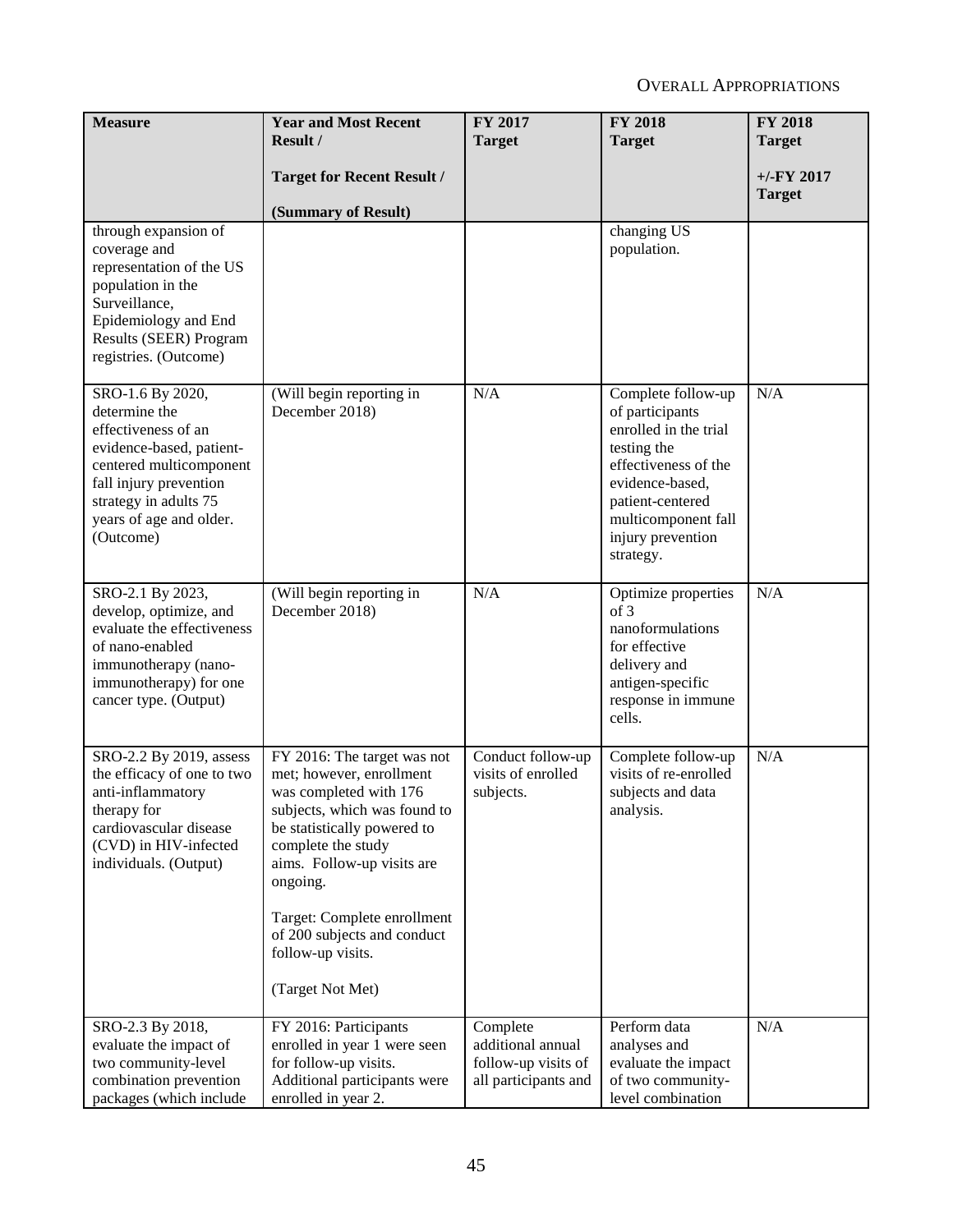| <b>Measure</b>                                                                                                                                                                                                                                                                           | <b>Year and Most Recent</b><br>Result /                                                                                                                                                                                                                                                                                                                                                                                                                                 | FY 2017<br><b>Target</b>                                                                                                                    | <b>FY 2018</b><br><b>Target</b>                                                                                                                                                                                                | <b>FY 2018</b><br><b>Target</b> |
|------------------------------------------------------------------------------------------------------------------------------------------------------------------------------------------------------------------------------------------------------------------------------------------|-------------------------------------------------------------------------------------------------------------------------------------------------------------------------------------------------------------------------------------------------------------------------------------------------------------------------------------------------------------------------------------------------------------------------------------------------------------------------|---------------------------------------------------------------------------------------------------------------------------------------------|--------------------------------------------------------------------------------------------------------------------------------------------------------------------------------------------------------------------------------|---------------------------------|
|                                                                                                                                                                                                                                                                                          | <b>Target for Recent Result /</b><br>(Summary of Result)                                                                                                                                                                                                                                                                                                                                                                                                                |                                                                                                                                             |                                                                                                                                                                                                                                | $+/-$ FY 2017<br><b>Target</b>  |
| universal HIV testing and<br>intensified provision of<br>HIV antiretroviral<br>therapy and care) on<br>population-level HIV<br>incidence in the<br>developing world.<br>(Outcome)                                                                                                        | Target: Complete first annual<br>follow-up visits of<br>participants enrolled in the<br>first year of the study.<br>(Target Met)                                                                                                                                                                                                                                                                                                                                        | HIV incidence<br>evaluations.                                                                                                               | prevention packages<br>on population-level<br>HIV incidence.                                                                                                                                                                   |                                 |
| SRO-2.4 By 2020,<br>increase the number of<br>potential treatment<br>options for<br>communication disorders<br>that are being tested in<br>clinical trials by adding<br>one new treatment option<br>per year. (Outcome)                                                                  | FY 2016: NIH-supported<br>scientists are recruiting<br>patients for a clinical trial to<br>determine whether<br>tympanostomy tube<br>placement compared with<br>nonsurgical management will<br>meaningfully improve<br>children's experience with a<br>common and painful type of<br>ear infection (acute otitis<br>media) over the succeeding 2<br>years.<br>Target: Initiate testing one<br>new potential treatment<br>option for a hearing disorder.<br>(Target Met) | Initiate testing one<br>new potential<br>treatment option<br>for a hearing<br>disorder.                                                     | Initiate testing one<br>new potential<br>treatment option for<br>a speech and<br>language disorder.                                                                                                                            | N/A                             |
| SRO-2.5 By 2021,<br>develop three non-<br>invasive imaging<br>technologies that can<br>image retinal cell<br>function and circuitry.<br>(Output)                                                                                                                                         | (Will begin reporting in<br>December 2018)                                                                                                                                                                                                                                                                                                                                                                                                                              | N/A                                                                                                                                         | Develop prototypes<br>for four imaging<br>technologies based<br>on adaptive optics in<br>animal models.                                                                                                                        | N/A                             |
| SRO-2.6 By 2020,<br>investigate the pathways<br>and mechanisms of how<br>seven environmental<br>agents can alter<br>epigenetic processes such<br>as DNA methylation,<br>recruitment of specific<br>histone modifications,<br>and chromatin<br>remodeling to better<br>determine if these | FY 2016: Six exposures were<br>studied but breeding<br>problems occurred and not<br>all generations<br>were produced, which<br>resulted in the target being<br>missed.<br>Target: Assess<br>transgenerational effects of 6<br>exposures in 3 generations of<br>animals.                                                                                                                                                                                                 | Analyze the<br>impact of how 2-6<br>distinct/individual<br>environmental<br>exposures alter<br>epigenetic<br>processes in<br>animal models. | Through the use of<br>epigenetic<br>signatures, evaluate<br>if 3 different<br>environmentally<br>induced changes in<br>3 different tissues or<br>cells obtained<br>noninvasively are<br>similar in major<br>organs or tissues. | N/A                             |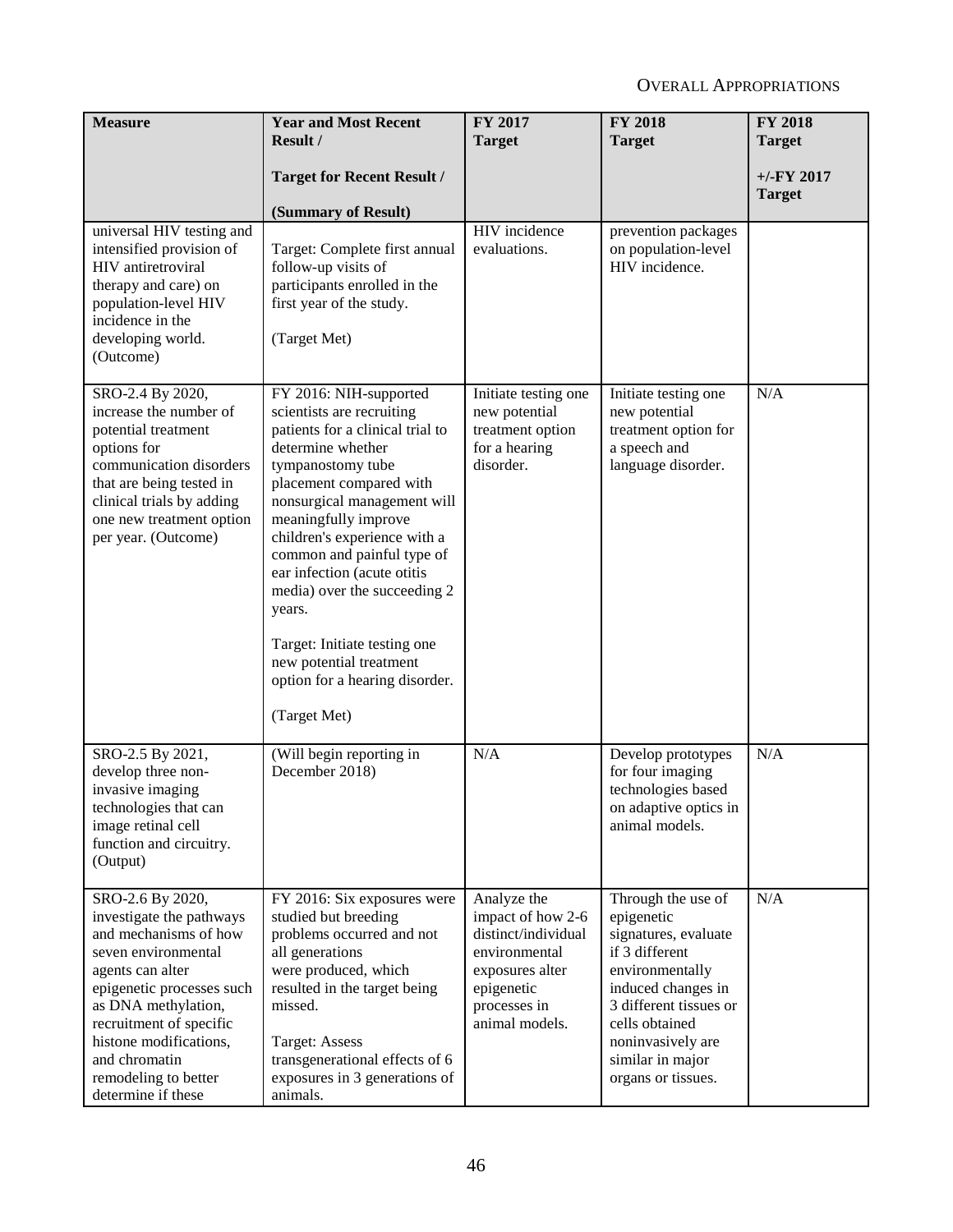| <b>Measure</b>                                                                                                                                                                                                                              | <b>Year and Most Recent</b><br>Result /                  | FY 2017<br><b>Target</b>                                                                                                                                                                       | <b>FY 2018</b><br><b>Target</b>                                                                                                                                                                              | <b>FY 2018</b><br><b>Target</b> |
|---------------------------------------------------------------------------------------------------------------------------------------------------------------------------------------------------------------------------------------------|----------------------------------------------------------|------------------------------------------------------------------------------------------------------------------------------------------------------------------------------------------------|--------------------------------------------------------------------------------------------------------------------------------------------------------------------------------------------------------------|---------------------------------|
|                                                                                                                                                                                                                                             | <b>Target for Recent Result /</b><br>(Summary of Result) |                                                                                                                                                                                                |                                                                                                                                                                                                              | $+/-$ FY 2017<br><b>Target</b>  |
| changes can be inherited.<br>(Output)                                                                                                                                                                                                       | (Target Not Met)                                         |                                                                                                                                                                                                |                                                                                                                                                                                                              |                                 |
| SRO-2.7 By 2022, file<br>Phase II Investigational<br>New Drug (IND)<br>application with the FDA<br>for a therapy to treat<br>geographic atrophy in<br>age-related macular<br>degeneration using<br>patient-derived stem<br>cells. (Outcome) | (Will begin reporting in<br>December 2017)               | Complete<br>preclinical work to<br>test safety and<br>efficacy of the<br>clinical product in<br>animal models.                                                                                 | Submit IND<br>application with the<br>FDA to launch<br>phase I clinical trial<br>upon approval.                                                                                                              | N/A                             |
| SRO-2.8 By 2023,<br>advance the development<br>of three novel drug or<br>biologic therapeutic<br>candidates for<br>Alzheimer's disease (AD)<br>or related dementias<br>toward the point of entry<br>into Phase I human<br>studies. (Output) | (Will begin reporting in<br>December 2018)               | N/A                                                                                                                                                                                            | Initiate drug<br>discovery efforts<br>aimed at developing<br>novel candidate<br>therapeutics for AD<br>or AD related<br>dementias against<br>up to 3 novel<br>therapeutic targets.                           | N/A                             |
| SRO-2.9 By 2022,<br>evaluate the safety and<br>effectiveness of 1-3 long-<br>acting strategies for the<br>prevention of HIV.<br>(Outcome)                                                                                                   | (Will begin reporting in<br>December 2017)               | Strategy 1:<br>Continue enrolling<br>participants into<br>two studies to test<br>the safety,<br>tolerability, and<br>effectiveness of<br>VRC01 as an<br>intravenous<br>prevention<br>strategy. | Strategy 2: Analyze<br>primary results of a<br>Phase 2a study<br>examining the long-<br>acting injectable,<br>cabotegravir, for the<br>prevention of HIV.                                                    | N/A                             |
| SRO-2.10 By 2021,<br>develop methods for the<br>regeneration of functional<br>tissues of the human<br>dental, oral, and<br>craniofacial complex to<br>enable initiation of<br>human Phase I clinical<br>trials. (Outcome)                   | (Will begin reporting in<br>December 2018)               | N/A                                                                                                                                                                                            | Establish a<br>centralized Resource<br>Center that is fully<br>operational to<br>develop, optimize,<br>and validate tools<br>and strategies for<br>dental, oral, and<br>craniofacial tissue<br>regeneration. | N/A                             |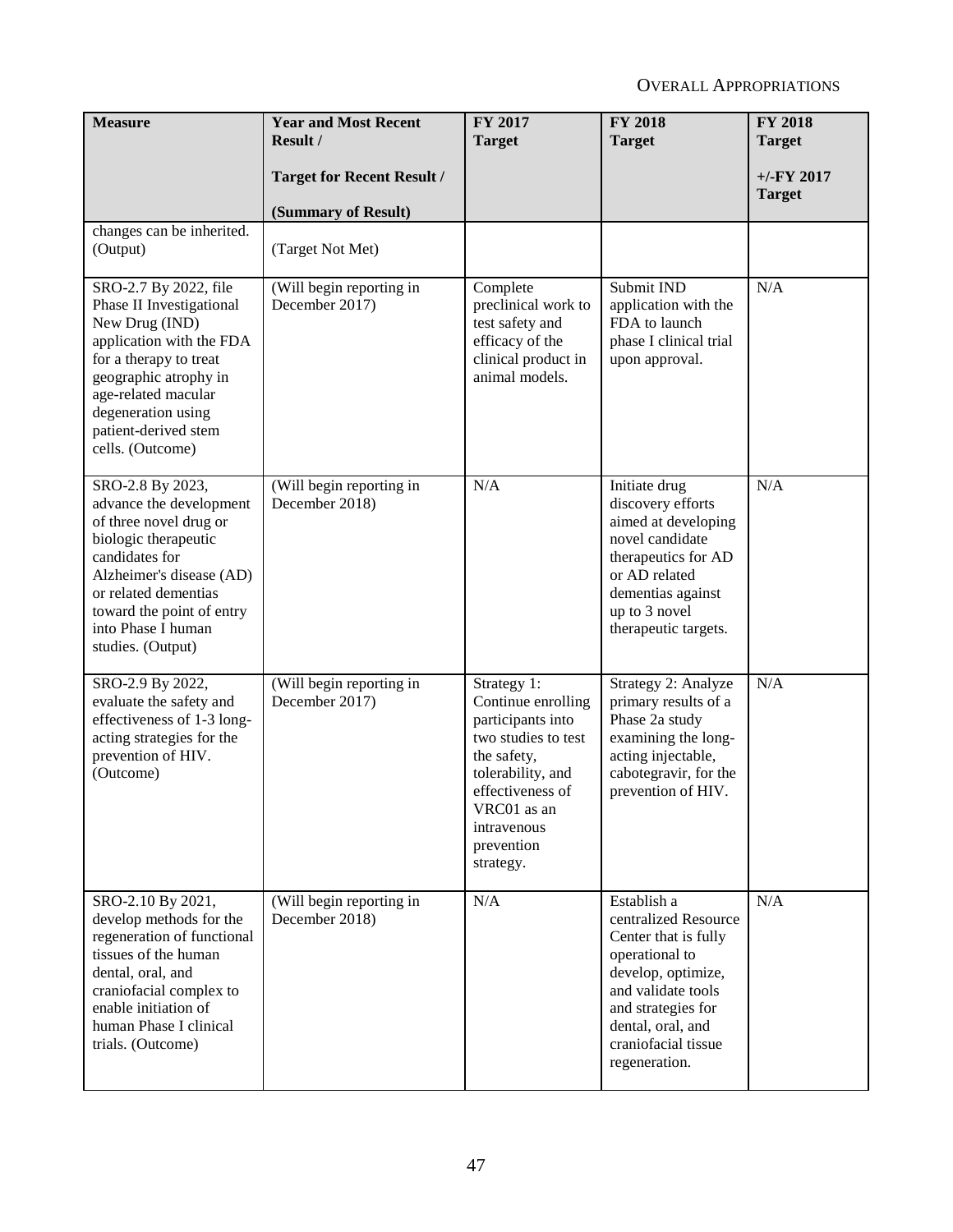| <b>Measure</b>                                                                                                                                                                                                                                  | <b>Year and Most Recent</b><br>Result /                                                                                                                                                                                                                                                                                                                                                                | FY 2017<br><b>Target</b> | <b>FY 2018</b><br><b>Target</b>                                                                                                                                     | <b>FY 2018</b><br><b>Target</b> |
|-------------------------------------------------------------------------------------------------------------------------------------------------------------------------------------------------------------------------------------------------|--------------------------------------------------------------------------------------------------------------------------------------------------------------------------------------------------------------------------------------------------------------------------------------------------------------------------------------------------------------------------------------------------------|--------------------------|---------------------------------------------------------------------------------------------------------------------------------------------------------------------|---------------------------------|
|                                                                                                                                                                                                                                                 | <b>Target for Recent Result /</b><br>(Summary of Result)                                                                                                                                                                                                                                                                                                                                               |                          |                                                                                                                                                                     | $+/-FY$ 2017<br><b>Target</b>   |
| SRO-2.11 By 2016,<br>conduct studies of young<br>children to determine<br>whether the plant<br>estrogens in soy formula<br>produce hormone-like<br>effects. (Outcome)                                                                           | FY 2016: Two papers using<br>IFED data were published in<br>2016. Data analyses<br>continued throughout FY 16<br>and an additional manuscript<br>has been drafted and<br>circulated to authors for final<br>review.<br>Target: Continue analyses of<br>IFED datasets and prepare a<br>draft manuscript regarding<br>the estrogenic effects of soy<br>formula on infant<br>development.<br>(Target Met) | N/A                      | N/A                                                                                                                                                                 | N/A                             |
| SRO-2.12 By 2021,<br>develop, validate, and/or<br>disseminate 3-5 new<br>research tools or<br>technologies that enable<br>better understanding of<br>brain function at the<br>cellular and/or circuit<br>level. (Output)                        | (Will begin reporting in<br>December 2018)                                                                                                                                                                                                                                                                                                                                                             | N/A                      | Develop four novel<br>neurotechnologies<br>for<br>stimulating/recordin<br>g in the brain to<br>enable basic studies<br>of neural activity at<br>the cellular level. | N/A                             |
| SRO-2.13 By 2023,<br>advance the development<br>of 1-2 new drugs and/or<br>other therapeutic<br>candidates for<br>neurological diseases<br>from lead optimization<br>toward the point of<br>preparedness for phase 1<br>human studies. (Output) | (Will begin reporting in<br>December 2018)                                                                                                                                                                                                                                                                                                                                                             | N/A                      | Initiate lead<br>optimization studies<br>to identify a pre-<br>clinical candidate<br>for 4-7 therapeutic<br>candidates                                              | N/A                             |
| SRO-3.1 By 2025,<br>identify neurobehavioral<br>precursors or<br>consequences of<br>adolescent substance use<br>or other childhood<br>experiences. (Outcome)                                                                                    | (Will begin reporting in<br>December 2018)                                                                                                                                                                                                                                                                                                                                                             | N/A                      | Initiate or continue<br>1-3 preclinical or<br>clinical studies to<br>explore how alcohol<br>or other substance<br>use impacts<br>adolescent brain<br>development.   | N/A                             |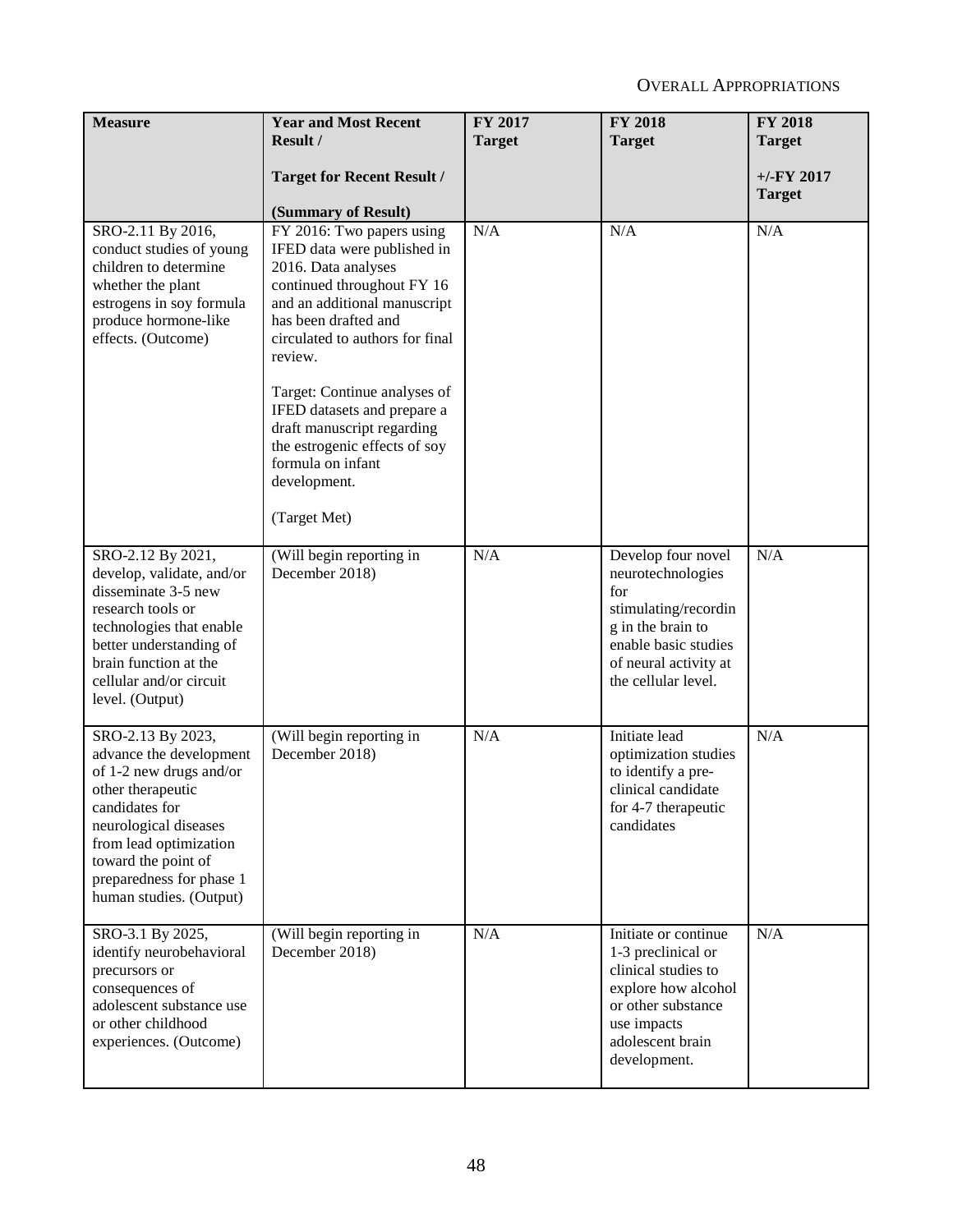| <b>Measure</b>                                                                                                                                                                                                                                                | <b>Year and Most Recent</b><br>Result /                                                                                                                                                                                                                                                                                                                                                                                                                                                                                                                                                                                                            | FY 2017<br><b>Target</b>                                                                                              | <b>FY 2018</b><br><b>Target</b>                                                                                                                                                                                | <b>FY 2018</b><br><b>Target</b> |
|---------------------------------------------------------------------------------------------------------------------------------------------------------------------------------------------------------------------------------------------------------------|----------------------------------------------------------------------------------------------------------------------------------------------------------------------------------------------------------------------------------------------------------------------------------------------------------------------------------------------------------------------------------------------------------------------------------------------------------------------------------------------------------------------------------------------------------------------------------------------------------------------------------------------------|-----------------------------------------------------------------------------------------------------------------------|----------------------------------------------------------------------------------------------------------------------------------------------------------------------------------------------------------------|---------------------------------|
|                                                                                                                                                                                                                                                               | <b>Target for Recent Result /</b><br>(Summary of Result)                                                                                                                                                                                                                                                                                                                                                                                                                                                                                                                                                                                           |                                                                                                                       |                                                                                                                                                                                                                | $+/-$ FY 2017<br><b>Target</b>  |
| SRO-3.2 By 2023,<br>establish the feasibility of<br>using one emerging<br>technology to safely and<br>non-invasively obtain<br>real time data on human<br>placenta development and<br>function during<br>pregnancy. (Outcome)                                 | (Will begin reporting in<br>December 2018)                                                                                                                                                                                                                                                                                                                                                                                                                                                                                                                                                                                                         | N/A                                                                                                                   | Implement 3<br>research studies<br>designed to evaluate<br>the potential use of<br>imaging<br>technologies to<br>obtain data on the<br>placenta in humans<br>and/or animal<br>models.                          | N/A                             |
| SRO-3.8 By 2016,<br>determine the optimal<br>tailored treatment<br>regimen for patients with<br>early stage breast cancer<br>that maximizes the<br>benefits of chemotherapy<br>while minimizing the<br>side-effects of<br>unnecessary treatment.<br>(Outcome) | FY 2016: The number of<br>patients exhibiting<br>recurrence were reported,<br>resulting in the determination<br>that the 21-gene expression<br>assay has been successful in<br>identifying breast cancer<br>patients who may be safely<br>spared adjuvant<br>chemotherapy.<br>Target: During the patient<br>monitoring phase $(N=7,000)$ ,<br>the number of patients who<br>exhibit recurrence will be<br>reported. Any actions taken<br>by program based on the<br>recommendations of the<br>independent data monitoring<br>committee (IDMC)<br>following their analysis of<br>interim statistical data will<br>also be reported.<br>(Target Met) | N/A                                                                                                                   | N/A                                                                                                                                                                                                            | N/A                             |
| SRO-3.9 By 2020,<br>identify two molecular-<br>targeted therapies for<br>disorders of the immune<br>system that affect<br>children. (Outcome)                                                                                                                 | FY 2016: Researchers have<br>identified genetic mutations<br>that cause<br>Haploinsufficiency of A20<br>(HA20), an early-onset<br>systemic inflammatory<br>disorder resembling Behçet's<br>disease; and demonstrated<br>that the NF <sub>K</sub> B-dependent<br>signaling pathway is a<br>potential therapeutic target.                                                                                                                                                                                                                                                                                                                            | Design a clinical<br>study testing an<br>agent for a<br>disorder of the<br>immune system<br>that affects<br>children. | Identify at least one<br>molecular pathway<br>based on genetic<br>analysis suitable for<br>therapeutic targeting<br>in a cohort of<br>patients with an<br>immune-mediated<br>disease that affects<br>children. | N/A                             |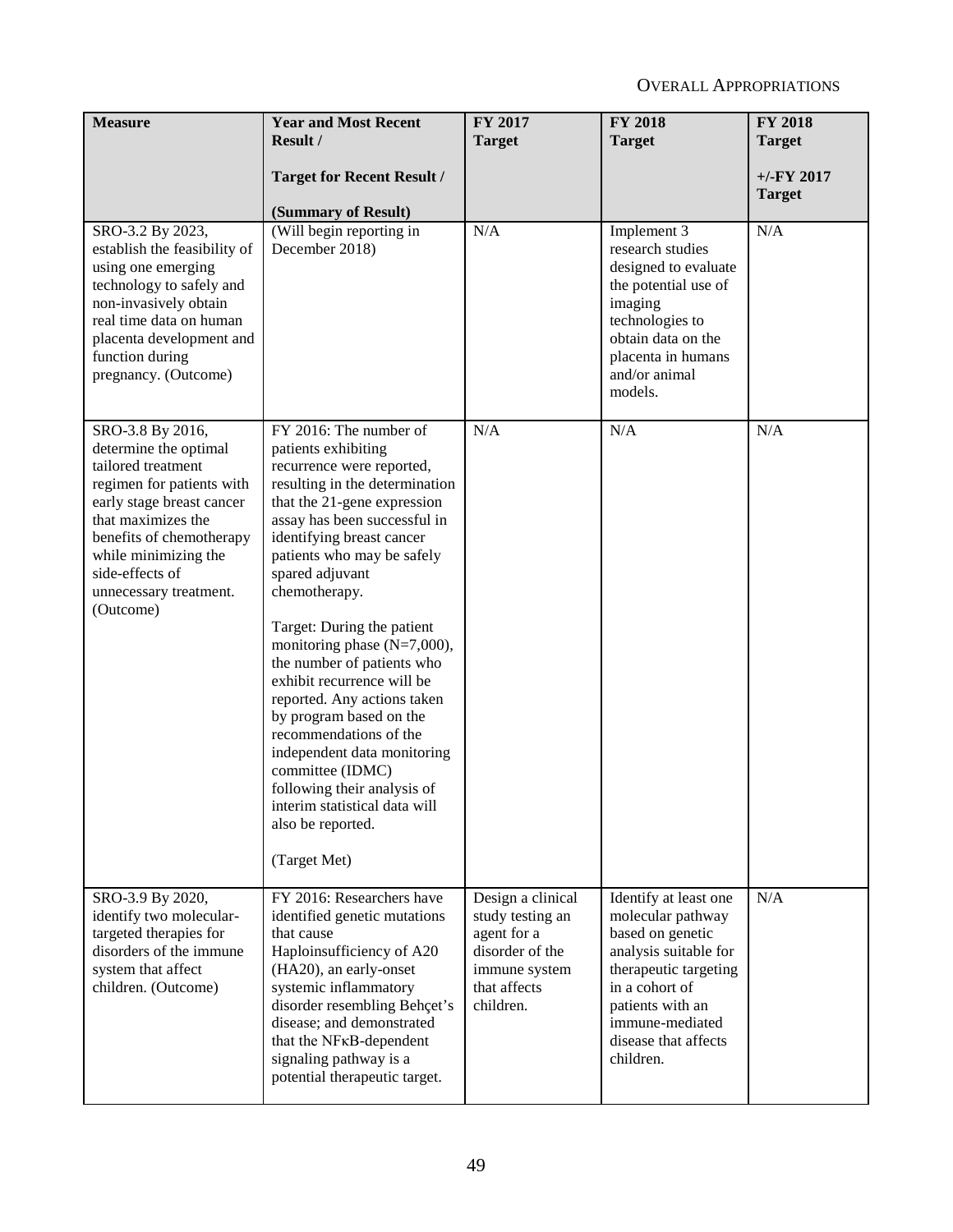| <b>Measure</b>                                                                                                                                                                                                                                                                          | <b>Year and Most Recent</b>                                                                                                                                                                                                                                                                                                                                                                                                         | FY 2017                                                                                                                                   | <b>FY 2018</b>                                                                                                    | <b>FY 2018</b> |
|-----------------------------------------------------------------------------------------------------------------------------------------------------------------------------------------------------------------------------------------------------------------------------------------|-------------------------------------------------------------------------------------------------------------------------------------------------------------------------------------------------------------------------------------------------------------------------------------------------------------------------------------------------------------------------------------------------------------------------------------|-------------------------------------------------------------------------------------------------------------------------------------------|-------------------------------------------------------------------------------------------------------------------|----------------|
|                                                                                                                                                                                                                                                                                         | Result /                                                                                                                                                                                                                                                                                                                                                                                                                            | <b>Target</b>                                                                                                                             | <b>Target</b>                                                                                                     | <b>Target</b>  |
|                                                                                                                                                                                                                                                                                         | <b>Target for Recent Result /</b>                                                                                                                                                                                                                                                                                                                                                                                                   |                                                                                                                                           |                                                                                                                   | $+/-$ FY 2017  |
|                                                                                                                                                                                                                                                                                         | (Summary of Result)                                                                                                                                                                                                                                                                                                                                                                                                                 |                                                                                                                                           |                                                                                                                   | <b>Target</b>  |
| SRO-3.10 By 2017,<br>advance two candidate<br>medications for treatment<br>of substance use<br>disorders to clinical<br>studies in humans.<br>(Outcome)                                                                                                                                 | Target: Identify at least one<br>molecular pathway based on<br>genetic analysis suitable for<br>therapeutic targeting in a<br>pediatric cohort of patients<br>with an immune-mediated<br>disease.<br>(Target Met)<br>FY 2016: NIH completed a<br>Phase 2 clinical trial of ABT-<br>436, a novel vasopressin 1b<br>receptor antagonist, for the<br>treatment of alcohol use<br>disorder.                                             | Conduct one<br>human laboratory<br>study on a<br>candidate<br>compound.                                                                   | N/A                                                                                                               | N/A            |
|                                                                                                                                                                                                                                                                                         | Target: Complete phase 2<br>clinical studies of a candidate<br>compound.<br>(Target Met)                                                                                                                                                                                                                                                                                                                                            |                                                                                                                                           |                                                                                                                   |                |
| SRO-3.11 By 2017,<br>advance the discovery of<br>high need cures through<br>innovations in the<br>therapeutics discovery<br>and development process,<br>by developing 3-D<br>human tissue chips that<br>accurately model the<br>structure and function of<br>human organs.<br>(Outcome) | FY 2016: NIH funded<br>scientists collaborated to<br>combine tissue chips into<br>several integrated systems<br>that can mimic the complex<br>functions of the human body,<br>including an integrated heart-<br>liver-vascular system, a<br>female reproductive tract<br>system, and an integrated in<br>vitro model of solid tumor<br>and cardiac tissue.<br>Target: Complete integration<br>of organ chip systems<br>(Target Met) | Demonstrate that<br>integrated organ<br>chip systems<br>model the<br>structure and<br>function of human<br>organs                         | N/A                                                                                                               | N/A            |
| SRO-4.1 By 2018, enable<br>1-3 Bridging<br>Interventional<br>Development Gaps<br>(BrIDGs) projects to have<br>sufficient pre-clinical<br>data for therapeutic<br>agents in order to apply                                                                                               | FY 2016: The BrIDGs<br>program acquired drug<br>material and conducted dose<br>range finding toxicology<br>studies for 2 projects selected<br>in 2014.<br>Target: Acquire drug                                                                                                                                                                                                                                                      | Acquire Good<br>Manufacturing<br>Practice (GMP)-<br>compliant drug<br>material and<br>conduct formal<br>Good Laboratory<br>Practice (GLP) | Generate data to<br>enable IND<br>application on the 1-<br>3 compounds for the<br>projects that were<br>selected. | N/A            |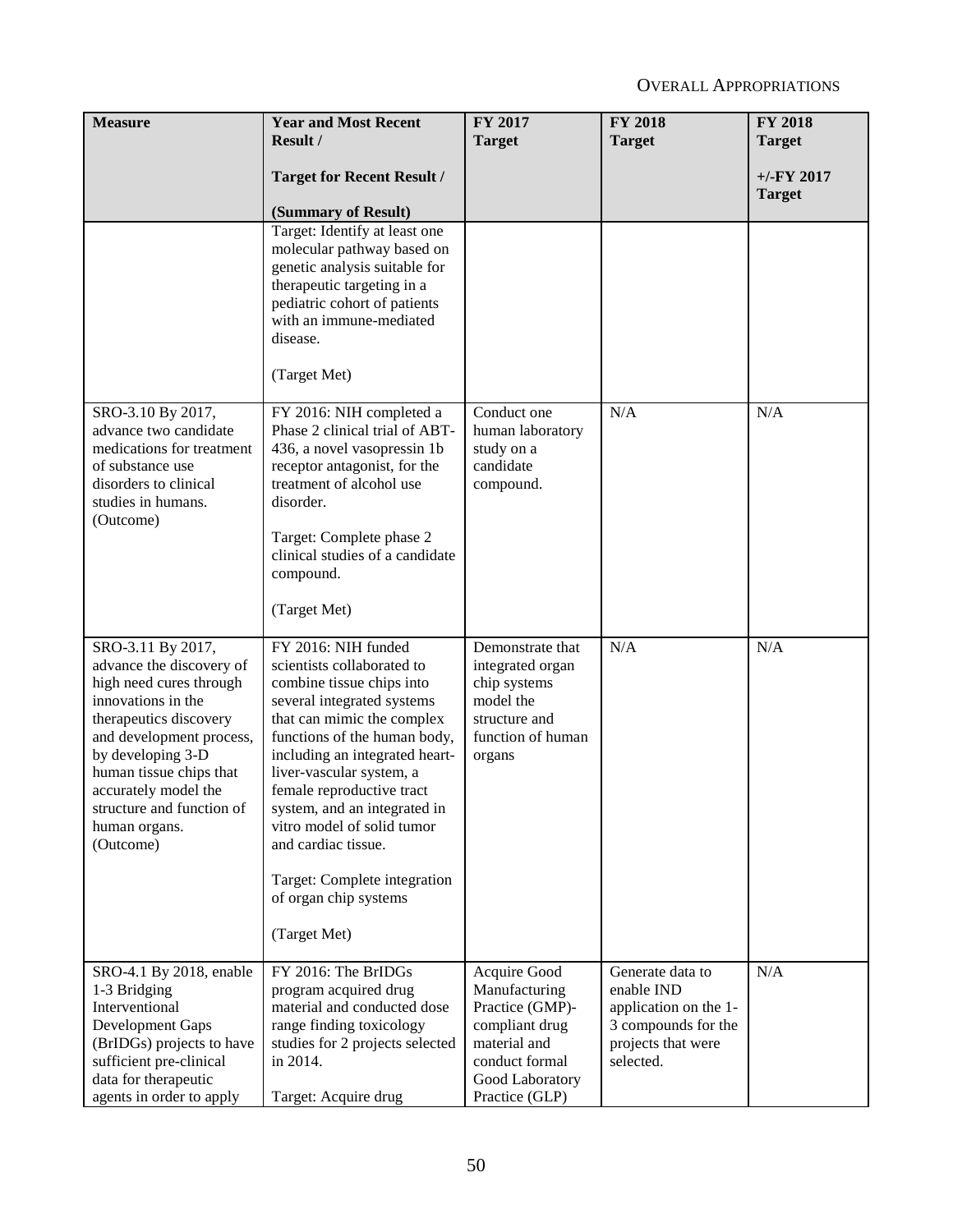| <b>Measure</b>                                                                                                                                                                                                                                                                      | <b>Year and Most Recent</b><br>Result /                                                                                                                                                                                                                                                                                                                                                                                                                                                | <b>FY 2017</b><br><b>Target</b>                                                                                                                                                                                                                                                                                                                               | <b>FY 2018</b><br><b>Target</b>                                                | <b>FY 2018</b><br><b>Target</b> |
|-------------------------------------------------------------------------------------------------------------------------------------------------------------------------------------------------------------------------------------------------------------------------------------|----------------------------------------------------------------------------------------------------------------------------------------------------------------------------------------------------------------------------------------------------------------------------------------------------------------------------------------------------------------------------------------------------------------------------------------------------------------------------------------|---------------------------------------------------------------------------------------------------------------------------------------------------------------------------------------------------------------------------------------------------------------------------------------------------------------------------------------------------------------|--------------------------------------------------------------------------------|---------------------------------|
|                                                                                                                                                                                                                                                                                     | <b>Target for Recent Result /</b><br>(Summary of Result)                                                                                                                                                                                                                                                                                                                                                                                                                               |                                                                                                                                                                                                                                                                                                                                                               |                                                                                | $+/-$ FY 2017<br><b>Target</b>  |
| for Investigational New<br>Drug (IND) approval<br>from the FDA. (Output)                                                                                                                                                                                                            | material for and complete<br>dose range finding<br>toxicology studies for 1-3<br>projects.<br>(Target Met)                                                                                                                                                                                                                                                                                                                                                                             | toxicology studies<br>for 1-3 projects.                                                                                                                                                                                                                                                                                                                       |                                                                                |                                 |
| SRO-4.2 By 2017,<br>develop, adapt, and test<br>the effectiveness of<br>health promotion and<br>disease prevention<br>interventions in Native<br>American (NA)<br>populations that are<br>culturally appropriate and<br>promote the adoption of<br>healthy lifestyles.<br>(Outcome) | FY 2016: NIH supported the<br>testing of three interventions<br>in Native American<br>communities in FY 2016,<br>including an intervention to<br>enhance colorectal cancer<br>screening, an intervention to<br>reduce tobacco use during<br>pregnancy, and a web-based<br>smoking cessation<br>intervention.<br>Target: Test three<br>interventions in NA<br>communities using rigorous<br>study designs to test the<br>effectiveness or efficacy of<br>interventions.<br>(Target Met) | Continue to<br>develop, adapt,<br>and test the<br>effectiveness of<br>culturally<br>appropriate health<br>promotion and<br>disease prevention<br>interventions in<br>NA populations.<br>Begin analyzing<br>preliminary data<br>from testing<br>interventions in<br>NA communities,<br>and adapt<br>community<br>interventions<br>based on initial<br>finding. | N/A                                                                            | N/A                             |
| SRO-4.3 By 2020,<br>advance our<br>characterization and<br>understanding of the<br>cellular and genetic<br>components that make up<br>the diverse composition<br>of most tumors.<br>(Outcome)                                                                                       | (Will begin reporting in<br>December 2018)                                                                                                                                                                                                                                                                                                                                                                                                                                             | N/A                                                                                                                                                                                                                                                                                                                                                           | Identify the<br>cellular/genetic<br>components of 3<br>common cancer<br>types. | N/A                             |
| SRO-4.4 By 2019,<br>discover the molecular<br>basis for 60 rare diseases.<br>(Output)                                                                                                                                                                                               | FY 2016: The molecular<br>bases of 42 rare diseases<br>were discovered.<br>Target: Discover the<br>molecular bases of an<br>additional 15 rare diseases<br>(Target Exceeded)                                                                                                                                                                                                                                                                                                           | Discover the<br>molecular bases of<br>an additional 10<br>rare diseases                                                                                                                                                                                                                                                                                       | Discover the<br>molecular bases of<br>an additional 10 rare<br>diseases        | N/A                             |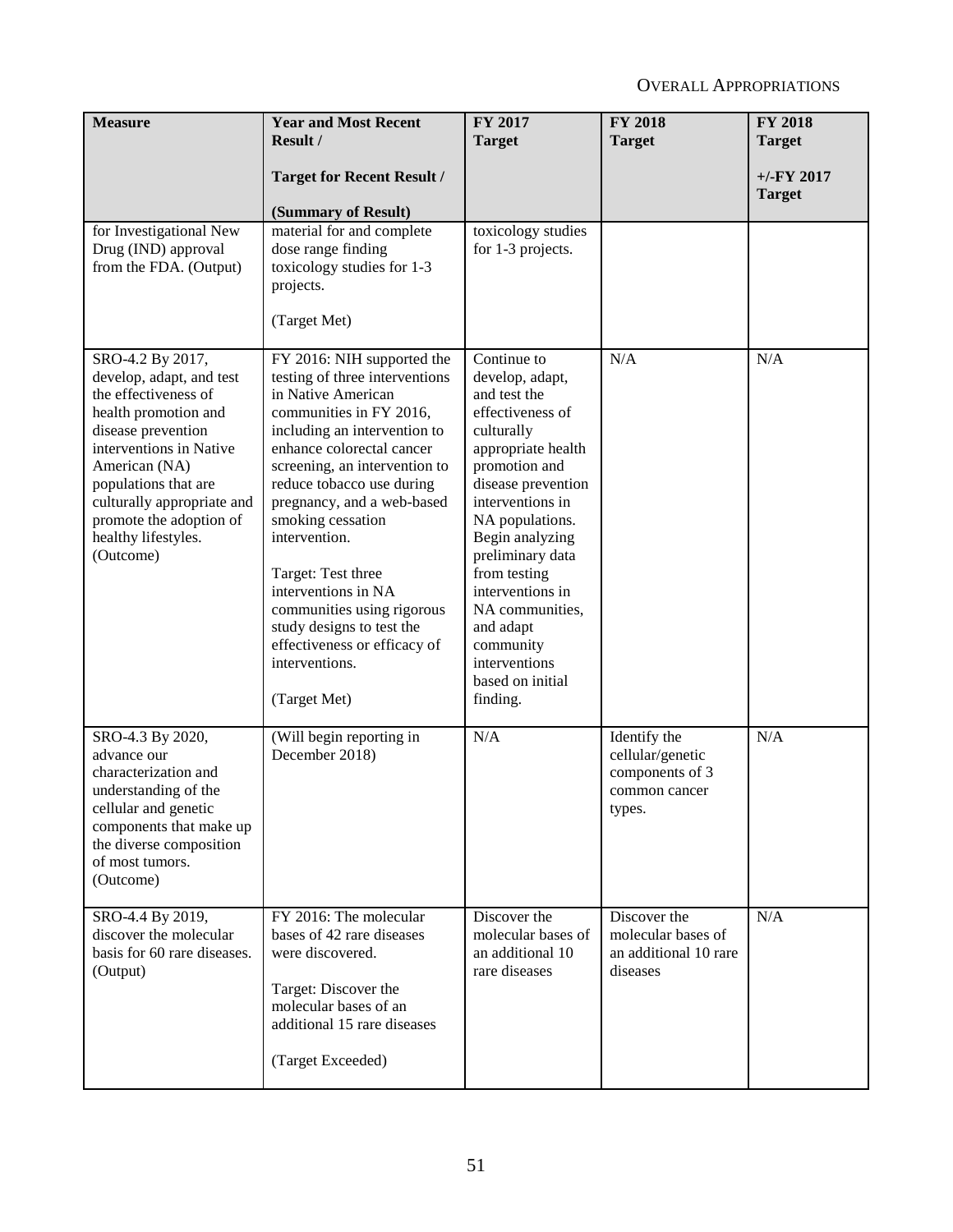| <b>Measure</b>                                                                                                                                                                                                                                          | <b>Year and Most Recent</b><br>Result /                                                                                                                                                                                                                                                         | <b>FY 2017</b><br><b>Target</b>                                                                                                                                                        | <b>FY 2018</b><br><b>Target</b>                                                                                                                                                              | <b>FY 2018</b><br><b>Target</b> |
|---------------------------------------------------------------------------------------------------------------------------------------------------------------------------------------------------------------------------------------------------------|-------------------------------------------------------------------------------------------------------------------------------------------------------------------------------------------------------------------------------------------------------------------------------------------------|----------------------------------------------------------------------------------------------------------------------------------------------------------------------------------------|----------------------------------------------------------------------------------------------------------------------------------------------------------------------------------------------|---------------------------------|
|                                                                                                                                                                                                                                                         | <b>Target for Recent Result /</b><br>(Summary of Result)                                                                                                                                                                                                                                        |                                                                                                                                                                                        |                                                                                                                                                                                              | $+/-$ FY 2017<br><b>Target</b>  |
| SRO-4.5 By 2016, test a<br>targeted nanoparticle for<br>imaging and drug<br>delivery to atherosclerotic<br>plaque in animal models.<br>(Output)                                                                                                         | FY 2016: Pig studies have<br>been completed, data has<br>been analyzed, and<br>manuscript is in an advanced<br>state of preparation.<br>Target: Extend the studies<br>into a pre-clinical pig model<br>to assess targeted delivery<br>and efficacy in reducing<br>inflammation.<br>(Target Met) | N/A                                                                                                                                                                                    | N/A                                                                                                                                                                                          | N/A                             |
| SRO-4.6 By 2016, use<br>animal models to identify<br>3 new targets and/or<br>molecular mechanisms<br>that could be used in the<br>development of<br>interventions that<br>enhance male fertility.<br>(Output)                                           | FY 2016: Identification of<br>the molecule for activating<br>sperm was achieved. This<br>finding could aid in the<br>development of<br>contraception and infertility<br>treatments.<br>Target: Identify one<br>epigenetic mechanism<br>regulating spermatogenesis.<br>(Target Met)              | N/A                                                                                                                                                                                    | N/A                                                                                                                                                                                          | N/A                             |
| SRO-4.7 By 2016,<br>determine the safety and<br>effectiveness of two first-<br>in-class treatments for<br>nonalcoholic fatty liver<br>disease in adults and<br>children. (Outcome)                                                                      | FY 2016: Analysis of data<br>form the pediatric and adult<br>NAFLD trials was<br>completed.<br>Target: Analyze data from<br>pediatric and adult NAFLD<br>treatment trials.<br>(Target Met)                                                                                                      | N/A                                                                                                                                                                                    | N/A                                                                                                                                                                                          | N/A                             |
| SRO-4.8 By 2019,<br>establish a sharable<br>collection of positive<br>Zika virus (ZIKV)<br>biospecimens to increase<br>knowledge of viral<br>infection and associated<br>host immune response to<br>help evaluate potential<br>strategies to ensure the | (Will begin reporting in<br>December 2017)                                                                                                                                                                                                                                                      | Launch the main<br>Brazil transfusion<br>recipient study in<br>Sao Paulo to<br>identify cases of<br>probable<br>transfusion-<br>transmitted ZIKV,<br>chikungunya virus<br>(CHIKV), and | Establish a sharable<br>repository of<br>biospecimens from<br>blood donors with<br>ZIKV infection and<br>analyze data from a<br>US natural history<br>of blood donors<br>infected with ZIKV. | N/A                             |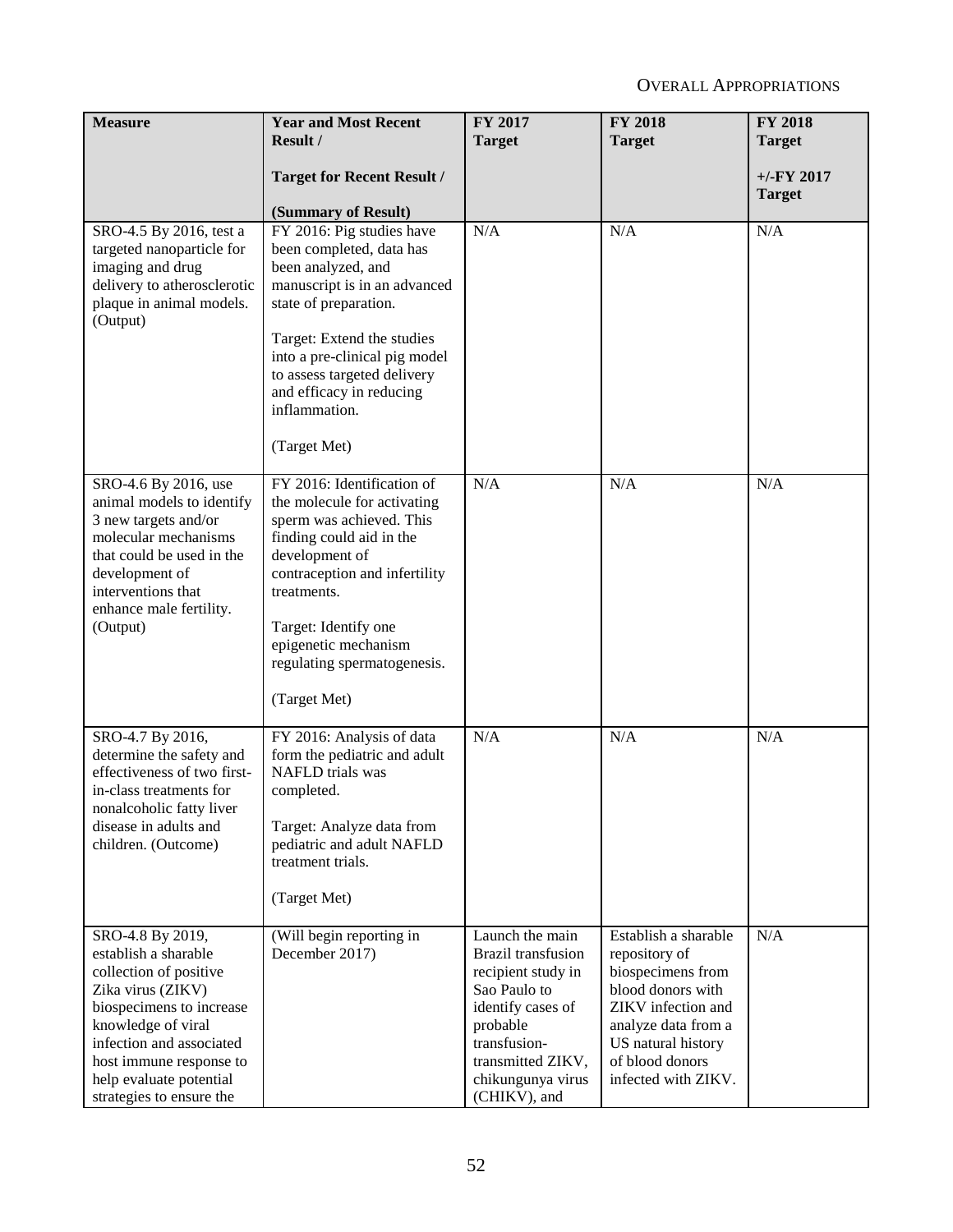| <b>Measure</b>                                                                                                                                                                                  | <b>Year and Most Recent</b><br>Result /                  | FY 2017<br><b>Target</b> | <b>FY 2018</b><br><b>Target</b>                                                                                                                                                                                            | <b>FY 2018</b><br><b>Target</b> |
|-------------------------------------------------------------------------------------------------------------------------------------------------------------------------------------------------|----------------------------------------------------------|--------------------------|----------------------------------------------------------------------------------------------------------------------------------------------------------------------------------------------------------------------------|---------------------------------|
|                                                                                                                                                                                                 | <b>Target for Recent Result /</b><br>(Summary of Result) |                          |                                                                                                                                                                                                                            | $+/-$ FY 2017<br><b>Target</b>  |
| safety of the blood<br>supply. (Output)                                                                                                                                                         |                                                          | dengue virus<br>(DENV).  |                                                                                                                                                                                                                            |                                 |
| SRO-4.9 By 2020,<br>evaluate the efficacy of<br>new or refined<br>interventions to treat<br>opioid use disorders<br>(OUD). (Output)                                                             | (Will begin reporting in<br>December 2018)               | N/A                      | Initiate at least one<br>study to improve<br>identification of<br>OUD or evaluate the<br>comparative<br>effectiveness of<br>available<br>pharmacotherapies<br>for OUD treatment.                                           | N/A                             |
| SRO-4.10 By 2020,<br>design and develop novel<br>dental composite resins<br>that that demonstrate<br>superiority over the<br>currently used restorative<br>materials. (Output)                  | (Will begin reporting in<br>December 2018)               | N/A                      | Full material<br>properties<br>characterization of<br>one novel resin will<br>be achieved.                                                                                                                                 | N/A                             |
| SRO-4.11 By 2020,<br>create a model system<br>that recreates key features<br>of human type 1 diabetes<br>(T1D) autoimmunity for<br>use in therapeutics<br>development and testing.<br>(Outcome) | (Will begin reporting in<br>December 2018)               | N/A                      | Isolate and identify<br>10 receptors used by<br>human autoimmune<br>cells that invade and<br>destroy the human<br>pancreas in T1D.                                                                                         | N/A                             |
| SRO-4.12 By 2019,<br>evaluate weight-related,<br>psychosocial, and<br>metabolic outcomes in<br>response to treatment of<br>adolescents with severe<br>obesity. (Outcome)                        | (Will begin reporting in<br>December 2018)               | N/A                      | By 2018, assess the<br>extent and durability<br>of improvements in<br>diabetes and its<br>comorbid conditions<br>in response to one<br>treatment modality<br>in adolescents with<br>severe obesity and<br>type 2 diabetes. | N/A                             |
| SRO-4.13 By 2020,<br>complete analysis from<br>the oral insulin trial for<br>the prevention of type 1<br>diabetes in relatives at<br>risk for the disease.<br>(Outcome)                         | (Will begin reporting in<br>December 2018)               | N/A                      | Begin final<br>outcomes<br>assessment for the<br>oral insulin trial.                                                                                                                                                       | N/A                             |
| SRO-4.14 By 2020,<br>identify a total of three<br>effective strategies to                                                                                                                       | (Will begin reporting in<br>December 2018)               | N/A                      | Identify 3 health risk<br>reduction strategies<br>to reduce modifiable                                                                                                                                                     | N/A                             |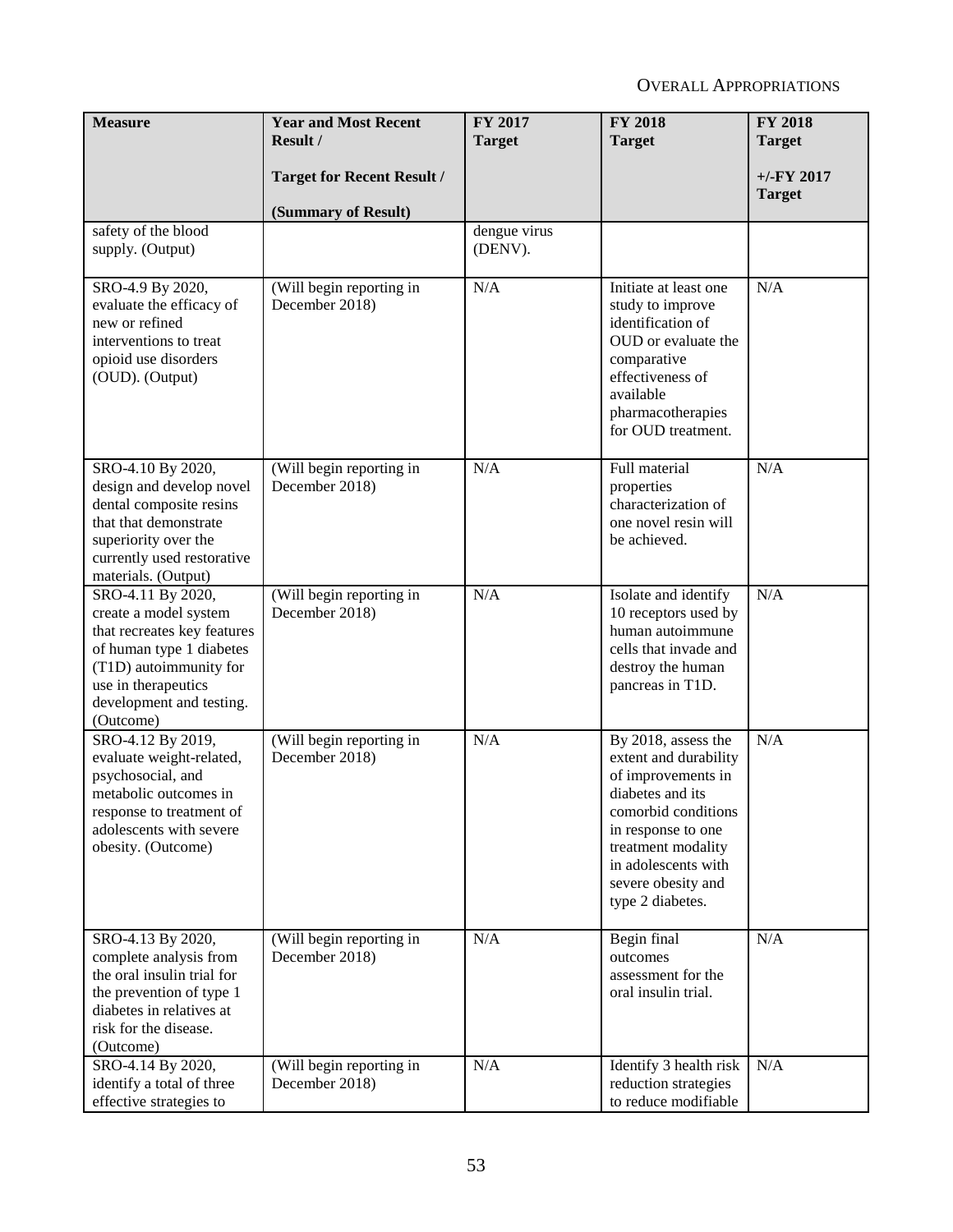| <b>Measure</b>                                                                                                                                                                                                                                                                                                                                                                             | <b>Year and Most Recent</b>                                                                                                                                                                                                                                                                                                                                                                                                                                                       | FY 2017                                                                                                                                                                                                                                                                                                                                                                                                                     | <b>FY 2018</b>                                                                                                                                                                         | <b>FY 2018</b>                 |
|--------------------------------------------------------------------------------------------------------------------------------------------------------------------------------------------------------------------------------------------------------------------------------------------------------------------------------------------------------------------------------------------|-----------------------------------------------------------------------------------------------------------------------------------------------------------------------------------------------------------------------------------------------------------------------------------------------------------------------------------------------------------------------------------------------------------------------------------------------------------------------------------|-----------------------------------------------------------------------------------------------------------------------------------------------------------------------------------------------------------------------------------------------------------------------------------------------------------------------------------------------------------------------------------------------------------------------------|----------------------------------------------------------------------------------------------------------------------------------------------------------------------------------------|--------------------------------|
|                                                                                                                                                                                                                                                                                                                                                                                            | Result /                                                                                                                                                                                                                                                                                                                                                                                                                                                                          | <b>Target</b>                                                                                                                                                                                                                                                                                                                                                                                                               | <b>Target</b>                                                                                                                                                                          | <b>Target</b>                  |
|                                                                                                                                                                                                                                                                                                                                                                                            | <b>Target for Recent Result /</b><br>(Summary of Result)                                                                                                                                                                                                                                                                                                                                                                                                                          |                                                                                                                                                                                                                                                                                                                                                                                                                             |                                                                                                                                                                                        | $+/-$ FY 2017<br><b>Target</b> |
| reduce modifiable health<br>risk factors associated<br>with premature mortality<br>in people with serious<br>mental illness (SMI) and<br>adolescents and youths<br>with serious emotional<br>disturbance (SED).<br>(Outcome)                                                                                                                                                               |                                                                                                                                                                                                                                                                                                                                                                                                                                                                                   |                                                                                                                                                                                                                                                                                                                                                                                                                             | health risks<br>associated with<br>premature mortality<br>in adults with SMI.                                                                                                          |                                |
| SRO-5.1 By 2020,<br>develop and test the<br>effectiveness of two<br>strategies for translating<br>cancer knowledge,<br>clinical interventions, or<br>behavioral interventions<br>to underserved<br>communities in<br>community-based clinical<br>settings. (Outcome)                                                                                                                       | (Will begin reporting in<br>December 2017)                                                                                                                                                                                                                                                                                                                                                                                                                                        | Develop $\overline{2}$<br>strategies for<br>translating<br>validated basic<br>knowledge,<br>clinical<br>interventions, or<br>behavioral<br>interventions to<br>diverse<br>communities and<br>clinical practice<br>through<br>establishing<br>partnerships to<br><b>Advance Cancer</b><br><b>Health Equity</b><br>between Minority<br>Serving<br><b>Institutions (MSI)</b><br>and NCI-<br>designated Cancer<br>Centers (CC). | Develop and support<br>2 partnerships to test<br>validated basic<br>cancer knowledge,<br>clinical or<br>behavioral<br>interventions to<br>diverse communities<br>in clinical practice. | N/A                            |
| SRO-5.2 By 2018, (a)<br>identify genetic factors<br>that enhance or reduce<br>the risk of development<br>and progression of<br>chronic obstructive<br>pulmonary disease<br>(COPD) and (b) validate<br>new genetic and clinical<br>criteria that may be added<br>to COPD classification<br>and contribute to better<br>and/or earlier diagnosis<br>or prognosis of the<br>disease. (Output) | FY 2016: Investigators<br>recently met for a Disease<br>Progression Workshop to<br>discuss analyses of different<br>predictors of disease<br>progression. One predictor is<br>current disease status. Those<br>with mild COPD have the<br>fastest progression. Another<br>predictor appears to be<br>emphysema subtype - certain<br>patterns of emphysema,<br>observable by CT, predict<br>speed of disease progression.<br>A third predictor relies on a<br>principal components | Complete exome<br>chip genotyping of<br>10,171<br>COPDGene<br>subjects and<br>identify 1 to 5 new<br>rare and common<br>genetic<br>determinants of<br>COPD.                                                                                                                                                                                                                                                                 | Identify 1-5<br>genomic loci that<br>correlate with<br>specific lung<br>patterns of<br>emphysema.                                                                                      | N/A                            |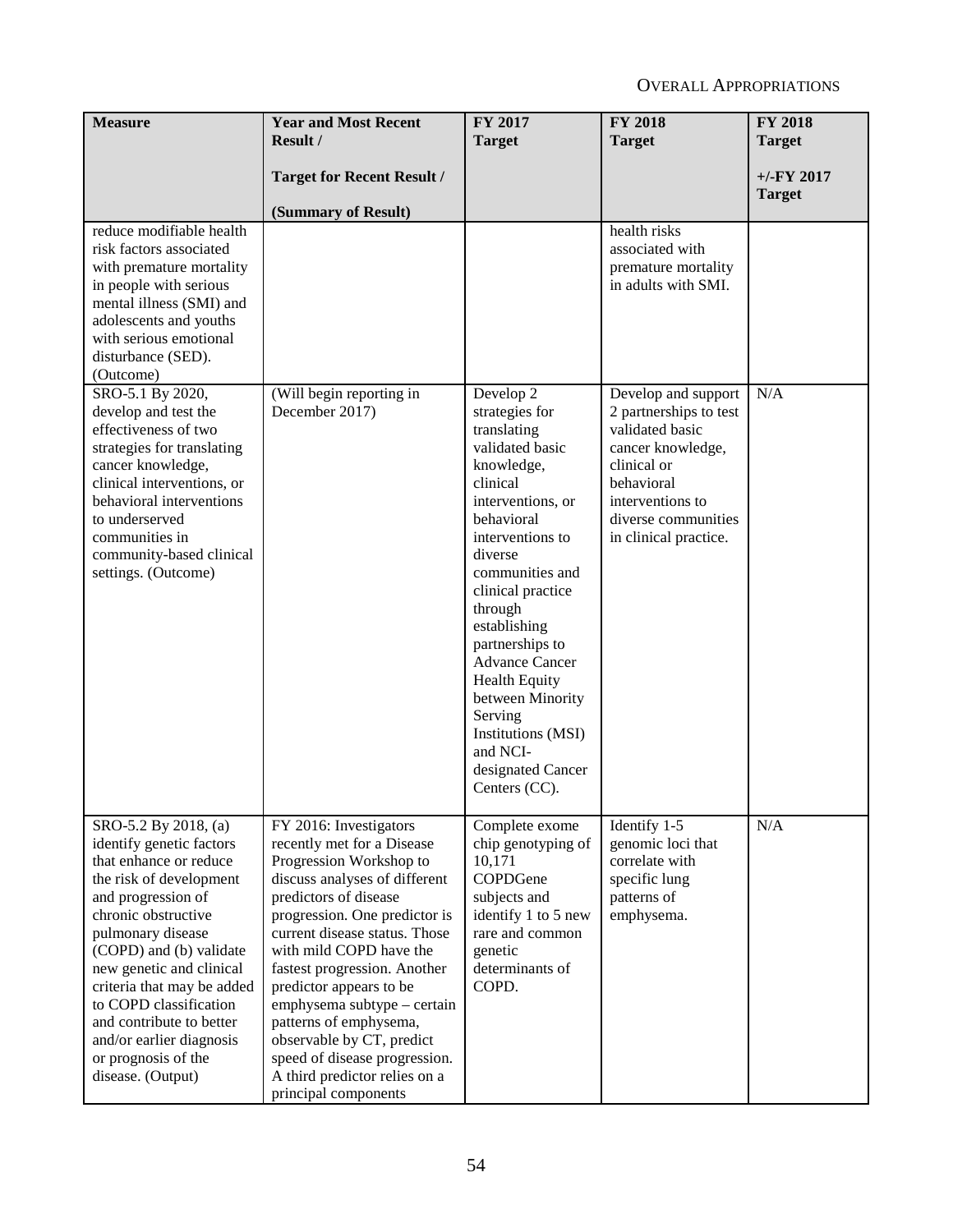| <b>Measure</b>                                                                                                                                                                                                                | <b>Year and Most Recent</b><br>Result /                                                                                                                                                                                                                                                                                                                                                                                                                                                                                                                                                                         | FY 2017<br><b>Target</b>                                                                                                                                                                                      | <b>FY 2018</b><br><b>Target</b>                                                                                                                                                                                                                                                                                             | <b>FY 2018</b><br><b>Target</b> |
|-------------------------------------------------------------------------------------------------------------------------------------------------------------------------------------------------------------------------------|-----------------------------------------------------------------------------------------------------------------------------------------------------------------------------------------------------------------------------------------------------------------------------------------------------------------------------------------------------------------------------------------------------------------------------------------------------------------------------------------------------------------------------------------------------------------------------------------------------------------|---------------------------------------------------------------------------------------------------------------------------------------------------------------------------------------------------------------|-----------------------------------------------------------------------------------------------------------------------------------------------------------------------------------------------------------------------------------------------------------------------------------------------------------------------------|---------------------------------|
|                                                                                                                                                                                                                               | <b>Target for Recent Result /</b><br>(Summary of Result)                                                                                                                                                                                                                                                                                                                                                                                                                                                                                                                                                        |                                                                                                                                                                                                               |                                                                                                                                                                                                                                                                                                                             | $+/-FY$ 2017<br><b>Target</b>   |
|                                                                                                                                                                                                                               | analyses, which predicts a<br>group of COPD patients with<br>high mortality. These results<br>are being prepared for<br>publication.<br>Target: Analyze longitudinal<br>data for the first 2000 five-<br>year follow-up visits to<br>identify 1-3 predictors of<br>disease progression.<br>(Target Met)                                                                                                                                                                                                                                                                                                         |                                                                                                                                                                                                               |                                                                                                                                                                                                                                                                                                                             |                                 |
| SRO-5.3 By 2020,<br>identify risk and<br>protective alleles that<br>lead to one novel<br>therapeutic approach,<br>drug target, or pathway to<br>prevention for late-onset<br>Alzheimer's disease.<br>(Output)                 | FY 2016: Sample<br>selection/sequencing<br>Discovery Extension phases<br>completed (4,000 additional<br>whole genomes). Data<br>analysis for Extension Phase<br>initiated. Genomic Center for<br>Alzheimer's Disease funded<br>(all ADSP quality control<br>and data harmonization).<br>Target: Begin confirmation<br>of genomic regions of<br>interest identified in the<br>Discovery Phase using<br>samples from the Replication<br>phase. Begin harmonization<br>of data from Discovery phase<br>datasets with data from<br>Replication Phase for<br>confirmation of regions of<br>interest.<br>(Target Met) | Continue<br>confirmation of<br>genomic regions<br>of interest in the<br>Discovery and<br>Replication phase<br>datasets. Continue<br>harmonization of<br>Discovery Phase<br>and Replication<br>Phase datasets. | Continue<br>confirmation of<br>genomic regions of<br>interest in the<br>Discovery using<br>samples from the<br>Replication phase.<br>Continue<br>harmonization of<br>Discovery Phase<br>and Replication<br>Phase datasets.<br>Begin analysis of<br>genomic regions of<br>interest in the<br>genomes of minority<br>cohorts. | N/A                             |
| SRO-5.4 By 2017,<br>address the growing<br>public health problem of<br>antimicrobial resistance<br>by discovering four to six<br>new therapeutic<br>candidates and assessing<br>two novel approaches/<br>regimens designed to | FY 2016: Two new<br>candidate therapeutics for<br>infections where resistance<br>poses a significant public<br>health threat were<br>discovered.<br>Target: Discover two<br>additional new candidate<br>therapeutics for infections                                                                                                                                                                                                                                                                                                                                                                             | Assess two novel<br>approaches/regime<br>ns designed to<br>preserve existing<br>antimicrobials.                                                                                                               | N/A                                                                                                                                                                                                                                                                                                                         | N/A                             |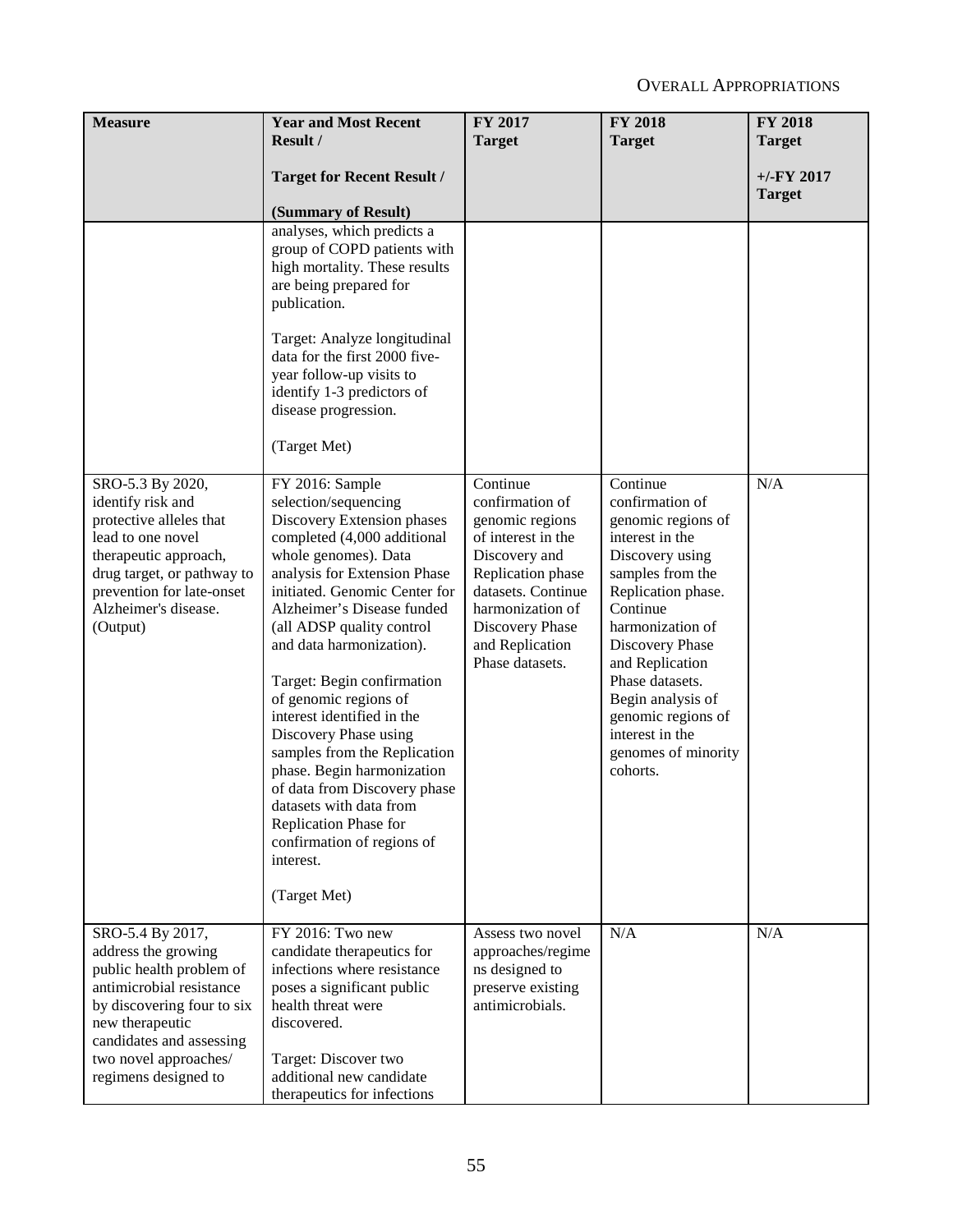| <b>Measure</b>                                                                                                                                                | <b>Year and Most Recent</b><br>Result /                                                                                                                                                                                                                                                                                                                                                                                                                        | FY 2017<br><b>Target</b>                                                                                                                                                                                                                                                                                                                                                                                                                                                                            | <b>FY 2018</b><br><b>Target</b>                                                                                              | <b>FY 2018</b><br><b>Target</b> |
|---------------------------------------------------------------------------------------------------------------------------------------------------------------|----------------------------------------------------------------------------------------------------------------------------------------------------------------------------------------------------------------------------------------------------------------------------------------------------------------------------------------------------------------------------------------------------------------------------------------------------------------|-----------------------------------------------------------------------------------------------------------------------------------------------------------------------------------------------------------------------------------------------------------------------------------------------------------------------------------------------------------------------------------------------------------------------------------------------------------------------------------------------------|------------------------------------------------------------------------------------------------------------------------------|---------------------------------|
|                                                                                                                                                               |                                                                                                                                                                                                                                                                                                                                                                                                                                                                |                                                                                                                                                                                                                                                                                                                                                                                                                                                                                                     |                                                                                                                              |                                 |
|                                                                                                                                                               | <b>Target for Recent Result /</b>                                                                                                                                                                                                                                                                                                                                                                                                                              |                                                                                                                                                                                                                                                                                                                                                                                                                                                                                                     |                                                                                                                              | $+/-$ FY 2017<br><b>Target</b>  |
|                                                                                                                                                               | (Summary of Result)                                                                                                                                                                                                                                                                                                                                                                                                                                            |                                                                                                                                                                                                                                                                                                                                                                                                                                                                                                     |                                                                                                                              |                                 |
| preserve existing<br>antimicrobials. (Output)                                                                                                                 | where resistance poses a<br>significant public health<br>threat.                                                                                                                                                                                                                                                                                                                                                                                               |                                                                                                                                                                                                                                                                                                                                                                                                                                                                                                     |                                                                                                                              |                                 |
|                                                                                                                                                               | (Target Met)                                                                                                                                                                                                                                                                                                                                                                                                                                                   |                                                                                                                                                                                                                                                                                                                                                                                                                                                                                                     |                                                                                                                              |                                 |
| SRO-5.5 By 2018,<br>complete pre-commercial<br>development of a point-<br>of-care technology<br>targeted for use in<br>primary care setting.<br>(Output)      | FY 2016: Completed pilot<br>clinical studies of 2<br>prototype devices. This<br>phase of development<br>includes testing and<br>evaluating performance of<br>prototype devices in<br>simulated clinical<br>environments and clinical<br>laboratories.<br>Target: Complete pilot<br>clinical studies on 1 to 2<br>prototype devices.<br>(Target Met)                                                                                                            | Support research<br>on continued<br>development of<br>one or two<br>prototype devices<br>that will begin to<br>initiate the<br>regulatory process.                                                                                                                                                                                                                                                                                                                                                  | Support research on<br>refinement of one or<br>two devices for use<br>in primary care that<br>includes end-user<br>feedback. | N/A                             |
|                                                                                                                                                               |                                                                                                                                                                                                                                                                                                                                                                                                                                                                |                                                                                                                                                                                                                                                                                                                                                                                                                                                                                                     |                                                                                                                              |                                 |
| SRO-5.6 By 2017,<br>develop, evaluate, refine,<br>and/or promote strategies<br>for preventing<br>prescription drug abuse<br>and its consequences.<br>(Output) | FY 2016: NIH studies<br>showed that a naloxone spray<br>was a simple and effective<br>means for delivering the<br>appropriate dose of<br>naloxone. Another NIH<br>study demonstrated co-<br>prescribing naloxone to<br>chronic pain patients was<br>associated with positive<br>behavioral changes and<br>reduced ED visits<br>Target: Develop, test or<br>disseminate strategies to<br>enhance the use of naloxone<br>for overdose prevention<br>(Target Met) | In basic research:<br>identify new<br>targets or refine<br>existing ones in<br>the<br>endocannabinoid<br>system for the<br>development of<br>treatments of<br>chronic pain<br>without<br>development of<br>tolerance or<br>dependence. In<br>clinical research:<br>develop, evaluate,<br>and/or refine two<br>to four treatment<br>strategies that<br>target co-morbid<br>opioid addiction<br>and chronic pain;<br>in translation<br>research identify<br>the impact of state<br>level prescription | N/A                                                                                                                          | N/A                             |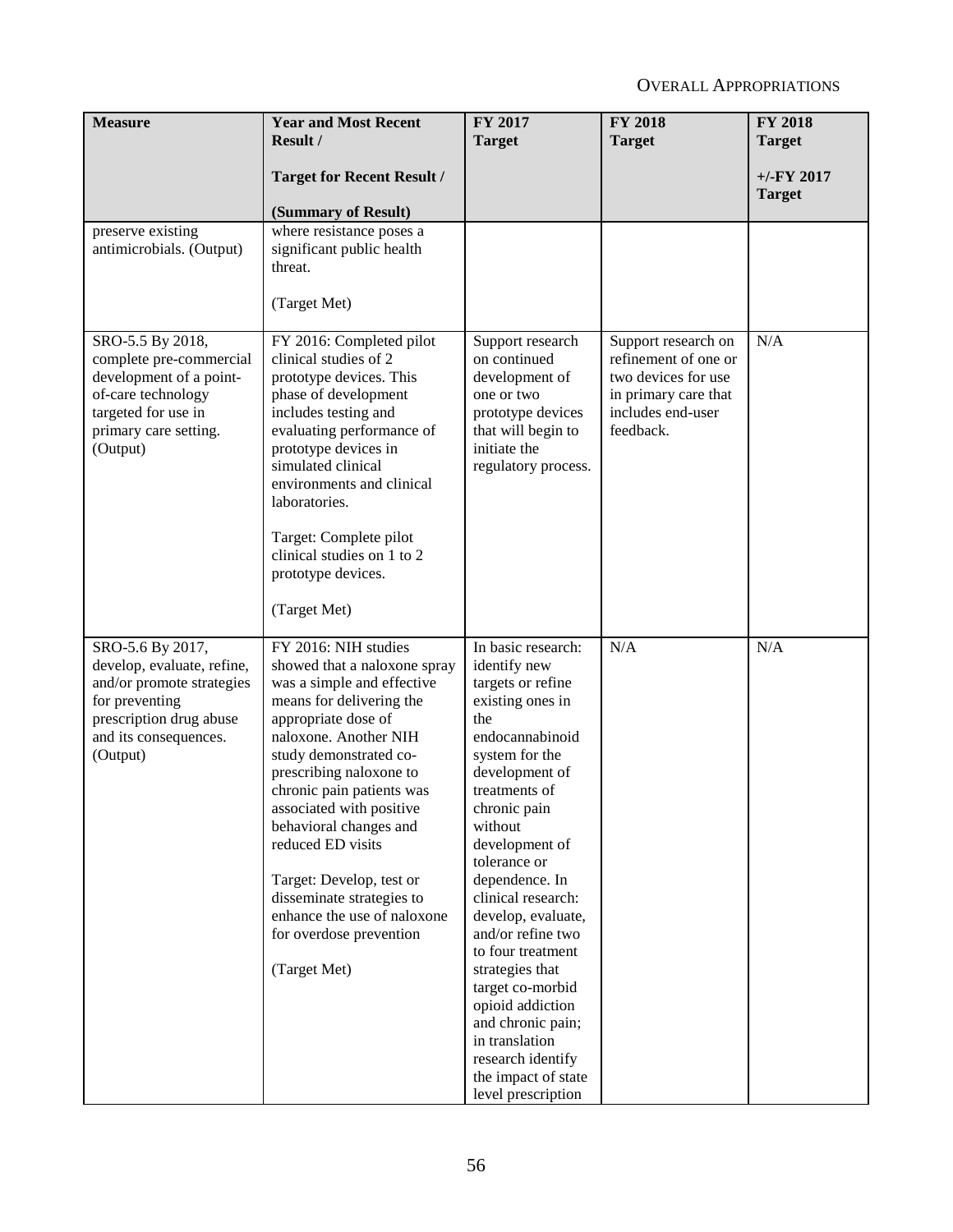| <b>Measure</b>                                                                                                                                                                                                                                                                                                          | <b>Year and Most Recent</b><br>Result /                                                                                                                                                                                                                                                                                                                                                                                                                                                                           | FY 2017<br><b>Target</b>                                                                                                                                                                                  | <b>FY 2018</b><br><b>Target</b>                                                                                      | <b>FY 2018</b><br><b>Target</b> |
|-------------------------------------------------------------------------------------------------------------------------------------------------------------------------------------------------------------------------------------------------------------------------------------------------------------------------|-------------------------------------------------------------------------------------------------------------------------------------------------------------------------------------------------------------------------------------------------------------------------------------------------------------------------------------------------------------------------------------------------------------------------------------------------------------------------------------------------------------------|-----------------------------------------------------------------------------------------------------------------------------------------------------------------------------------------------------------|----------------------------------------------------------------------------------------------------------------------|---------------------------------|
|                                                                                                                                                                                                                                                                                                                         | <b>Target for Recent Result /</b><br>(Summary of Result)                                                                                                                                                                                                                                                                                                                                                                                                                                                          |                                                                                                                                                                                                           |                                                                                                                      | $+/-$ FY 2017<br><b>Target</b>  |
|                                                                                                                                                                                                                                                                                                                         |                                                                                                                                                                                                                                                                                                                                                                                                                                                                                                                   | monitoring<br>programs (PMP)<br>on prescriber<br>behavior and<br>patient outcomes.                                                                                                                        |                                                                                                                      |                                 |
| SRO-5.7 By 2016, the<br>members of the National<br>Dental Practice-based<br>Research Network will<br>contribute to the<br>scientific basis for<br>common dental<br>procedures and improve<br>the quality of dental care<br>in community practices<br>by conducting research<br>studies in dental<br>practices. (Output) | FY 2016: Evidence gathered<br>in the six practice-based<br>studies completed or<br>implemented by the midpoint<br>of the project (January 2016)<br>was disseminated in three<br>peer-reviewed publications<br>and thirteen peer-reviewed<br>conference presentations.<br>Ten additional studies were<br>developed and are in various<br>stages of review or<br>implementation.<br>Target: By 2016, contribute<br>to clinical decision-making<br>based on evidence gained by<br>the NPBRN studies.<br>(Target Met) | N/A                                                                                                                                                                                                       | N/A                                                                                                                  | N/A                             |
| SRO-5.8 By 2022, obtain<br>pre-clinical and clinical<br>data from newly initiated<br>and current studies to<br>evaluate 1-2 HIV vaccine<br>candidate(s). (Outcome)                                                                                                                                                      | (Will begin reporting in<br>December 2018)                                                                                                                                                                                                                                                                                                                                                                                                                                                                        | N/A                                                                                                                                                                                                       | Initiate a Phase 2b<br>vaccine efficacy<br>study using an<br>experimental<br>vaccine regimen in a<br>new population. | N/A                             |
| SRO-5.9 By 2017,<br>determine the potential<br>contributions of<br>infectious agents to the<br>underlying etiology of<br>urologic chronic pelvic<br>pain syndromes<br>(UCPPS). (Outcome)                                                                                                                                | FY 2016: Analyses of<br>differences in the urologic<br>microbiome of UCPPS<br>patients and controls were<br>completed.<br>Target: Complete analyses of<br>differences in the urologic<br>microbiome of UCPPS<br>patients/controls by sex and<br>according to stratification<br>based on symptom profiles,<br>correlations of flare events,<br>and profiles of inflammatory<br>markers.                                                                                                                            | Determine the<br>potential<br>contributions of<br>infectious agents<br>to the underlying<br>etiology and<br>symptom profiles<br>for urologic<br>chronic pelvic pain<br>syndromes in<br>males and females. | N/A                                                                                                                  | N/A                             |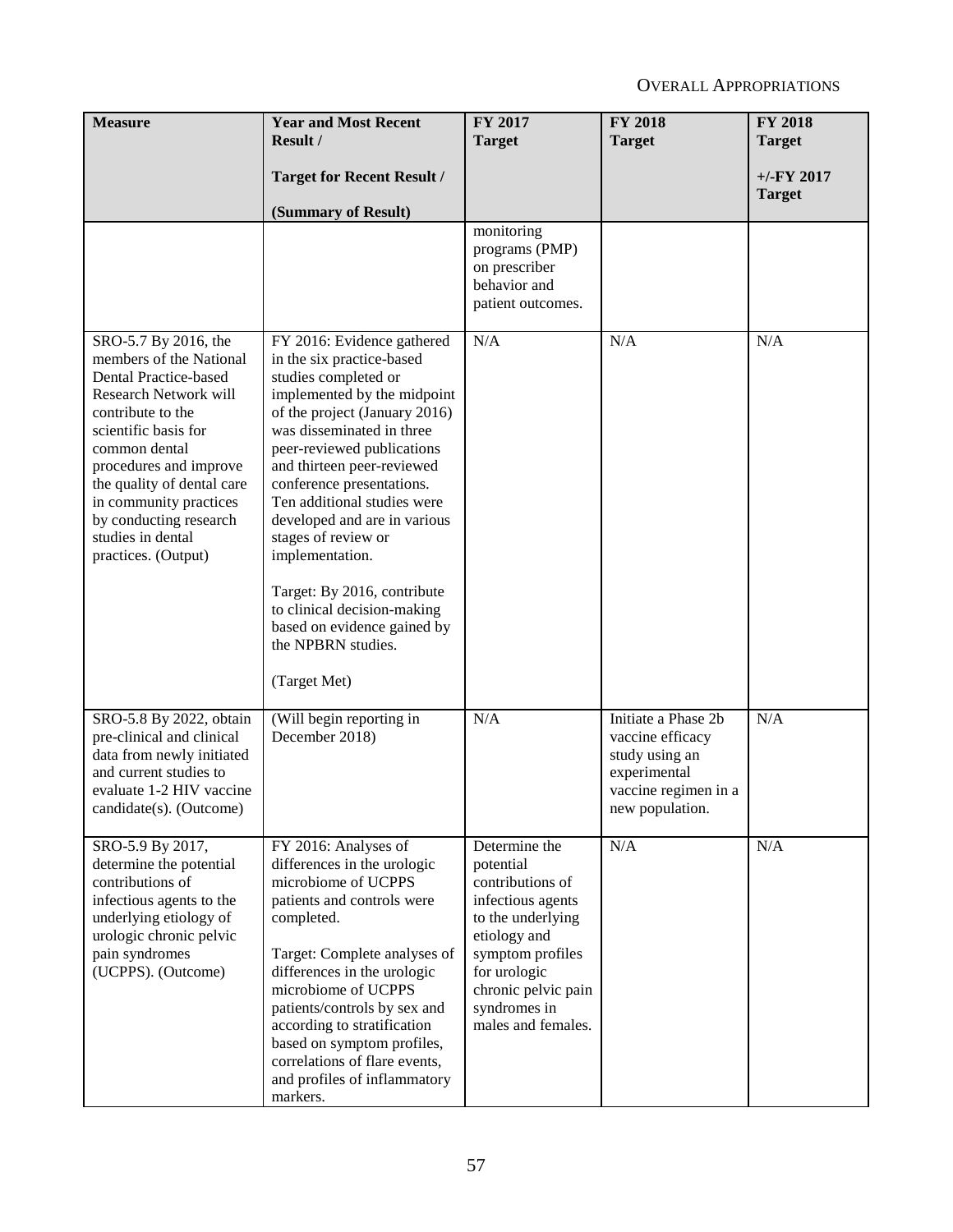| <b>Measure</b>                                                                                                                                                                                                                                                                                                                              | <b>Year and Most Recent</b><br>Result /                                                                                                                                                                                                                                                                                                                                                                     | FY 2017<br><b>Target</b>                                                                                                                                                             | <b>FY 2018</b><br><b>Target</b>                                                                                                                                                                         | <b>FY 2018</b><br><b>Target</b> |
|---------------------------------------------------------------------------------------------------------------------------------------------------------------------------------------------------------------------------------------------------------------------------------------------------------------------------------------------|-------------------------------------------------------------------------------------------------------------------------------------------------------------------------------------------------------------------------------------------------------------------------------------------------------------------------------------------------------------------------------------------------------------|--------------------------------------------------------------------------------------------------------------------------------------------------------------------------------------|---------------------------------------------------------------------------------------------------------------------------------------------------------------------------------------------------------|---------------------------------|
|                                                                                                                                                                                                                                                                                                                                             | <b>Target for Recent Result /</b><br>(Summary of Result)                                                                                                                                                                                                                                                                                                                                                    |                                                                                                                                                                                      |                                                                                                                                                                                                         | $+/-$ FY 2017<br><b>Target</b>  |
|                                                                                                                                                                                                                                                                                                                                             | (Target Met)                                                                                                                                                                                                                                                                                                                                                                                                |                                                                                                                                                                                      |                                                                                                                                                                                                         |                                 |
| SRO-5.10 By 2020,<br>assess the effectiveness<br>of five to seven<br>interventions that focus<br>on eliminating health<br>disparities by utilizing<br>community partnerships<br>to conduct intervention<br>research that will foster<br>sustainable efforts at the<br>community level that will<br>impact disparate<br>conditions. (Output) | FY 2016: The planning<br>phase (Phase I) of the CBPR<br>Initiative is complete and the<br>intervention phase (Phase II)<br>is underway. The 19 Phase II<br>projects have begun<br>interventions and are<br>identifying adaptive<br>strategies and collecting first<br>year assessment variables.<br>Target: Identify adaptive<br>strategies and collect first<br>year assessment variables.<br>(Target Met) | Assess<br>intervention<br>progress and<br>collect second year<br>assessment<br>variables.                                                                                            | Assess intervention<br>progress and collect<br>third year<br>assessment<br>variables.                                                                                                                   | N/A                             |
| SRO-5.11 By 2018,<br>develop and test three to<br>five strategies for<br>symptom management<br>that reduce the effects of<br>acute and chronic illness.<br>(Output)                                                                                                                                                                         | FY 2016: An NIH-supported<br>study found that cognitive<br>behavioral therapy (CBT)<br>focused on depressive<br>symptoms improved related<br>symptoms in patients after<br>cardiac surgery.<br>Target: Test one novel<br>strategy for managing<br>symptom clusters and that<br>improves health outcomes<br>such as HRQoL.<br>(Target Met)                                                                   | Assess the efficacy<br>of one strategy<br>that improves<br>health outcomes<br>through symptom<br>self-management.                                                                    | Test three strategies<br>for symptom<br>management that<br>improve health<br>outcomes across<br>multiple illness<br>trajectories.                                                                       | N/A                             |
| SRO-5.12 By 2020,<br>develop and/or<br>characterize 3 mouse<br>models for investigation<br>of properties and<br>functions of skin stem<br>cells that can be used to<br>advance research on<br>wound healing, tissue<br>engineering, or skin<br>cancer. (Outcome)                                                                            | (Will begin reporting in<br>December 2017)                                                                                                                                                                                                                                                                                                                                                                  | Develop and/or<br>characterize a<br>mouse model that<br>can be used to<br>improve<br>understanding of<br>the in vivo<br>conditions<br>required for skin<br>stem cell<br>maintenance. | Develop and/or<br>characterize a<br>mouse model in<br>which skin stem cell<br>life-span is<br>shortened, to<br>determine whether<br>alterations in stem<br>cell life-span<br>modulate wound<br>healing. | N/A                             |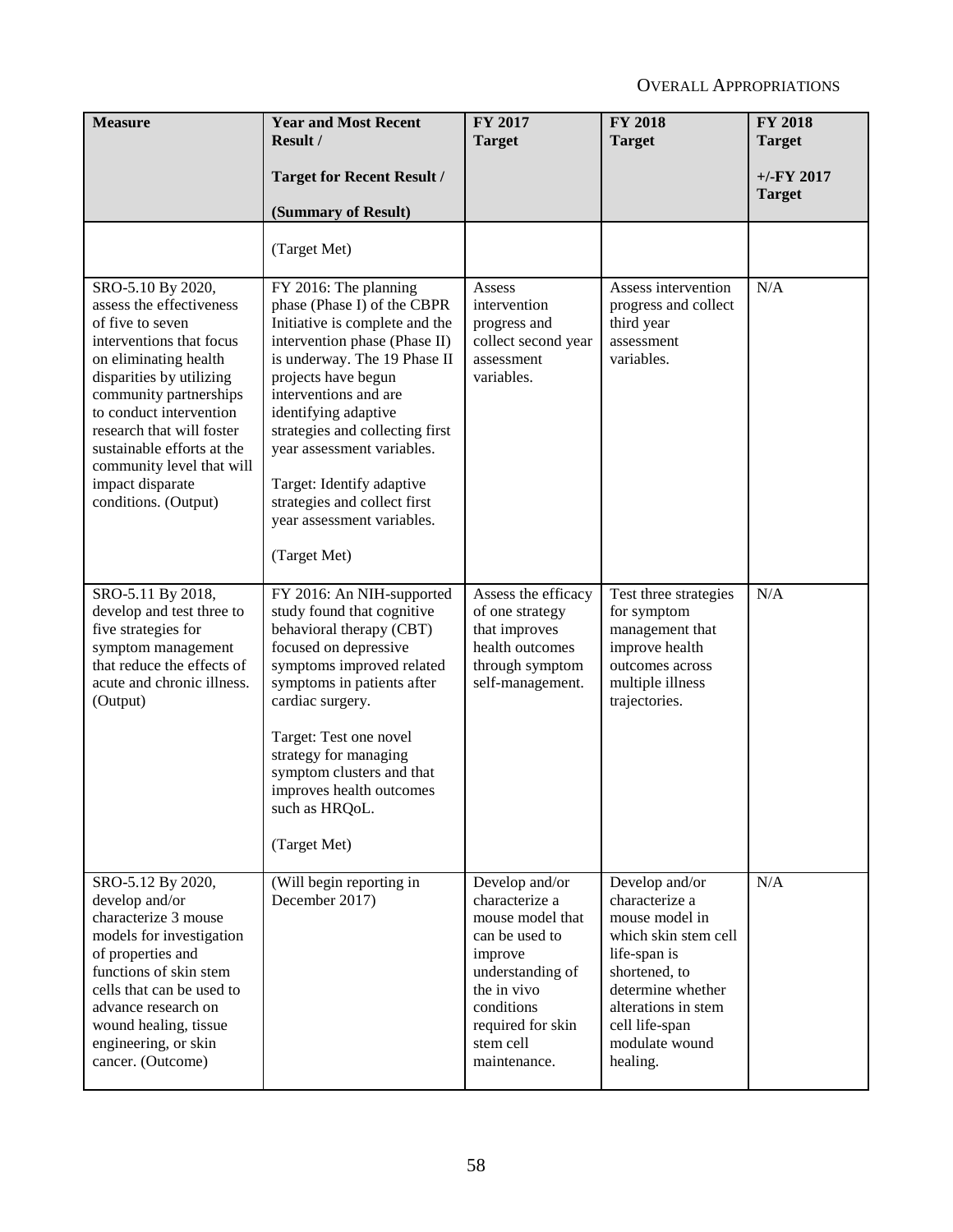| <b>Measure</b>                                                                                                                                                                                                                                           | <b>Year and Most Recent</b>                                                                                                                                                                                                                                                                                                                                                                   | FY 2017                                                                                                                                                | <b>FY 2018</b>                                                                                                                                                                                           | <b>FY 2018</b>                 |
|----------------------------------------------------------------------------------------------------------------------------------------------------------------------------------------------------------------------------------------------------------|-----------------------------------------------------------------------------------------------------------------------------------------------------------------------------------------------------------------------------------------------------------------------------------------------------------------------------------------------------------------------------------------------|--------------------------------------------------------------------------------------------------------------------------------------------------------|----------------------------------------------------------------------------------------------------------------------------------------------------------------------------------------------------------|--------------------------------|
|                                                                                                                                                                                                                                                          | Result /                                                                                                                                                                                                                                                                                                                                                                                      | <b>Target</b>                                                                                                                                          | <b>Target</b>                                                                                                                                                                                            | <b>Target</b>                  |
|                                                                                                                                                                                                                                                          | <b>Target for Recent Result /</b><br>(Summary of Result)                                                                                                                                                                                                                                                                                                                                      |                                                                                                                                                        |                                                                                                                                                                                                          | $+/-$ FY 2017<br><b>Target</b> |
| SRO-5.13 By 2022,<br>complete research to the<br>pre-clinical stage of<br>development of a new or<br>significantly improved<br>targeted, minimally<br>invasive biomodulation<br>technology for therapy.<br>(Outcome)                                     | (Will begin reporting in<br>December 2018)                                                                                                                                                                                                                                                                                                                                                    | N/A                                                                                                                                                    | Initiate preliminary<br>research on the<br>development of two<br>new or modified<br>technologies to<br>manipulate cells as a<br>method for<br>treatment.                                                 | N/A                            |
| SRO-5.14 By 2020,<br>evaluate the effectiveness<br>of one intervention to<br>reduce death and/or<br>neurodisability in pre-<br>term or in full term<br>infants with life-<br>threatening conditions.<br>(Outcome)                                        | (Will begin reporting in<br>December 2017)                                                                                                                                                                                                                                                                                                                                                    | Complete follow-<br>up on 168 subjects<br>enrolled in a study<br>of term or late<br>preterm infants<br>with brain injury<br>due to low<br>oxygenation. | Complete<br>enrollment in study<br>of preterm infants<br>undergoing<br>incubator treatment.                                                                                                              | N/A                            |
| SRO-5.15 By 2018,<br>develop, refine and<br>evaluate evidence-based<br>intervention strategies<br>and promote their use to<br>prevent substance misuse<br>and substance use<br>disorders and their<br>consequences in underage<br>populations. (Outcome) | FY 2016: NIH promoted and<br>disseminated the College<br><b>Alcohol Intervention Matrix</b><br>(CollegeAIM), and<br>disseminated the youth<br>screening guide through print<br>and electronic media.<br>Target: Disseminate the<br>newly released College<br><b>Alcohol Interventions Matrix</b><br>(CollegeAIM) and continue<br>to disseminate the youth<br>screening guide.<br>(Target Met) | Continue to<br>promote the<br>College Alcohol<br>Intervention<br>Matrix<br>(CollegeAIM)                                                                | Develop and/or<br>implement<br>additional<br>preventive<br>interventions to<br>address underage<br>alcohol use among<br>specific underserved<br>populations (i.e.<br>American Indian,<br>Alaska Native). | N/A                            |
| SRO-5.16 By 2021,<br>conduct research to<br>support pharmaceutical<br>labeling changes for 5<br>drugs, to reflect safe and<br>appropriate dosing and<br>use specifically in<br>children. (Outcome)                                                       | (Will begin reporting in<br>December 2017)                                                                                                                                                                                                                                                                                                                                                    | Submit one<br>proposed label<br>change to FDA.                                                                                                         | Complete one Phase<br>I/II clinical trial on a<br>prioritized drug.                                                                                                                                      | N/A                            |
| SRO-5.17 By 2022,<br>develop and test the<br>effectiveness of three<br>strategies to enhance end-<br>of-life and palliative care.<br>(Outcome)                                                                                                           | (Will begin reporting in<br>December 2018)                                                                                                                                                                                                                                                                                                                                                    | N/A                                                                                                                                                    | Initiate development<br>of new strategies for<br>patient- and<br>caregiver-centered<br>decision-making in                                                                                                | N/A                            |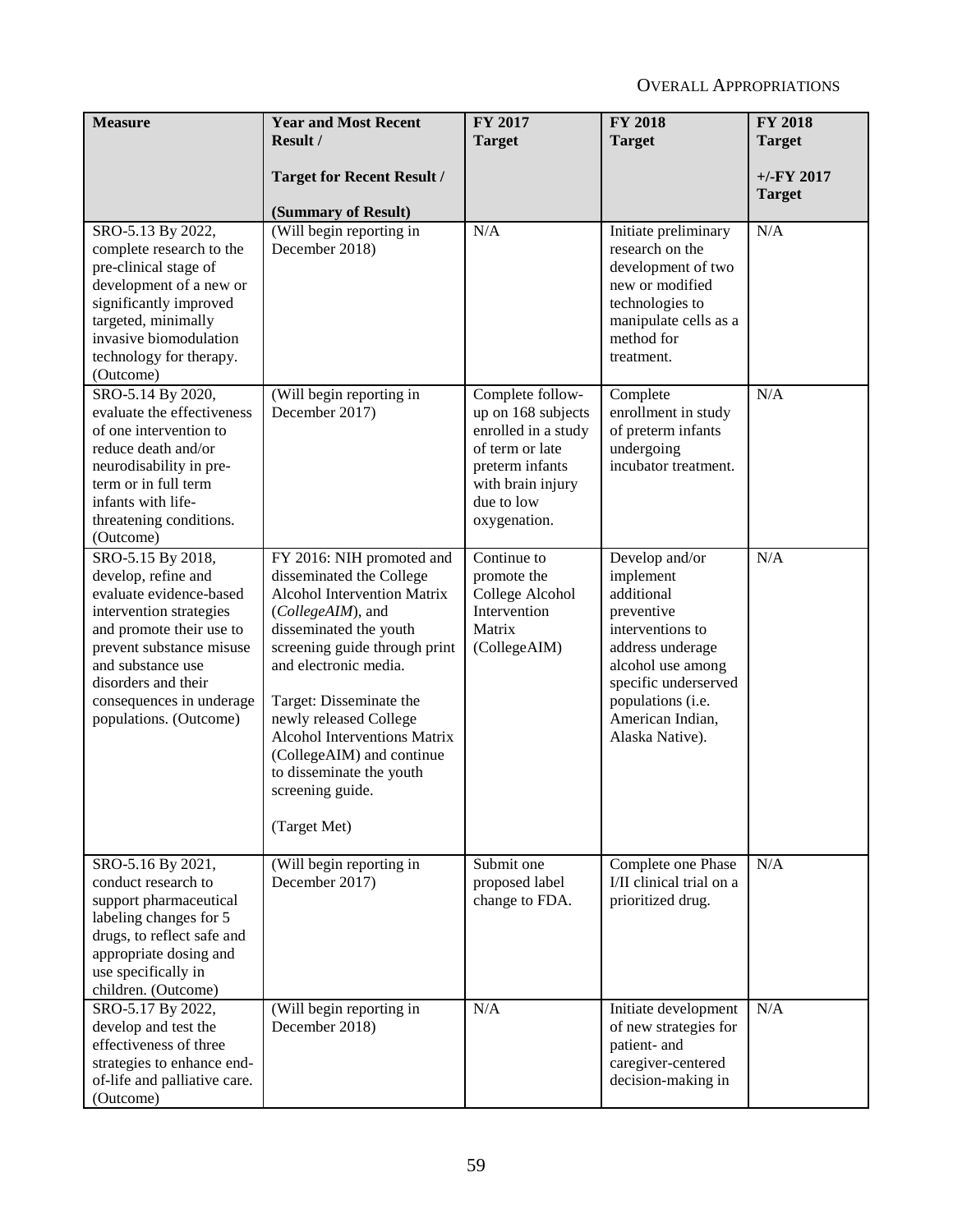| <b>Measure</b>                                                                                                                                                                                                       | <b>Year and Most Recent</b><br>Result /                                                                                                                                                                                                                                                                                              | FY 2017                                                                                     | <b>FY 2018</b>                                                                                                                                                                                                         | <b>FY 2018</b>                 |
|----------------------------------------------------------------------------------------------------------------------------------------------------------------------------------------------------------------------|--------------------------------------------------------------------------------------------------------------------------------------------------------------------------------------------------------------------------------------------------------------------------------------------------------------------------------------|---------------------------------------------------------------------------------------------|------------------------------------------------------------------------------------------------------------------------------------------------------------------------------------------------------------------------|--------------------------------|
|                                                                                                                                                                                                                      |                                                                                                                                                                                                                                                                                                                                      | <b>Target</b>                                                                               | <b>Target</b>                                                                                                                                                                                                          | <b>Target</b>                  |
|                                                                                                                                                                                                                      | <b>Target for Recent Result /</b>                                                                                                                                                                                                                                                                                                    |                                                                                             |                                                                                                                                                                                                                        | $+/-$ FY 2017<br><b>Target</b> |
|                                                                                                                                                                                                                      | (Summary of Result)                                                                                                                                                                                                                                                                                                                  |                                                                                             |                                                                                                                                                                                                                        |                                |
|                                                                                                                                                                                                                      |                                                                                                                                                                                                                                                                                                                                      |                                                                                             | end-of-life and<br>palliative care.                                                                                                                                                                                    |                                |
| SRO-6.1 By 2023,<br>perform comparative<br>effectiveness studies to<br>test five therapies for<br>prevention or treatment<br>of type 2 diabetes.<br>(Outcome)                                                        | FY 2016: Over 2200<br>participants had been<br>enrolled in Glycemia<br>Reduction Approaches in<br>Diabetes: A Comparative<br>Effectiveness Trial.<br>Target: Enroll at least 2200<br>participants in Glycemia<br>Reduction Approaches in<br>Diabetes: A Comparative<br><b>Effectiveness Study</b><br>(Target Exceeded)               | Complete<br>enrollment for at<br>least one Restore<br><b>Insulin Secretion</b><br>protocol. | Complete at least<br>one Restoring<br><b>Insulin Secretion</b><br>protocol                                                                                                                                             | N/A                            |
| SRO-6.2 By 2025,<br>advance 1-2 new or<br>repurposed compounds<br>that act on<br>neurobiological targets<br>that may have the<br>potential for treating<br>alcohol or other<br>substance use disorders.<br>(Outcome) | (Will begin reporting in<br>December 2018)                                                                                                                                                                                                                                                                                           | N/A                                                                                         | Conduct at least 1<br>study with an animal<br>model to evaluate<br>the effect of a novel<br>or repurposed<br>compound on a<br>neurobiological<br>target involved in<br>alcohol or other<br>substance use<br>disorders. | N/A                            |
| SRO-7.1 By 2016, assess<br>the efficacy of a novel<br>microbicide delivery<br>system for the prevention<br>of HIV. (Output)                                                                                          | FY 2016: The results of<br><b>ASPIRE</b> (A Study to Prevent<br>Infection with a Ring for<br>Extended Use) were<br>published and announced on<br>February 22, 2016.<br>Target: Complete data<br>analysis on the safety and/or<br>efficacy of a novel<br>microbicide delivery system<br>and release results publicly.<br>(Target Met) | N/A                                                                                         | N/A                                                                                                                                                                                                                    | N/A                            |
| SRO-7.2 By 2018,<br>develop an evidence-<br>based, online resource to<br>help people who have                                                                                                                        | FY 2016: Researchers<br>identified factors associated<br>with recurrent pain after<br>nonoperative treatment for                                                                                                                                                                                                                     | Integrate the<br>individualized<br>outcome models<br>into an outcomes                       | Develop an<br>evidence-based,<br>online resource to<br>help people who                                                                                                                                                 | N/A                            |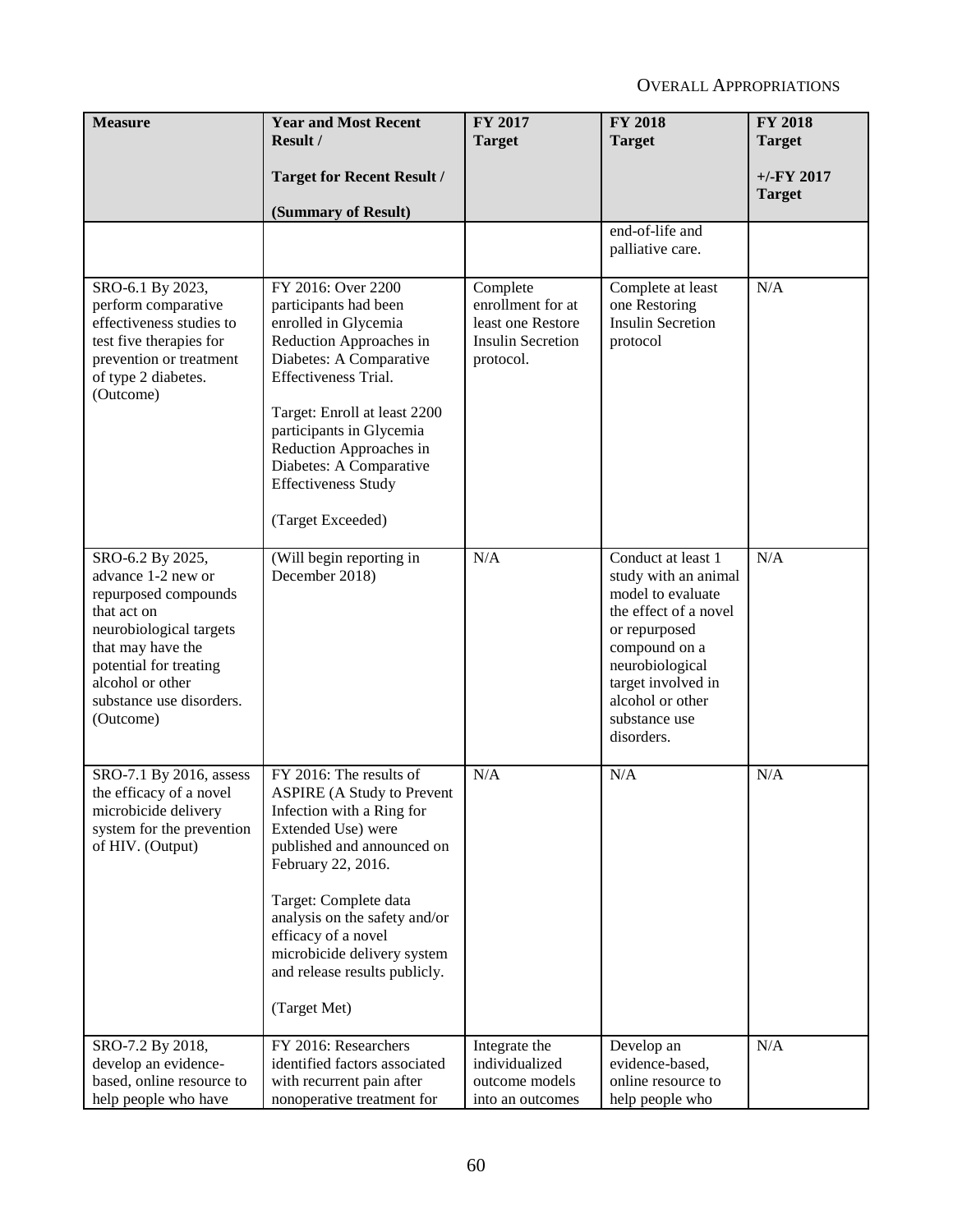| <b>Measure</b>                                                                                                                                                                                                                                                                        | <b>Year and Most Recent</b>                                                                                                                                                                                                                                                                                                                                                                                                                                                                                                          | FY 2017                                                                                                                                                                                                                                                                                                                                          | <b>FY 2018</b>                                                                                                                                              | <b>FY 2018</b> |
|---------------------------------------------------------------------------------------------------------------------------------------------------------------------------------------------------------------------------------------------------------------------------------------|--------------------------------------------------------------------------------------------------------------------------------------------------------------------------------------------------------------------------------------------------------------------------------------------------------------------------------------------------------------------------------------------------------------------------------------------------------------------------------------------------------------------------------------|--------------------------------------------------------------------------------------------------------------------------------------------------------------------------------------------------------------------------------------------------------------------------------------------------------------------------------------------------|-------------------------------------------------------------------------------------------------------------------------------------------------------------|----------------|
|                                                                                                                                                                                                                                                                                       | Result /                                                                                                                                                                                                                                                                                                                                                                                                                                                                                                                             | <b>Target</b>                                                                                                                                                                                                                                                                                                                                    | <b>Target</b>                                                                                                                                               | <b>Target</b>  |
|                                                                                                                                                                                                                                                                                       | <b>Target for Recent Result /</b>                                                                                                                                                                                                                                                                                                                                                                                                                                                                                                    |                                                                                                                                                                                                                                                                                                                                                  |                                                                                                                                                             | $+/-$ FY 2017  |
|                                                                                                                                                                                                                                                                                       | (Summary of Result)                                                                                                                                                                                                                                                                                                                                                                                                                                                                                                                  |                                                                                                                                                                                                                                                                                                                                                  |                                                                                                                                                             | <b>Target</b>  |
| low back pain and their<br>health care providers<br>apply clinical evidence to<br>individual circumstances<br>when weighing treatment<br>options. (Output)                                                                                                                            | disc herniation or the need<br>for subsequent operations for<br>spinal stenosis.<br>Target: Develop<br>individualized models of<br>patient outcomes following<br>surgical or non-operative<br>treatment for common causes<br>of surgery for low back pain<br>(e.g., intervertebral disc<br>herniation, lumbar spinal<br>stenosis, and degenerative<br>spondylolisthesis)<br>(Target Met)                                                                                                                                             | calculator and<br>assess its use in a<br>web-based<br>environment                                                                                                                                                                                                                                                                                | have low back pain<br>and their health care<br>providers apply<br>clinical evidence to<br>individual<br>circumstances when<br>weighing treatment<br>options |                |
| SRO-7.3 By 2020,<br>develop and/or evaluate<br>two treatment<br>interventions using health<br>information technology<br>(HIT) to improve patient<br>identification, treatment<br>delivery or adherence for<br>substance use disorders<br>and related health<br>consequences. (Output) | FY 2016: Five interventions<br>utilizing HIT, including<br>mobile health technology,<br>addressing five research<br>priority areas were<br>developed. All interventions<br>were found to be feasible and<br>will undergo additional<br>revision and efficacy testing<br>in preparation for broad<br>dissemination and<br>implementation.<br>Target: Identify next steps<br>for testing or deployment of<br>2-4 substance abuse<br>treatment or medication<br>adherence interventions<br>using mobile technology<br>(Target Exceeded) | Continue to test<br>and/or deploy<br>technology-<br>enabled strategies<br>to improve<br>substance use<br>disorder treatment<br>or medication<br>adherence<br>interventions;<br>implement<br>substance use<br>disorder treatment<br>or medication<br>adherence<br>interventions using<br>mobile technology<br>at 1-2 service<br>delivery settings | Develop and/or test<br>1-2 technology-<br>based treatments for<br>substance use<br>disorders and<br>common<br>comorbidities                                 | N/A            |
| SRO-8.2 By 2017,<br>identify circuits within<br>the brain that mediate<br>reward for 1) drugs, 2)<br>non-drug rewards such as<br>food or palatable<br>substances, and 3)<br>aversion to drug effects,<br>and 4) determine the<br>degree of overlap                                    | FY 2016: Highlights of<br>FY16 findings include<br>identification of molecular<br>pathways that regulate<br>circuits involved in<br>developing habitual<br>behavior, retention of<br>aversive memories, and<br>opioid dependence, as well<br>as identification of a                                                                                                                                                                                                                                                                  | Identify<br>morphological and<br>functional<br>neuroplastic<br>modifications due<br>to drugs at the<br>level of dendritic<br>spines and<br>electrophysiologic<br>al indices and their                                                                                                                                                            | N/A                                                                                                                                                         | N/A            |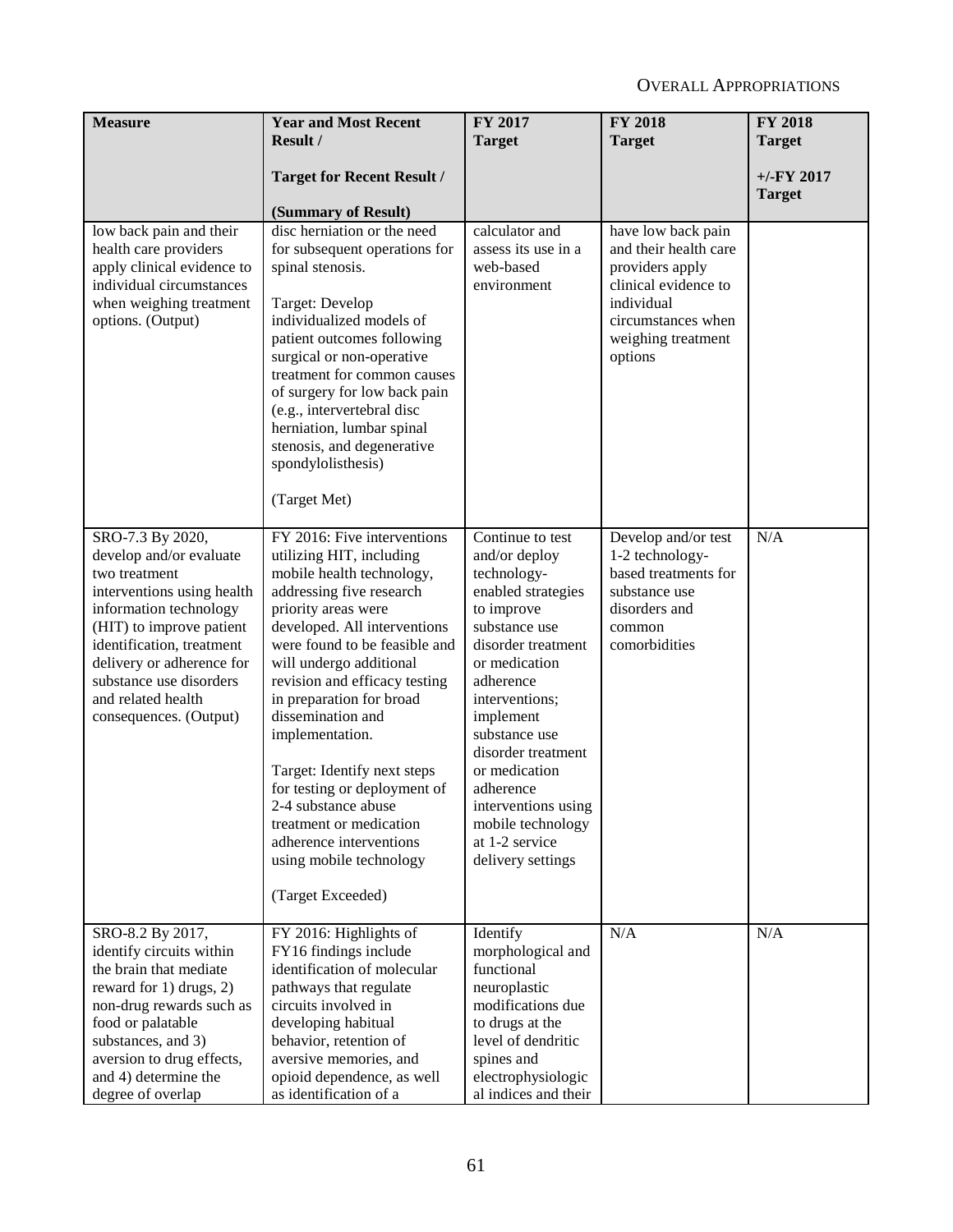| <b>Measure</b>                                                                                                                                                                                                                            | <b>Year and Most Recent</b>                                                                                                                                                                                                                                                                                                                                                                                                                                                                                                                                                                                                                                                                                                                                                                                                                                                                                                                              | FY 2017                                                                                                                                                                                        | <b>FY 2018</b>                                                                                                                                                                                                                         | <b>FY 2018</b>                 |
|-------------------------------------------------------------------------------------------------------------------------------------------------------------------------------------------------------------------------------------------|----------------------------------------------------------------------------------------------------------------------------------------------------------------------------------------------------------------------------------------------------------------------------------------------------------------------------------------------------------------------------------------------------------------------------------------------------------------------------------------------------------------------------------------------------------------------------------------------------------------------------------------------------------------------------------------------------------------------------------------------------------------------------------------------------------------------------------------------------------------------------------------------------------------------------------------------------------|------------------------------------------------------------------------------------------------------------------------------------------------------------------------------------------------|----------------------------------------------------------------------------------------------------------------------------------------------------------------------------------------------------------------------------------------|--------------------------------|
|                                                                                                                                                                                                                                           | Result /                                                                                                                                                                                                                                                                                                                                                                                                                                                                                                                                                                                                                                                                                                                                                                                                                                                                                                                                                 | <b>Target</b>                                                                                                                                                                                  | <b>Target</b>                                                                                                                                                                                                                          | <b>Target</b>                  |
|                                                                                                                                                                                                                                           | <b>Target for Recent Result /</b><br>(Summary of Result)                                                                                                                                                                                                                                                                                                                                                                                                                                                                                                                                                                                                                                                                                                                                                                                                                                                                                                 |                                                                                                                                                                                                |                                                                                                                                                                                                                                        | $+/-$ FY 2017<br><b>Target</b> |
| between these circuits.<br>(Output)                                                                                                                                                                                                       | potential new treatment for<br>cocaine use disorder.<br>Target: Support research to<br>compare and contrast<br>rewarding versus aversive<br>pathways in response to<br>substances of abuse<br>(Target Met)                                                                                                                                                                                                                                                                                                                                                                                                                                                                                                                                                                                                                                                                                                                                               | persistence during<br>the development<br>of drug<br>dependence (or<br>during repeated<br>intermittent drug<br>administration).                                                                 |                                                                                                                                                                                                                                        |                                |
| SRO-8.7 By 2018,<br>identify three effective<br>system interventions<br>generating the<br>implementation,<br>sustainability and<br>ongoing improvement of<br>research-tested<br>interventions across<br>health care systems.<br>(Outcome) | FY 2016: NIH researchers<br>tested hypothesized<br>mechanisms of treatment<br>effects, and novel<br>implementation strategies.<br>One study evaluated<br>strategies for implementing<br>trauma-focused cognitive<br>behavioral therapy (TF-<br>CBT). Findings indicated<br>that a novel training<br>approach resulted in higher<br>rates of completed trauma<br>screening of adolescents,<br>higher rates of treatment<br>completion, and significantly<br>more therapists completing<br>TF-CBT with fidelity. This<br>approach combined a web-<br>based component, an in-<br>person workshop, and twice<br>monthly phone consultation.<br>This novel intervention is<br>expected to progress further<br>to clinical testing.<br>Target: Initiate testing of<br>hypothesized mechanism of<br>treatment effect of one novel<br>intervention, and determine<br>whether the intervention<br>should progress further to<br>clinical testing.<br>(Target Met) | Establish one<br>research-practice<br>partnerships to<br>improve<br>dissemination,<br>implementation,<br>and continuous<br>improvement of<br>evidence-based<br>mental health care<br>services. | Identify three<br>implementation<br>strategies that<br>improve the<br>sustainability and<br>uptake of evidence-<br>based practices in<br>large public services<br>settings, such as<br>child welfare and<br>mental health<br>agencies. | N/A                            |
| SRO-9.2 By 2018,                                                                                                                                                                                                                          | FY 2016: Patient follow-up                                                                                                                                                                                                                                                                                                                                                                                                                                                                                                                                                                                                                                                                                                                                                                                                                                                                                                                               | Complete data                                                                                                                                                                                  | Initiate                                                                                                                                                                                                                               | N/A                            |
| identify culturally                                                                                                                                                                                                                       | was completed in a study                                                                                                                                                                                                                                                                                                                                                                                                                                                                                                                                                                                                                                                                                                                                                                                                                                                                                                                                 | analysis for a                                                                                                                                                                                 | dissemination and                                                                                                                                                                                                                      |                                |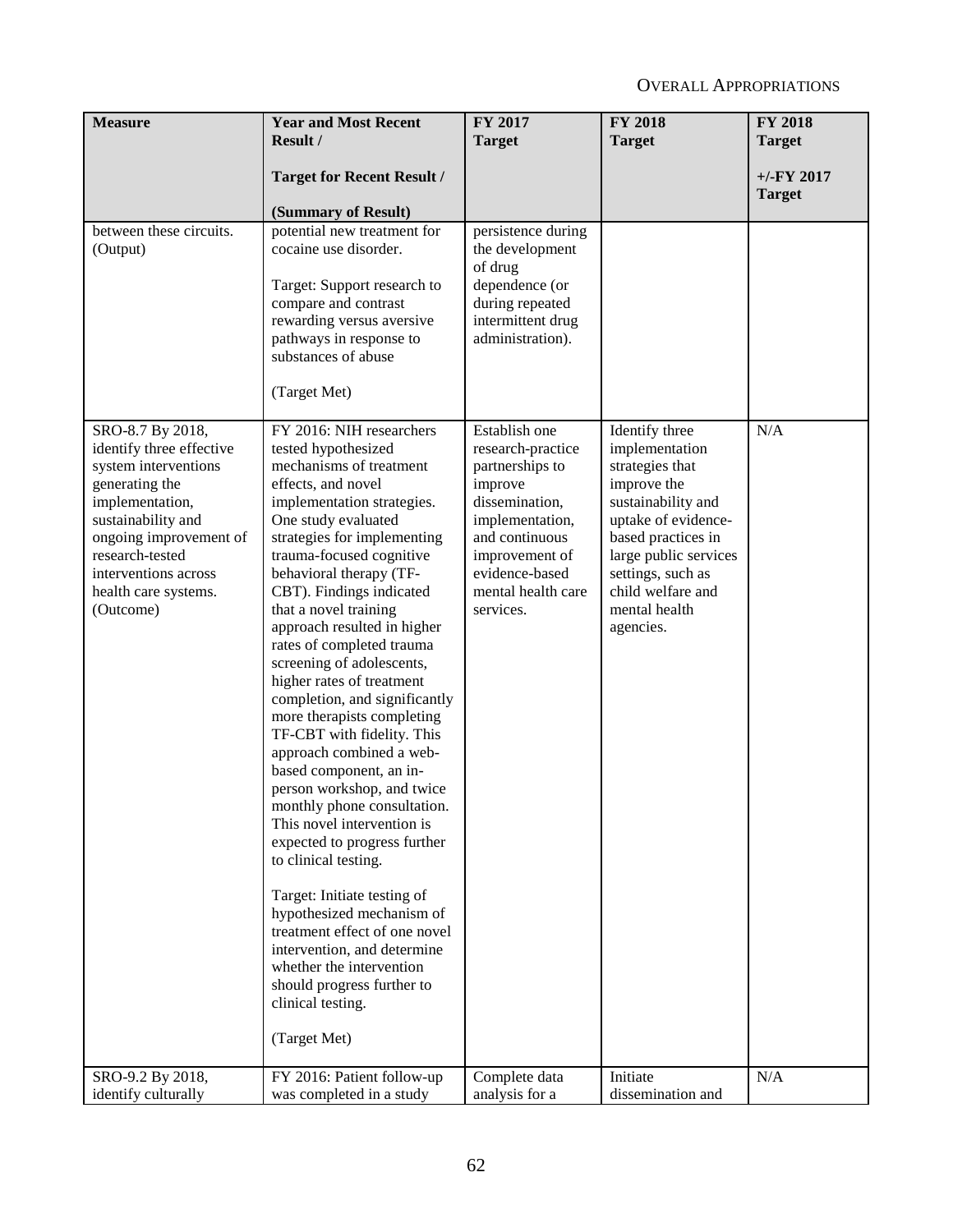| <b>Measure</b>                                                                                                                                                                                                          | <b>Year and Most Recent</b><br>Result /                                                                                                                                                                                                                                                                                                            | <b>FY 2017</b><br><b>Target</b>                                                                                                                                                                                   | <b>FY 2018</b><br><b>Target</b>                                                                                                                                                                                   | <b>FY 2018</b><br><b>Target</b> |
|-------------------------------------------------------------------------------------------------------------------------------------------------------------------------------------------------------------------------|----------------------------------------------------------------------------------------------------------------------------------------------------------------------------------------------------------------------------------------------------------------------------------------------------------------------------------------------------|-------------------------------------------------------------------------------------------------------------------------------------------------------------------------------------------------------------------|-------------------------------------------------------------------------------------------------------------------------------------------------------------------------------------------------------------------|---------------------------------|
|                                                                                                                                                                                                                         | <b>Target for Recent Result /</b><br>(Summary of Result)                                                                                                                                                                                                                                                                                           |                                                                                                                                                                                                                   |                                                                                                                                                                                                                   | $+/-$ FY 2017<br><b>Target</b>  |
| appropriate, effective<br>stroke<br>prevention/intervention<br>programs in minority<br>communities. (Outcome)                                                                                                           | testing a clinical program for<br>improved blood pressure<br>control in racial/ethnic<br>minority populations, and<br>analysis of the results is<br>underway<br>Target: Complete patient<br>follow-up in a study testing a<br>clinical program for<br>improved blood pressure<br>control in racial/ethnic<br>minority populations.<br>(Target Met) | study that tested<br>culturally tailored<br>interventions to<br>address major<br>contributors to<br>stroke disparities<br>in racial/ethnic<br>minority<br>populations.                                            | implementation<br>(D&I) data analyses<br>to identify scalable<br>components of<br>successful<br>disparities<br>intervention<br>programs.                                                                          |                                 |
| CBRR-1.1 Provide<br>research training for<br>predoctoral trainees and<br>fellows that promotes<br>greater retention and<br>long-term success in<br>research careers. (Output)                                           | FY 2016: Award rate to<br>comparison group reached<br>12%<br>Target: $N \ge 10\%$<br>(Target Met)                                                                                                                                                                                                                                                  | $N \ge 10\%$                                                                                                                                                                                                      | $N\geq 10\%$                                                                                                                                                                                                      | N/A                             |
| CBRR-1.2 Provide<br>research training for<br>postdoctoral fellows that<br>promotes greater<br>retention and long-term<br>success in research<br>careers. (Output)                                                       | FY 2016: Award rate to<br>comparison group reached<br>15% and exceeded the target<br>by 5%.<br>Target: $N \ge 10\%$<br>(Target Exceeded)                                                                                                                                                                                                           | $N \ge 10\%$                                                                                                                                                                                                      | $N\geq 10\%$                                                                                                                                                                                                      | N/A                             |
| <b>CBRR-2 Promote data</b><br>sharing and provide<br>information in real time<br>through the NIH Business<br>System (NBS) by<br>developing, integrating,<br>deploying, and<br>maintaining business<br>modules. (Output) | FY 2016: MAINTENANCE<br>NBS R12 Technical Upgrade<br>transitioned to an operational<br>maintenance steady state in<br>November 2015.<br>Target: (Maintenance [Mat])<br>Maintain deployed business<br>modules. * Planned - Oracle<br>12i [Dep.2016]<br>(Target Met)                                                                                 | (Development<br>[Dev]) Initiate<br>development of<br>planned business<br>modules to build<br>capacity and<br>functionality of the<br><b>NIH Business</b><br>System. * Planned<br>- NBS Hosting to<br>Oracle Cloud | (Development<br>[Dev]) Initiate<br>development of<br>planned business<br>modules to build<br>capacity and<br>functionality of the<br><b>NIH Business</b><br>System. * Planned -<br>NBS Hosting to<br>Oracle Cloud | N/A                             |
| CBRR-3 By 2016,<br>develop diagnostic<br>definitions and outcome                                                                                                                                                        | FY 2016: At least 5 clinical<br>studies have implemented the<br>Task Force guidelines and                                                                                                                                                                                                                                                          | N/A                                                                                                                                                                                                               | N/A                                                                                                                                                                                                               | N/A                             |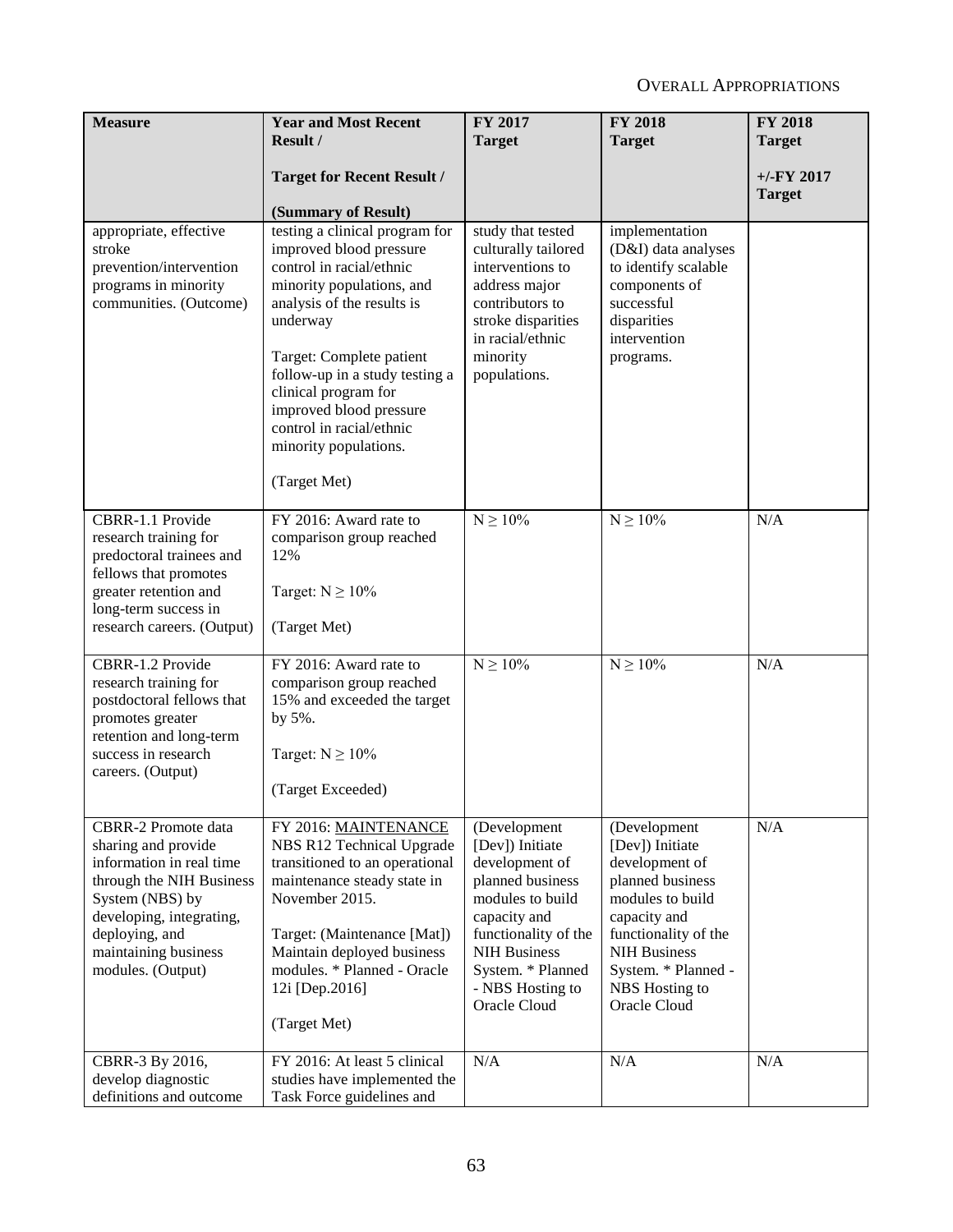| <b>Measure</b>                                                                                                                                                                                                                                                       | <b>Year and Most Recent</b><br>Result /                                                                                                                                                                                                                                         | <b>FY 2017</b><br><b>Target</b>                                                                      | <b>FY 2018</b><br><b>Target</b>                                                                                                                                                         | <b>FY 2018</b><br><b>Target</b> |
|----------------------------------------------------------------------------------------------------------------------------------------------------------------------------------------------------------------------------------------------------------------------|---------------------------------------------------------------------------------------------------------------------------------------------------------------------------------------------------------------------------------------------------------------------------------|------------------------------------------------------------------------------------------------------|-----------------------------------------------------------------------------------------------------------------------------------------------------------------------------------------|---------------------------------|
|                                                                                                                                                                                                                                                                      | <b>Target for Recent Result /</b><br>(Summary of Result)                                                                                                                                                                                                                        |                                                                                                      |                                                                                                                                                                                         | $+/-$ FY 2017<br><b>Target</b>  |
| measures for use in<br>clinical research studies<br>on chronic lower back<br>pain (cLBP). (Output)                                                                                                                                                                   | are in the process of testing<br>proposed outcome measures.<br>In addition, the Task Force<br>report continues to produce a<br>significant influence on<br>clinical research in cLBP.<br>Target: Test standardized<br>research diagnostic measures<br>for cLBP.<br>(Target Met) |                                                                                                      |                                                                                                                                                                                         |                                 |
| CBRR-4 By 2021,<br>produce and phenotype<br>2500 knockout (KO)<br>mouse strains to enhance<br>the capacity of<br>researchers to investigate<br>the in vivo function of<br>mammalian genes and<br>identify new models of<br>human disease.<br>(Outcome)               | (Will begin reporting in<br>December 2017)                                                                                                                                                                                                                                      | Deliver<br>phenotyping on<br>300 knockout<br>(KO) juvenile<br>lines of genetically<br>modified mice. | Deliver phenotyping<br>on 500 knockout<br>(KO) juvenile lines.                                                                                                                          | N/A                             |
| CBRR-5 By 2019,<br>enhance the Clinical and<br><b>Translational Science</b><br>Awards (CTSA) Program<br>by establishing resources,<br>processes and guidelines<br>to streamline and<br>accelerate the<br>implementation of<br>multisite clinical trials.<br>(Output) | (Will begin reporting in<br>December 2018)                                                                                                                                                                                                                                      | N/A                                                                                                  | <b>Establish CTSA</b><br>Program multisite<br>clinical trial<br>innovation resources<br>which will include<br>the Trial Innovation<br>Centers and<br>Recruitment<br>Innovation Centers. | N/A                             |
| CBRR-6 By 2019, launch<br>and establish a<br><b>Biomedical Citizen</b><br>Science Hub to serve as<br>an online collaboration<br>space for biomedical<br>citizen science research<br>efforts in cancer biology.<br>(Output)                                           | (Will begin reporting in<br>December 2018)                                                                                                                                                                                                                                      | N/A                                                                                                  | Complete<br>development &<br>launch the<br><b>Biomedical Citizen</b><br>Science Hub                                                                                                     | N/A                             |
| CBRR-7 By 2017,<br>expand the scope and                                                                                                                                                                                                                              | FY 2016: eyeGENE<br>International collaborations                                                                                                                                                                                                                                | Increase the<br>number of                                                                            | N/A                                                                                                                                                                                     | N/A                             |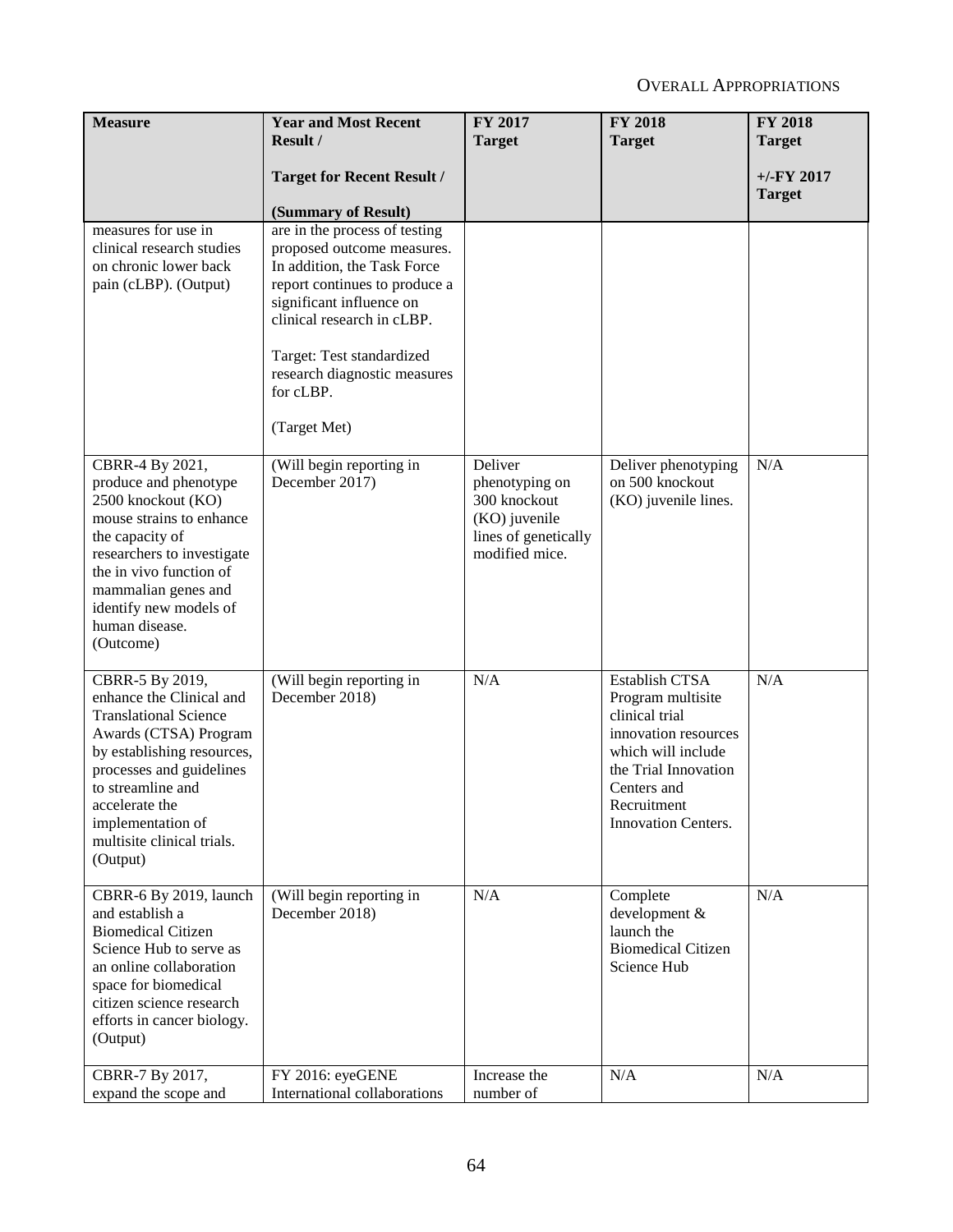| <b>Measure</b>                                                                                                                                                                                                                                                                                                                                                                                       | <b>Year and Most Recent</b>                                                                                                                                                                                                                                                                                                                                                                                                                                                                                 | FY 2017                                                                                                                                                                                                              | <b>FY 2018</b>                                                  | <b>FY 2018</b> |
|------------------------------------------------------------------------------------------------------------------------------------------------------------------------------------------------------------------------------------------------------------------------------------------------------------------------------------------------------------------------------------------------------|-------------------------------------------------------------------------------------------------------------------------------------------------------------------------------------------------------------------------------------------------------------------------------------------------------------------------------------------------------------------------------------------------------------------------------------------------------------------------------------------------------------|----------------------------------------------------------------------------------------------------------------------------------------------------------------------------------------------------------------------|-----------------------------------------------------------------|----------------|
|                                                                                                                                                                                                                                                                                                                                                                                                      | Result /                                                                                                                                                                                                                                                                                                                                                                                                                                                                                                    | <b>Target</b>                                                                                                                                                                                                        | <b>Target</b>                                                   | <b>Target</b>  |
|                                                                                                                                                                                                                                                                                                                                                                                                      | <b>Target for Recent Result /</b>                                                                                                                                                                                                                                                                                                                                                                                                                                                                           |                                                                                                                                                                                                                      |                                                                 | $+/-FY$ 2017   |
|                                                                                                                                                                                                                                                                                                                                                                                                      | (Summary of Result)                                                                                                                                                                                                                                                                                                                                                                                                                                                                                         |                                                                                                                                                                                                                      |                                                                 | <b>Target</b>  |
| reach of the National<br><b>Ophthalmic Diseases</b><br>Genotyping and<br>Phenotyping Network<br>(eyeGENE®), a national<br>genetics research<br>resource for rare inherited<br>ocular diseases, by<br>adding new patient<br>records to the database,<br>augmenting and refining<br>the phenotypic data<br>collected, and by<br>increasing the number of<br>registered researchers to<br>900. (Output) | in 3 foreign countries<br>(Canada, Japan, Italy)<br>increased patient participant<br>pool and data sharing among<br>investigators.<br>Target: Create international<br>collaborations for Network,<br>extending into 3 foreign<br>countries.<br>(Target Met)                                                                                                                                                                                                                                                 | registered eyeGene<br>users to 900.                                                                                                                                                                                  |                                                                 |                |
| CBRR-8 By 2017,<br>characterize the three-<br>dimensional atomic<br>structure of 400 proteins<br>of biomedical interest<br>related to infectious<br>agents. (Output)                                                                                                                                                                                                                                 | FY 2016: 201 three-<br>dimensional structures were<br>characterized to enhance the<br>biomedical research<br>community's understanding<br>of these proteins and to assist<br>with the development of<br>structure-based vaccines,<br>diagnostics, and therapeutics.<br>Target: Characterize the<br>three-dimensional structure<br>of an additional 100 protein<br>targets or other molecules of<br>biomedical interest with<br>regard to bacterial, viral, and<br>eukaryotic pathogens<br>(Target Exceeded) | Characterize the<br>three-dimensional<br>structure of an<br>additional 100<br>protein targets or<br>other molecules of<br>biomedical interest<br>with regard to<br>bacterial, viral,<br>and eukaryotic<br>pathogens. | N/A                                                             | N/A            |
| CBRR-9 By 2020, enroll<br>a total of 1,946<br>participants in<br>GenomeConnect,<br>ClinGen's Patient<br>Registry. (Output)                                                                                                                                                                                                                                                                           | (Will begin reporting in<br>December 2017)                                                                                                                                                                                                                                                                                                                                                                                                                                                                  | Enroll 1,046<br>cumulative<br>participants in<br>GenomeConnect.                                                                                                                                                      | Enroll 1,346<br>cumulative<br>participants in<br>GenomeConnect. | N/A            |
| CBRR-10 By 2020,<br>enroll 180 children into<br>the Pediatric Heart<br>Network (PHN) to<br>support a research<br>resource for investigators                                                                                                                                                                                                                                                          | (Will begin reporting in<br>December 2018)                                                                                                                                                                                                                                                                                                                                                                                                                                                                  | N/A                                                                                                                                                                                                                  | Enroll 50 children<br>with complex<br>congenital heart          | N/A            |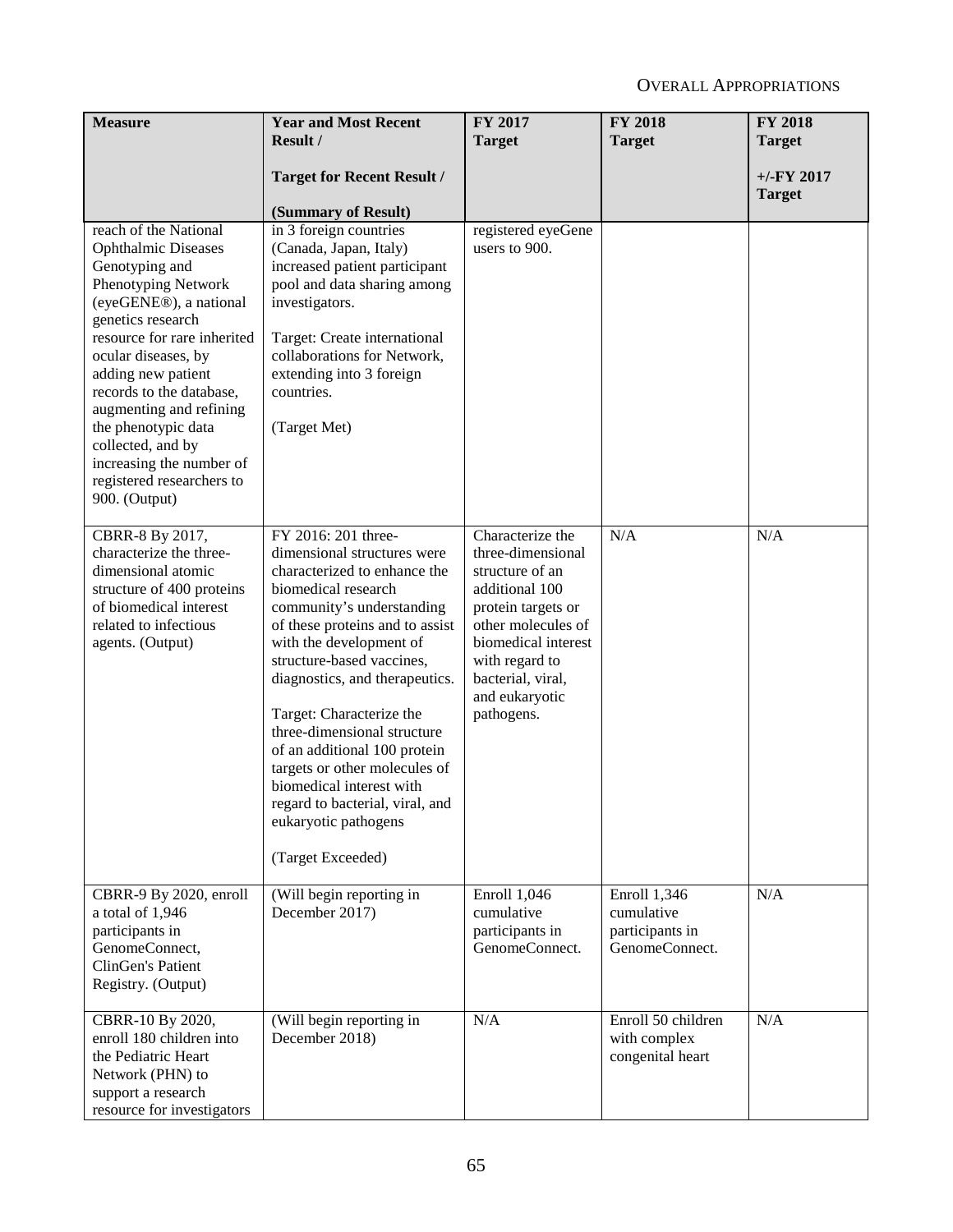| <b>Measure</b>                                                                                                                                                                                         | <b>Year and Most Recent</b><br>Result /                                                                                                                                                                                                                                 | <b>FY 2017</b>                                                                                                                                         | <b>FY 2018</b>                                                                              | <b>FY 2018</b>                 |
|--------------------------------------------------------------------------------------------------------------------------------------------------------------------------------------------------------|-------------------------------------------------------------------------------------------------------------------------------------------------------------------------------------------------------------------------------------------------------------------------|--------------------------------------------------------------------------------------------------------------------------------------------------------|---------------------------------------------------------------------------------------------|--------------------------------|
|                                                                                                                                                                                                        |                                                                                                                                                                                                                                                                         | <b>Target</b>                                                                                                                                          | <b>Target</b>                                                                               | <b>Target</b>                  |
|                                                                                                                                                                                                        | <b>Target for Recent Result /</b>                                                                                                                                                                                                                                       |                                                                                                                                                        |                                                                                             | $+/-$ FY 2017<br><b>Target</b> |
|                                                                                                                                                                                                        | (Summary of Result)                                                                                                                                                                                                                                                     |                                                                                                                                                        |                                                                                             |                                |
| conducting research in<br>congenital heart disease<br>across the age spectrum.<br>(Output)                                                                                                             |                                                                                                                                                                                                                                                                         |                                                                                                                                                        | disease in a clinical<br>research study.                                                    |                                |
| CBRR-11 By 2016,<br>collect and make<br>available for distribution<br>600 well-characterized,<br>high-quality human cell<br>lines for use in genetic<br>and genomic research.<br>(Output)              | FY 2016: One hundred fifty-<br>two new human cell lines<br>were accepted by the NIH<br>Human Genetic Cell<br>Repository in FY 2016.<br>Target: Accept and make<br>available to scientific<br>researchers an additional 200<br>new human cell lines.<br>(Target Not Met) | N/A                                                                                                                                                    | N/A                                                                                         | N/A                            |
| CBRR-12 By 2017,<br>produce x-ray diffraction<br>data for new protein<br>structures that will<br>enhance an existing x-ray<br>resource for<br>understanding basic<br>biological processes.<br>(Output) | FY 2016: X-ray<br>crystallographic data<br>provided for 209 new<br>structures.<br>Target: Provide x-ray<br>crystallographic data for 180<br>new structures of<br>macromolecules of<br>biomedical relevance to<br>researchers worldwide<br>(Target Exceeded)             | Provide x-ray<br>crystallographic<br>data for 170 new<br>structures of<br>macromolecules of<br>biomedical<br>relevance to<br>researchers<br>worldwide. | N/A                                                                                         | N/A                            |
| CBRR-13 By 2017,<br>archive and annotate new<br>protein structures to<br>support research in<br>human health and disease<br>and drug development.<br>(Output)                                          | FY 2016: During FY 2016,<br>9,424 structures were<br>archived and annotated at the<br>Protein Data Bank and made<br>available to the community,<br>just missing the target.<br>Target: Annotate and archive<br>9,500 new protein structures<br>(Target Not Met)         | Annotate and<br>archive 9,200 new<br>protein structures.                                                                                               | N/A                                                                                         | N/A                            |
| CBRR-14 By 2018,<br>establish and utilize a<br>national clinical network<br>to conduct five stroke<br>clinical trials using<br>shared infrastructure and                                               | FY 2016: Enrollment began<br>in April 2016 for the<br><b>Endovascular Therapy</b><br>Following Imaging<br>Evaluation for Ischemic<br>Stroke 3 (DEFUSE 3) trial,                                                                                                         | To broaden the<br>network's scope<br>across stroke<br>research, initiate<br>one new trial in<br>stroke prevention                                      | Complete<br>enrollment in 1 to 3<br>trials being<br>conducted within<br>the stroke network. | N/A                            |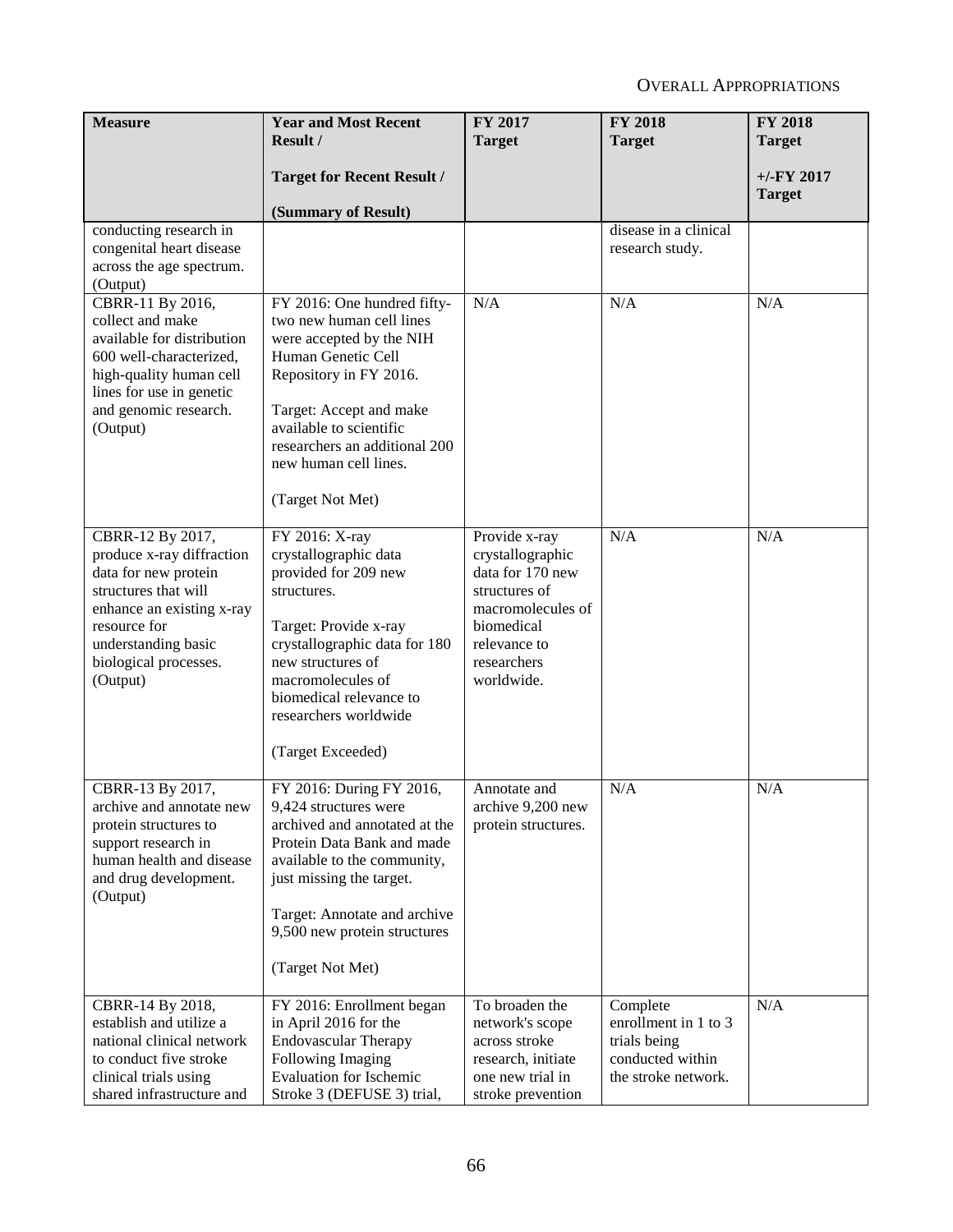| <b>Measure</b>                                                                                                                                                                                                                                                                                                | <b>Year and Most Recent</b><br>Result /                                                                                                                                                                                                                                                                    | <b>FY 2017</b><br><b>Target</b>                                                                  | <b>FY 2018</b><br><b>Target</b> | <b>FY 2018</b><br><b>Target</b> |
|---------------------------------------------------------------------------------------------------------------------------------------------------------------------------------------------------------------------------------------------------------------------------------------------------------------|------------------------------------------------------------------------------------------------------------------------------------------------------------------------------------------------------------------------------------------------------------------------------------------------------------|--------------------------------------------------------------------------------------------------|---------------------------------|---------------------------------|
|                                                                                                                                                                                                                                                                                                               | <b>Target for Recent Result /</b><br>(Summary of Result)                                                                                                                                                                                                                                                   |                                                                                                  |                                 | $+/-$ FY 2017<br><b>Target</b>  |
| efficient processes.<br>(Output)                                                                                                                                                                                                                                                                              | which was the first trial to be<br>developed explicitly for<br>implementation within the<br>NIH StrokeNet.<br>Target: Initiate the first new<br>trial to be conducted in the<br>Stroke Network.<br>(Target Met)                                                                                            | or stroke treatment<br>within the stroke<br>network.                                             |                                 |                                 |
| CBRR-15 By 2016,<br>establish a resource<br>database and tissue bank<br>of 30 reference tissues<br>(e.g., liver, skin, heart,<br>bone) in which the<br>relationship between<br>genetic variation and<br>gene expression is<br>quantified and 3<br>additional molecular<br>analyses are performed.<br>(Output) | FY 2016: Tissue samples of<br>multiple parts of the body<br>(e.g., liver, skin, heart, bone)<br>were collected from 544<br>donors.<br>Target: Enroll 300 donors<br>annually.<br>(Target Exceeded)                                                                                                          | N/A                                                                                              | N/A                             | N/A                             |
| CBRR-16 By 2016,<br>demonstrate the use of an<br>efficient, cost-effective<br>pipeline characterizing<br>(phenotype) 2500<br>genetically modified<br>mice. (Outcome)                                                                                                                                          | FY 2016: All KOMP2<br>centers have completed their<br>production goals. KOMP<br>generated 2500 knockout<br>lines.<br>Target: Complete<br>phenotyping the 2500<br>knockout lines.<br>(Target Met)                                                                                                           | N/A                                                                                              | N/A                             | N/A                             |
| CBRR-17 By 2017, take<br>steps to improve the<br>quality and availability of<br>information to inform<br>decisions about the size<br>of the NIH training<br>programs and the number<br>of people in training to<br>address future needs for<br>the nation's biomedical<br>research workforce.<br>(Output)     | FY 2016: Instructions for<br>training grant applications<br>and progress reports have<br>been modified to collect<br>information on graduate<br>students closely associated<br>with NIH-supported training<br>programs and their career<br>outcomes.<br>Target: Implement the<br>collection of information | Adopt a system for<br>reporting training<br>grant data and<br>trainee outcomes<br>electronically | N/A                             | N/A                             |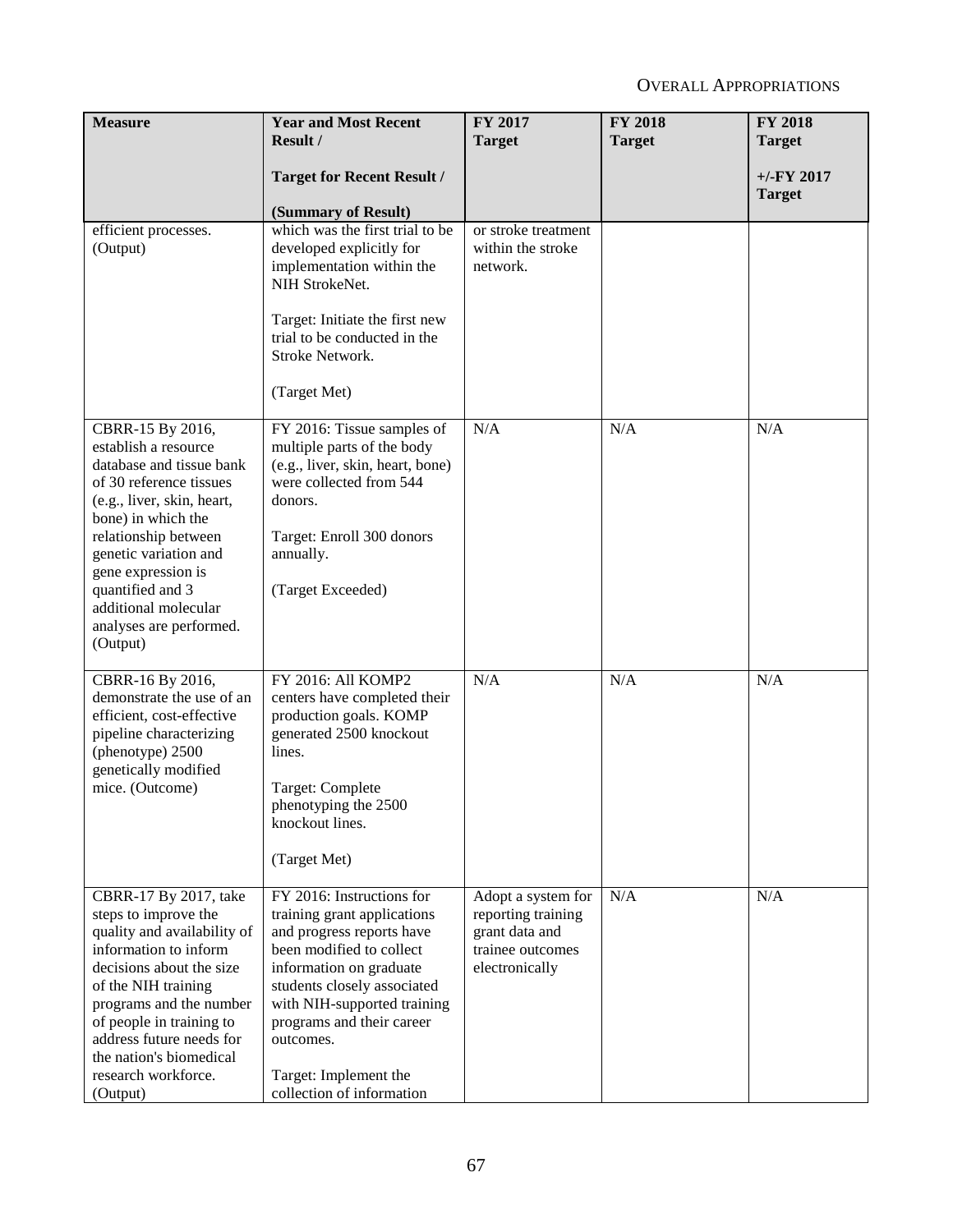| <b>Measure</b>                                                                                                                                                                                                                                                                                        | <b>Year and Most Recent</b><br>Result /                                                                                  | <b>FY 2017</b><br><b>Target</b> | <b>FY 2018</b><br><b>Target</b>                                                                                                                                                                                                                          | <b>FY 2018</b><br><b>Target</b> |
|-------------------------------------------------------------------------------------------------------------------------------------------------------------------------------------------------------------------------------------------------------------------------------------------------------|--------------------------------------------------------------------------------------------------------------------------|---------------------------------|----------------------------------------------------------------------------------------------------------------------------------------------------------------------------------------------------------------------------------------------------------|---------------------------------|
|                                                                                                                                                                                                                                                                                                       | <b>Target for Recent Result /</b><br>(Summary of Result)                                                                 |                                 |                                                                                                                                                                                                                                                          | $+/-$ FY 2017<br><b>Target</b>  |
|                                                                                                                                                                                                                                                                                                       | from grantees on career<br>outcomes for graduate<br>students closely associated<br>with training grants.<br>(Target Met) |                                 |                                                                                                                                                                                                                                                          |                                 |
| CBRR-18 By 2021,<br>develop and validate a<br>new protocol for<br>dementia assessment for<br>use in large nationally<br>representative samples.<br>(Outcome)                                                                                                                                          | (Will begin reporting in<br>December 2018)                                                                               | N/A                             | Evaluate data from<br>the initial<br>administration of a<br>harmonized<br>cognitive<br>assessment protocol<br>in a representative<br>US sample.                                                                                                          | N/A                             |
| CBRR-19 By 2019,<br>identify and characterize<br>1900 immune epitopes<br>from infectious<br>pathogens and allergens<br>for deposit into the<br>Immune Epitope<br>Database (www.iedb.org)<br>to accelerate development<br>of more effective<br>vaccines and immune-<br>based therapeutics.<br>(Output) | (Will begin reporting in<br>December 2018)                                                                               | N/A                             | Identify and<br>characterize 600 T<br>cell and 200 B cell<br>epitopes from<br>infectious pathogens<br>and 100 T cells<br>epitopes from<br>allergens to<br>accelerate<br>development of<br>more effective<br>vaccines and<br>immune-based<br>therapeutics | N/A                             |
| CBRR-20 By 2020,<br>advance the preclinical<br>development of ten<br>candidate products (e.g.,<br>vaccines, therapeutics) to<br>combat infectious<br>diseases. (Outcome)                                                                                                                              | (Will begin reporting in<br>December 2018)                                                                               | N/A                             | Advance the<br>preclinical<br>development of<br>three vaccine and/or<br>therapeutic<br>candidate products.                                                                                                                                               | N/A                             |
| CBRR-21 By 2020,<br>establish and implement a<br>national collaborative<br>Pilot and Feasibility<br>(P&F) program that<br>utilizes specialized<br>equipment, and expertise<br>in nonmalignant<br>hematology that are<br>available through the                                                         | (Will begin reporting in<br>December 2018)                                                                               | N/A                             | Support 2 Pilot and<br>Feasibility (P&F)<br>projects involving<br>collaboration<br>between 2<br>hematology Centers<br>at different<br>institutions                                                                                                       | N/A                             |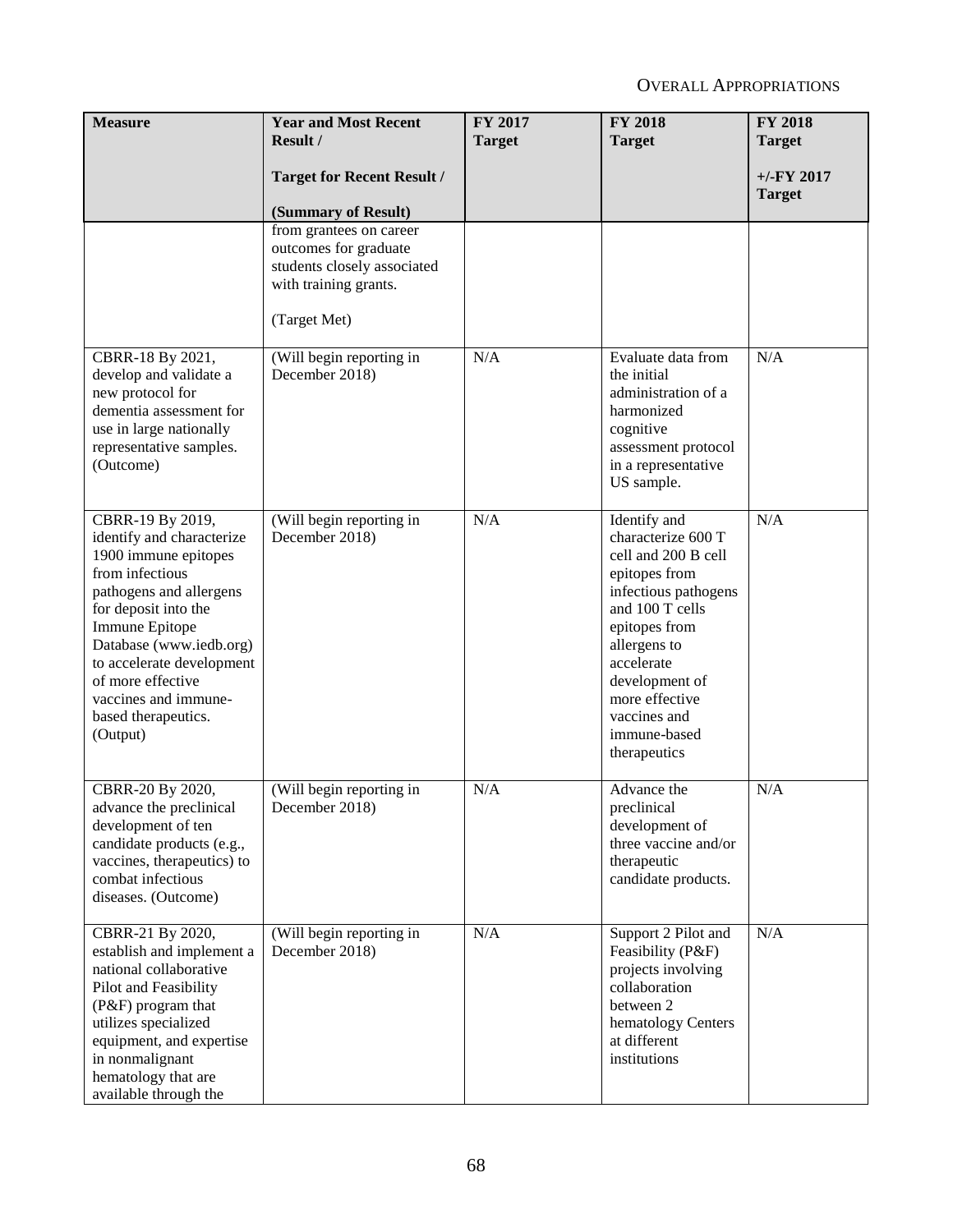| <b>Measure</b>                                                                                                                                                                                                                                                                                                   | <b>Year and Most Recent</b><br>Result /                  | FY 2017<br><b>Target</b> | <b>FY 2018</b><br><b>Target</b>                                                                                                                                | FY 2018<br><b>Target</b>       |
|------------------------------------------------------------------------------------------------------------------------------------------------------------------------------------------------------------------------------------------------------------------------------------------------------------------|----------------------------------------------------------|--------------------------|----------------------------------------------------------------------------------------------------------------------------------------------------------------|--------------------------------|
|                                                                                                                                                                                                                                                                                                                  | <b>Target for Recent Result /</b><br>(Summary of Result) |                          |                                                                                                                                                                | $+/-$ FY 2017<br><b>Target</b> |
| Cooperative Centers of<br>Excellence in<br>Hematology (CCEH).<br>(Output)                                                                                                                                                                                                                                        |                                                          |                          |                                                                                                                                                                |                                |
| CBRR-22 By 2020,<br>establish a reference map<br>that will serve as the<br>framework to understand<br>the development of the<br>human urinary tract.<br>(Outcome)                                                                                                                                                | (Will begin reporting in<br>December 2018)               | N/A                      | Release 10 datasets<br>that establish the<br>framework for<br>human atlases of the<br>kidney, urinary<br>outflow tract, and<br>prostate.                       | N/A                            |
| CBRR-23 By 2019,<br>provide access to<br>laboratory and data<br>analytical services and a<br>data repository that will<br>allow the NIH extramural<br>research community the<br>capability to add or<br>expand the inclusion of<br>environmental exposure<br>analysis in children's<br>health research. (Output) | (Will begin reporting in<br>December 2018)               | N/A                      | Support at least 50<br>studies in a project<br>management<br>pipeline from<br>application<br>development and<br>review to laboratory<br>and data analysis.     | N/A                            |
| CBRR-24 By 2019, pilot<br>test and assess alternative<br>funding mechanisms such<br>as program-focused<br>awards. (Output)                                                                                                                                                                                       | (Will begin reporting in<br>December 2018)               | N/A                      | Building on the<br>results of the initial<br>pilot program,<br>expand the<br>percentage of<br>investigators<br>involved in<br>program-focused<br>awards by 5%. | N/A                            |
| CBRR-25 Increase the<br>total number of mentored<br>research career<br>development experiences<br>for trainees from<br>underrepresented<br>backgrounds to promote<br>individual student<br>development and to<br>prepare them for a range<br>of research-related<br>careers. (Output)                            | (Will begin reporting in<br>December 2018)               | N/A                      | 3556 career<br>experiences across<br>all career stages.                                                                                                        | N/A                            |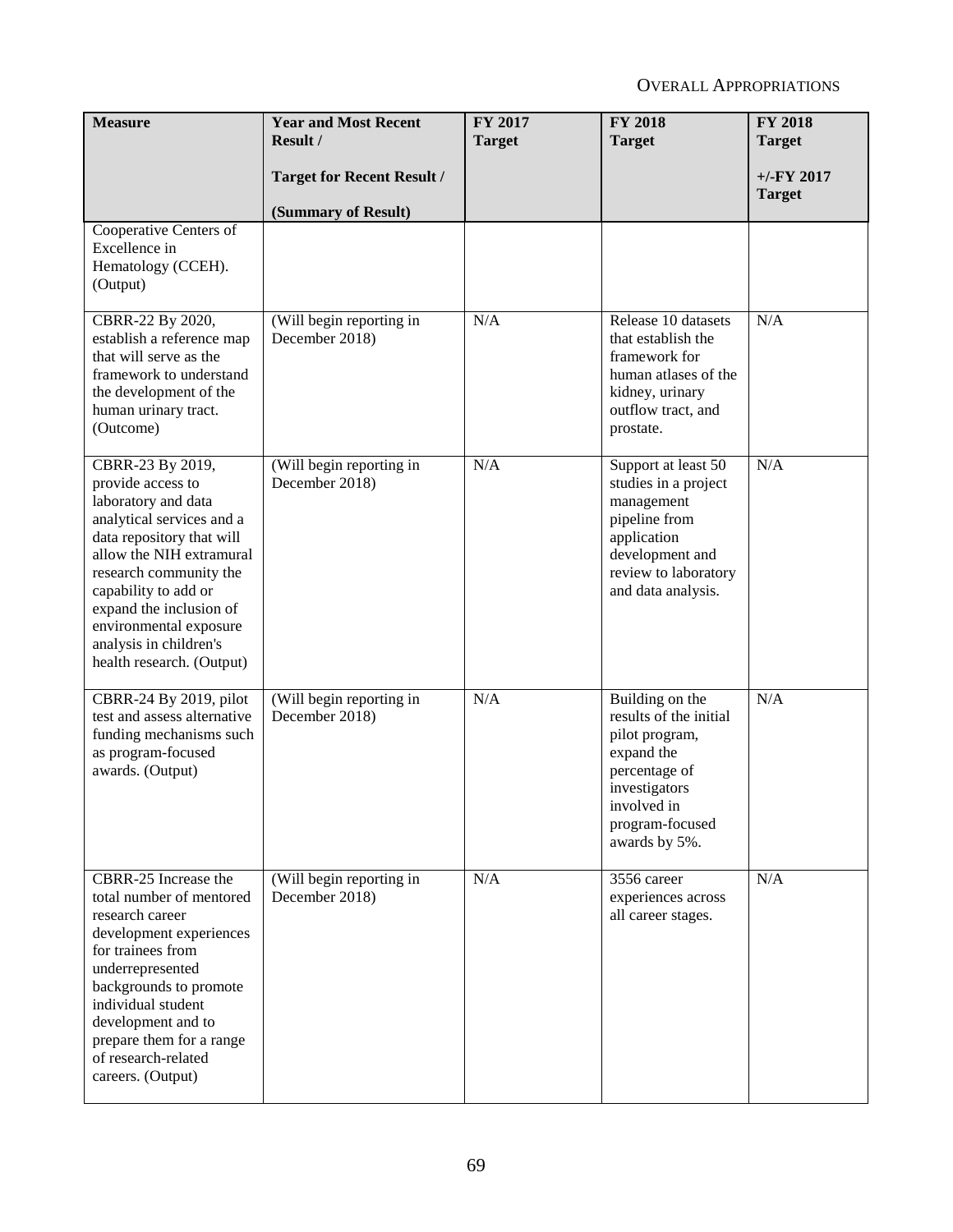| <b>Measure</b>                                                                                                                                                                                                                                                                                                                           | <b>Year and Most Recent</b><br>Result /                  | FY 2017<br><b>Target</b>                           | <b>FY 2018</b><br><b>Target</b>                                                                                                                                                                                   | <b>FY 2018</b><br><b>Target</b> |
|------------------------------------------------------------------------------------------------------------------------------------------------------------------------------------------------------------------------------------------------------------------------------------------------------------------------------------------|----------------------------------------------------------|----------------------------------------------------|-------------------------------------------------------------------------------------------------------------------------------------------------------------------------------------------------------------------|---------------------------------|
|                                                                                                                                                                                                                                                                                                                                          | <b>Target for Recent Result /</b><br>(Summary of Result) |                                                    |                                                                                                                                                                                                                   | $+/-$ FY 2017<br><b>Target</b>  |
| CBRR-26 Maintain the<br>yearly number of<br>undergraduate students<br>with mentored research<br>experiences through the<br><b>IDeA</b> Networks of<br><b>Biomedical Research</b><br>Excellence (INBRE)<br>program in order to<br>sustain a pipeline of<br>undergraduate students<br>who will pursue health<br>research careers. (Output) | (Will begin reporting in<br>December 2018)               | N/A                                                | Sustain the number<br>of undergraduate<br>mentored research<br>experiences from<br>2017 level                                                                                                                     | N/A                             |
| CBRR-27 By 2020,<br>develop a suicide risk<br>validated assessment tool<br>that can easily be<br>implemented in<br>emergency care settings.<br>(Output)                                                                                                                                                                                  | (Will begin reporting in<br>December 2018)               | N/A                                                | Expand the<br>validation of<br>assessment methods<br>for risk of suicide<br>among at least one<br>subgroup (e.g.,<br>youth, adults;<br>persons who have<br>experienced trauma)<br>seen in emergency<br>department | N/A                             |
| CBRR-28 Collect and<br>distribute human tissue<br>samples and molecular<br>and genetic data from<br>human tissues to the<br>scientific community<br>with the purpose of<br>supporting research on<br>brain and behavior.<br>(Output)                                                                                                     | (Will begin reporting in<br>December 2018)               | N/A                                                | Collect brain tissue<br>from 80 new donors<br>and distribute tissue<br>samples or data<br>derived from tissue<br>to 15 researchers<br>studying mental or<br>neurological<br>disorders                             | N/A                             |
| CBRR-29 By 2020,<br>establish an interactive<br>consortium to facilitate<br>efficient data collection<br>and sharing for biomarker<br>studies of vascular<br>contribution to cognitive<br>impairment and dementia<br>(VCID). (Output)                                                                                                    | (Will begin reporting in<br>December 2018)               | N/A                                                | Begin developing a<br>core set of small<br>vessel VCID clinical<br>data elements.                                                                                                                                 | N/A                             |
| CTR-1 By 2018, increase<br>the number of<br>SBIR/STTR outreach                                                                                                                                                                                                                                                                           | (Will begin reporting in<br>December 2017)               | Complete three<br>outreach events<br>with either a | Complete four<br>outreach events with<br>either a minority-                                                                                                                                                       | N/A                             |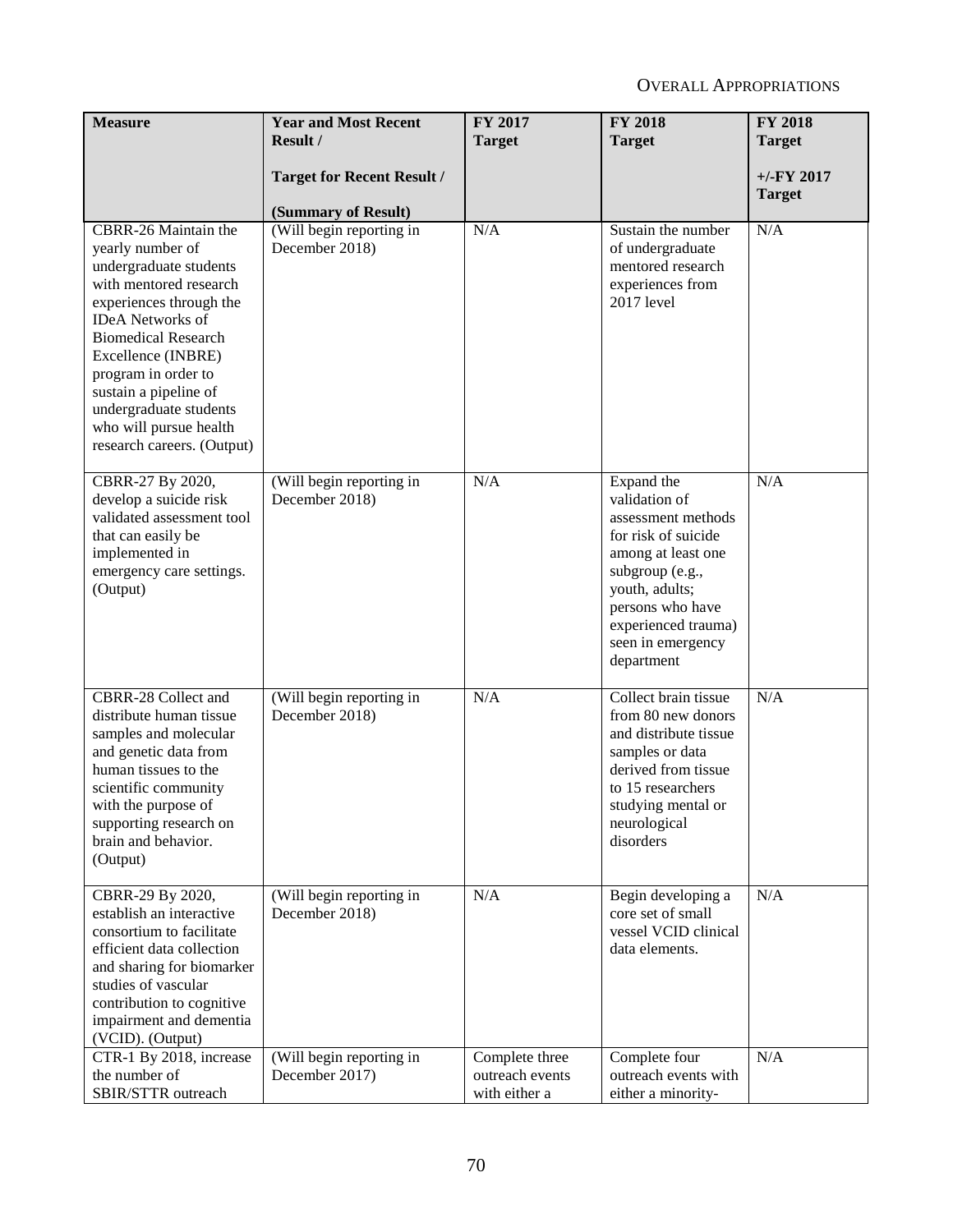| <b>Measure</b>                                                                                                                                                                                                                                                                                    | <b>Year and Most Recent</b>                                                                                                                                                                                                                                                                                                                                                                                                                                                                                                                                                                                                                                                                                                                          | <b>FY 2017</b>                                                                                         | <b>FY 2018</b>                                                                                | <b>FY 2018</b> |
|---------------------------------------------------------------------------------------------------------------------------------------------------------------------------------------------------------------------------------------------------------------------------------------------------|------------------------------------------------------------------------------------------------------------------------------------------------------------------------------------------------------------------------------------------------------------------------------------------------------------------------------------------------------------------------------------------------------------------------------------------------------------------------------------------------------------------------------------------------------------------------------------------------------------------------------------------------------------------------------------------------------------------------------------------------------|--------------------------------------------------------------------------------------------------------|-----------------------------------------------------------------------------------------------|----------------|
|                                                                                                                                                                                                                                                                                                   | Result /                                                                                                                                                                                                                                                                                                                                                                                                                                                                                                                                                                                                                                                                                                                                             | <b>Target</b>                                                                                          | <b>Target</b>                                                                                 | <b>Target</b>  |
|                                                                                                                                                                                                                                                                                                   | <b>Target for Recent Result /</b>                                                                                                                                                                                                                                                                                                                                                                                                                                                                                                                                                                                                                                                                                                                    |                                                                                                        |                                                                                               | $+/-$ FY 2017  |
|                                                                                                                                                                                                                                                                                                   | (Summary of Result)                                                                                                                                                                                                                                                                                                                                                                                                                                                                                                                                                                                                                                                                                                                                  |                                                                                                        |                                                                                               | <b>Target</b>  |
| events that are targeted to<br>groups that are currently<br>underrepresented in the<br>NIH SBIR/STTR<br>portfolio. (Output)                                                                                                                                                                       |                                                                                                                                                                                                                                                                                                                                                                                                                                                                                                                                                                                                                                                                                                                                                      | minority-targeted<br>organization or<br>program, or a<br>women-targeted<br>organization or<br>program. | targeted<br>organization or<br>program, or a<br>women-targeted<br>organization or<br>program. |                |
| CTR-2 By 2017, reach<br>500,000 visits to the<br>website Genome:<br>Unlocking Life's Code.<br>(Outcome)                                                                                                                                                                                           | FY 2016: As of October 1,<br>2016, ULC reached 340,564<br>visits and $1,183,073$ page<br>views.<br>Target: By 2016, reach<br>300,000 total visits<br>(Target Exceeded)                                                                                                                                                                                                                                                                                                                                                                                                                                                                                                                                                                               | By 2017, reach 2.5<br>million total page<br>views.                                                     | N/A                                                                                           | N/A            |
| CTR-3 By 2016, partner<br>with 20 state and local<br>mental health nonprofit<br>organizations to facilitate<br>awareness among the<br>general public about the<br>brain, mental health<br>disorders, research-tested<br>interventions and<br>findings, and clinical<br>trials research. (Outcome) | FY 2016: Partnered with 55<br>state and local mental health<br>organizations to educate the<br>public about the role of<br>basic, translational, and<br>clinical research in the<br>prevention, treatment, and<br>recovery and, ultimately, a<br>cure for mental illness, and<br>make the public aware of<br>opportunities to participate in<br>clinical research.<br>Target: Support 20-25 state<br>and local mental health<br>organizations to educate the<br>public about the role of<br>basic, translational, and<br>clinical research in the<br>prevention, treatment,<br>recovery and, ultimately, a<br>cure for mental illness, and<br>make the public aware of<br>opportunities to participate in<br>clinical research.<br>(Target Exceeded) | N/A                                                                                                    | N/A                                                                                           | N/A            |
| CTR-4 By 2017, expand<br>and implement the broad<br>use of Common Data<br>Elements for 17                                                                                                                                                                                                         | FY 2016: A NINDS CDE<br>Project Study Start-up<br>Tutorial has been developed<br>to help investigators access                                                                                                                                                                                                                                                                                                                                                                                                                                                                                                                                                                                                                                        | Develop<br>collaborative<br>model to enable<br>implementation of                                       | N/A                                                                                           | N/A            |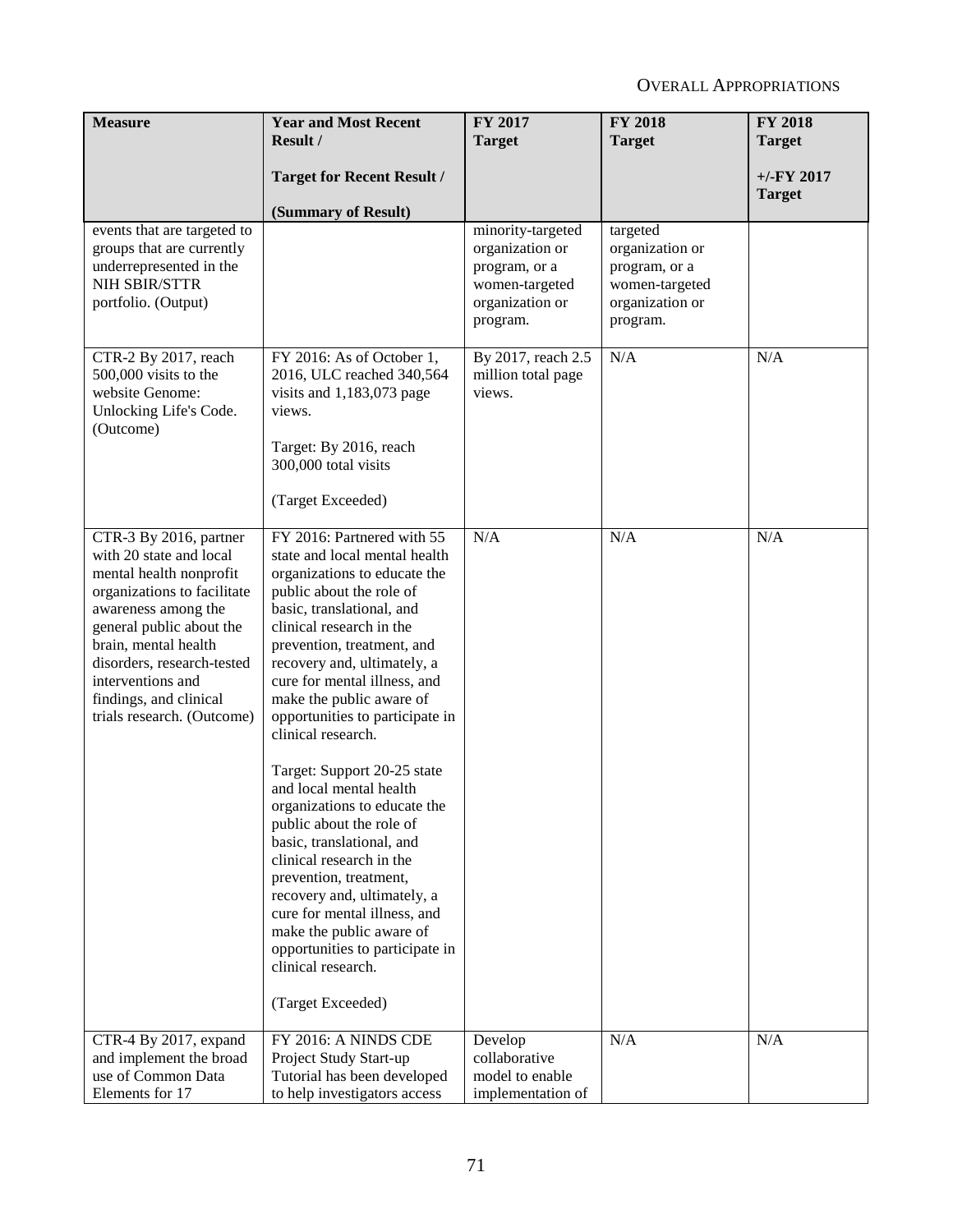| <b>Measure</b>                                                                                                                                                                     | <b>Year and Most Recent</b>                                                                                                                                                                                                                                                                                                                                                       | FY 2017                                                                                                                                                                                                                                                                                                                                                                                           | <b>FY 2018</b>                                                                                                                                                                       | <b>FY 2018</b>                 |
|------------------------------------------------------------------------------------------------------------------------------------------------------------------------------------|-----------------------------------------------------------------------------------------------------------------------------------------------------------------------------------------------------------------------------------------------------------------------------------------------------------------------------------------------------------------------------------|---------------------------------------------------------------------------------------------------------------------------------------------------------------------------------------------------------------------------------------------------------------------------------------------------------------------------------------------------------------------------------------------------|--------------------------------------------------------------------------------------------------------------------------------------------------------------------------------------|--------------------------------|
|                                                                                                                                                                                    | Result /                                                                                                                                                                                                                                                                                                                                                                          | <b>Target</b>                                                                                                                                                                                                                                                                                                                                                                                     | <b>Target</b>                                                                                                                                                                        | <b>Target</b>                  |
|                                                                                                                                                                                    | <b>Target for Recent Result /</b>                                                                                                                                                                                                                                                                                                                                                 |                                                                                                                                                                                                                                                                                                                                                                                                   |                                                                                                                                                                                      | $+/-$ FY 2017<br><b>Target</b> |
|                                                                                                                                                                                    | (Summary of Result)                                                                                                                                                                                                                                                                                                                                                               |                                                                                                                                                                                                                                                                                                                                                                                                   |                                                                                                                                                                                      |                                |
| neurological disorders<br>among investigators<br>conducting clinical<br>research. (Output)                                                                                         | CDEs and utilize the tools<br>provided for implementation<br>in their research study.<br>Target: Develop a clinical<br>research training module on<br>utilization of Common Data<br>Elements tools.<br>(Target Met)                                                                                                                                                               | the CDE project as<br>a long-term<br>sustainable<br>resource for the<br>clinical research<br>community.                                                                                                                                                                                                                                                                                           |                                                                                                                                                                                      |                                |
| CTR-5 By 2018, increase<br>the number of computer-<br>indexed MEDLINE<br>journals by 469 titles,<br>thereby increasing<br>indexing efficiency for<br>MEDLINE. (Output)             | FY 2016: The number of<br>computer-indexed<br>MEDLINE journals was<br>increased by 128 titles,<br>thereby increasing indexing<br>efficiency for MEDLINE.<br>Target: Increase the number<br>of journals indexed<br>automatically by the Medical<br><b>Text Indexer First Line</b><br>(MTIFL) process by 121<br>titles over the previous year.<br>(Target Exceeded)                 | Increase the<br>number of journals<br>indexed<br>automatically by<br>the Medical Text<br><b>Indexer First Line</b><br>(MTIFL) process<br>by 96 titles over<br>the previous year.                                                                                                                                                                                                                  | Increase the number<br>of journals indexed<br>automatically by the<br><b>Medical Text</b><br><b>Indexer First Line</b><br>(MTIFL) process by<br>60 titles over the<br>previous year. | N/A                            |
| CTR-6 By 2018, improve<br>NIH's ability to identify<br>outcomes that result from<br>NIH funded research<br>projects and report to the<br>public on research<br>outcomes. (Outcome) | FY 2016: The NIH Research<br>Performance Progress Report<br>began collecting structured<br>information on products that<br>can be used by NIH staff for<br>reporting purposes.<br>Target: By 2016, expand<br>NIH's electronic<br>infrastructure to support<br>grantees' reporting of<br>products and research results<br>that result from NIH research<br>grants.<br>(Target Met) | By 2017, establish<br>an electronic<br>closeout process<br>for NIH research<br>grants which<br>includes a Project<br><b>Outcomes Report</b><br>for the general<br>public<br>summarizing the<br>project outcomes<br>or findings that<br>expand<br>fundamental<br>knowledge,<br>enhance health,<br>lengthen life,<br>reduce illness and<br>disability, and<br>otherwise fulfill<br>the programmatic | By 2018, implement<br>system<br>improvements to<br>collect inclusion<br>data ( <i>i.e.</i> race,<br>gender, etc.) at<br>award closeout in a<br>structured format.                    | N/A                            |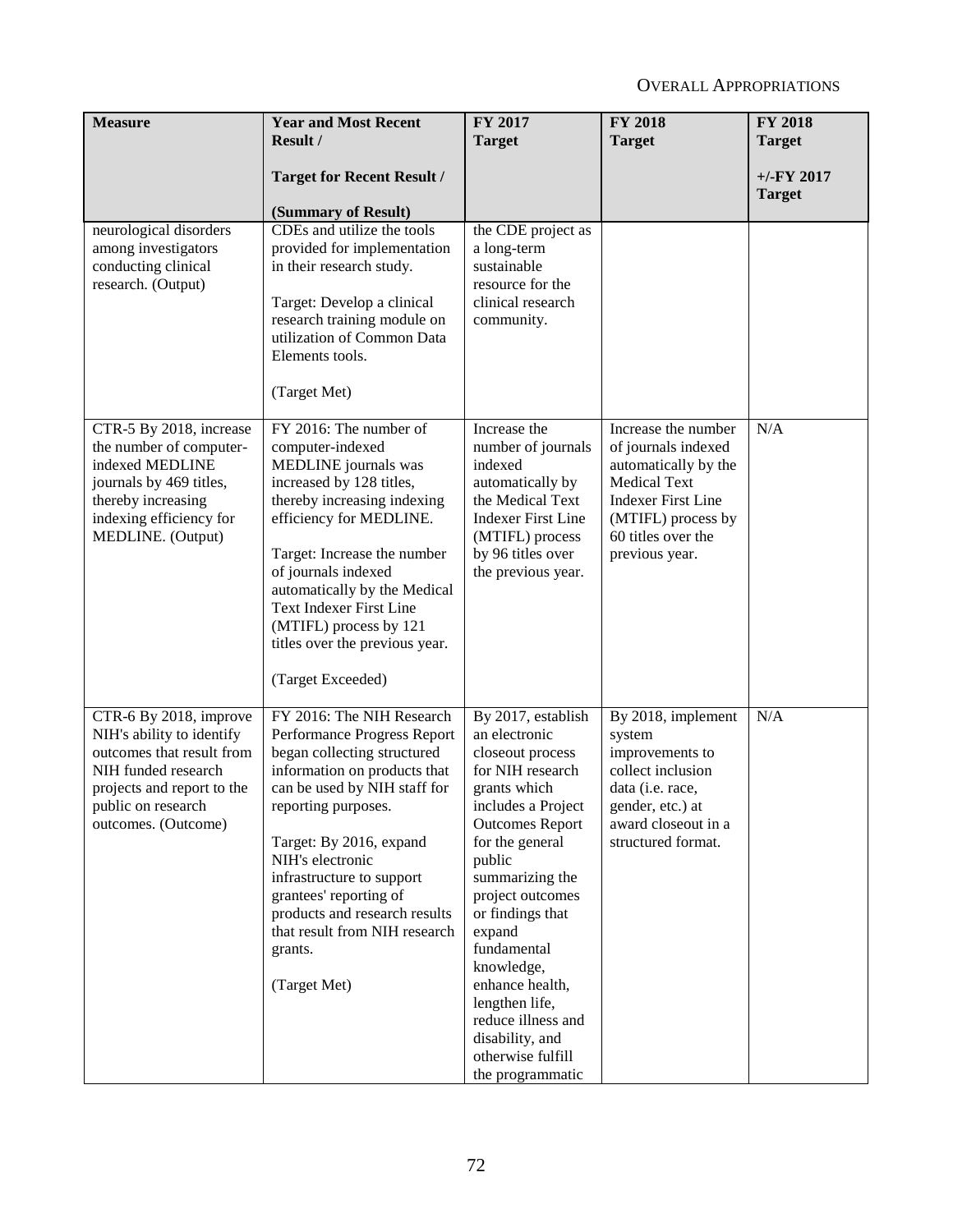| <b>Measure</b>                                                                                                                                                                                                                                                                                                                    | <b>Year and Most Recent</b>                                                                                                                                                                                                                                                                                                                                                                                                                                                                                  | FY 2017                                                                                     | <b>FY 2018</b>                                                                                                                                                    | <b>FY 2018</b>                 |
|-----------------------------------------------------------------------------------------------------------------------------------------------------------------------------------------------------------------------------------------------------------------------------------------------------------------------------------|--------------------------------------------------------------------------------------------------------------------------------------------------------------------------------------------------------------------------------------------------------------------------------------------------------------------------------------------------------------------------------------------------------------------------------------------------------------------------------------------------------------|---------------------------------------------------------------------------------------------|-------------------------------------------------------------------------------------------------------------------------------------------------------------------|--------------------------------|
|                                                                                                                                                                                                                                                                                                                                   | Result /                                                                                                                                                                                                                                                                                                                                                                                                                                                                                                     | <b>Target</b>                                                                               | <b>Target</b>                                                                                                                                                     | <b>Target</b>                  |
|                                                                                                                                                                                                                                                                                                                                   | <b>Target for Recent Result /</b>                                                                                                                                                                                                                                                                                                                                                                                                                                                                            |                                                                                             |                                                                                                                                                                   | $+/-$ FY 2017<br><b>Target</b> |
|                                                                                                                                                                                                                                                                                                                                   | (Summary of Result)                                                                                                                                                                                                                                                                                                                                                                                                                                                                                          |                                                                                             |                                                                                                                                                                   |                                |
|                                                                                                                                                                                                                                                                                                                                   |                                                                                                                                                                                                                                                                                                                                                                                                                                                                                                              | goals of the<br>research activity.                                                          |                                                                                                                                                                   |                                |
| CTR-7 By 2022, engage<br>a national community in<br>the development,<br>dissemination, and<br>implementation of a<br>comprehensive national<br>strategy to address the<br>burden of Chronic<br><b>Obstructive Pulmonary</b><br>Disease (COPD) in the<br>US. (Output)                                                              | $\sqrt{\text{Will}}$ begin reporting in<br>December 2017)                                                                                                                                                                                                                                                                                                                                                                                                                                                    | Complete<br>development and<br>begin<br>dissemination of a<br>national COPD<br>action plan. | Conduct annual<br>implementation<br>progress<br>webinars/meetings<br>with stakeholders.                                                                           | N/A                            |
| CTR-8 By 2020, improve<br>the breadth of available<br>metrics used to assess the<br>number of scientists<br>seeking research awards<br>from NIH, and report on<br>these expanded measures<br>to both inform agency<br>funding decisions, and<br>promote transparency<br>regarding the agency's<br>funding strategies.<br>(Output) | (Will begin reporting in<br>December 2018)                                                                                                                                                                                                                                                                                                                                                                                                                                                                   | N/A                                                                                         | By 2018, develop a<br>metric that captures<br>the unique number<br>of individuals who<br>apply for and<br>receive NIH funding<br>over a five-year time<br>period. | N/A                            |
| MPO-1 By 2016,<br>decrease by 10% the<br>costs associated with<br>trans-NIH recruitment<br>strategies for intramural<br>research group leaders.<br>(Efficiency)                                                                                                                                                                   | FY 2016: NIH completed the<br>phasing out of print<br>advertisements in scientific<br>journals for the Earl<br>Stadtman Investigator<br>search. This allowed NIH to<br>meet its goal of reducing the<br>overall trans-NIH<br>recruitment budget by 2%.<br>Target: A 2% decrease in the<br>budget and a minimum of<br>400 applicants in the<br>combined programs of the<br>Earl Stadtman Investigator<br>search, the Lasker Clinical<br>Research Scholars, and the<br>Early Independent Scientist<br>program. | N/A                                                                                         | N/A                                                                                                                                                               | N/A                            |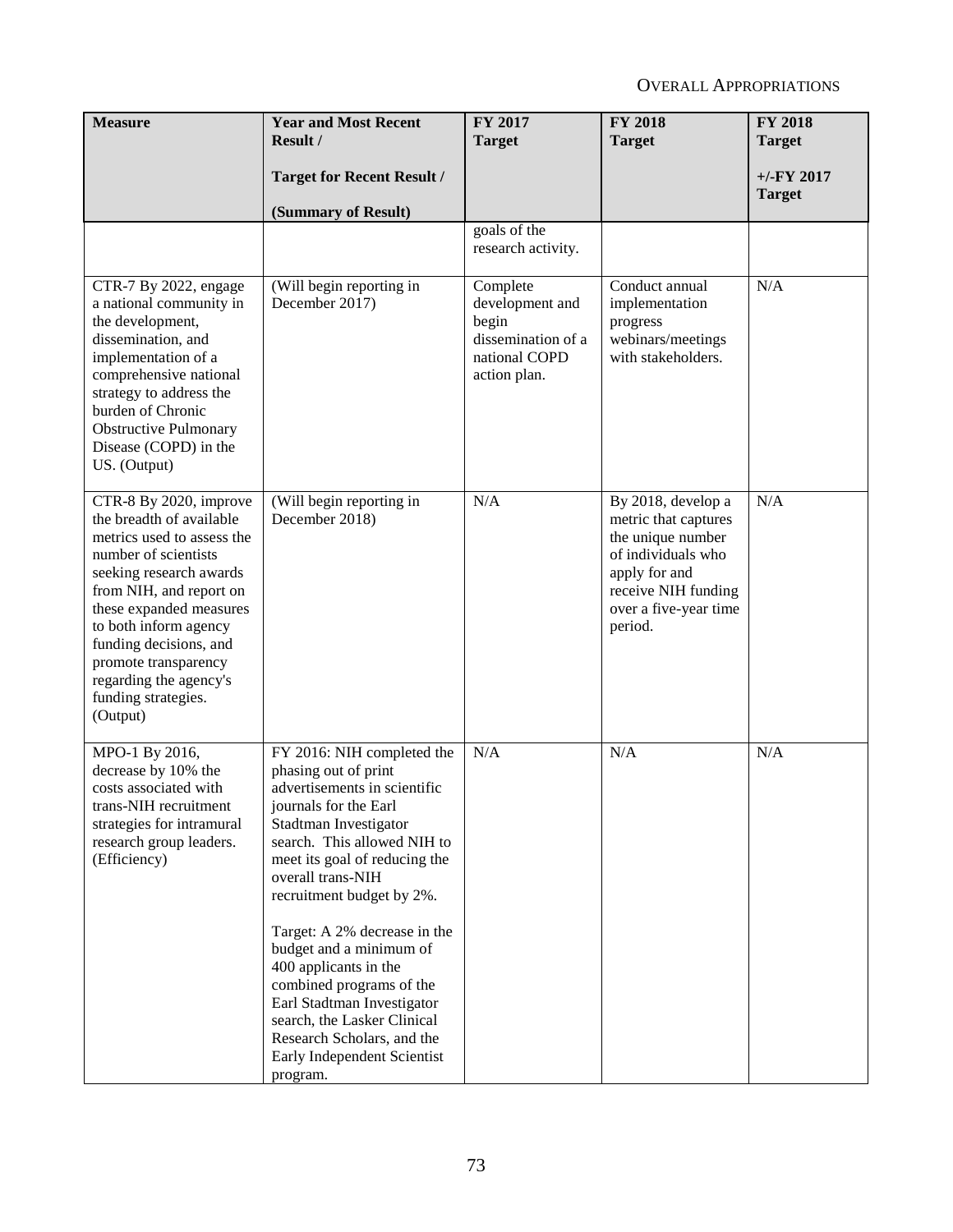| <b>Measure</b>                                                                                                                                                                    | <b>Year and Most Recent</b><br>Result /                                                                                                                                                                                                                                                                                                                                                                                                                                                                                                                                                                                                                                                                                                                                                                                                                                                                                                                                                                                                                                                                                                                                      | FY 2017<br><b>Target</b>                                                                                                                                                                                                                                                                                                                                                                                                                                                                                                                                                                                                                                                                                                                                                                                                             | <b>FY 2018</b><br><b>Target</b>                                                                                                                                                                                                                                                                                                                                                                                                                                                                                                                                                                                                                                                                                                                                                                                                                                                                           | <b>FY 2018</b><br><b>Target</b> |
|-----------------------------------------------------------------------------------------------------------------------------------------------------------------------------------|------------------------------------------------------------------------------------------------------------------------------------------------------------------------------------------------------------------------------------------------------------------------------------------------------------------------------------------------------------------------------------------------------------------------------------------------------------------------------------------------------------------------------------------------------------------------------------------------------------------------------------------------------------------------------------------------------------------------------------------------------------------------------------------------------------------------------------------------------------------------------------------------------------------------------------------------------------------------------------------------------------------------------------------------------------------------------------------------------------------------------------------------------------------------------|--------------------------------------------------------------------------------------------------------------------------------------------------------------------------------------------------------------------------------------------------------------------------------------------------------------------------------------------------------------------------------------------------------------------------------------------------------------------------------------------------------------------------------------------------------------------------------------------------------------------------------------------------------------------------------------------------------------------------------------------------------------------------------------------------------------------------------------|-----------------------------------------------------------------------------------------------------------------------------------------------------------------------------------------------------------------------------------------------------------------------------------------------------------------------------------------------------------------------------------------------------------------------------------------------------------------------------------------------------------------------------------------------------------------------------------------------------------------------------------------------------------------------------------------------------------------------------------------------------------------------------------------------------------------------------------------------------------------------------------------------------------|---------------------------------|
|                                                                                                                                                                                   |                                                                                                                                                                                                                                                                                                                                                                                                                                                                                                                                                                                                                                                                                                                                                                                                                                                                                                                                                                                                                                                                                                                                                                              |                                                                                                                                                                                                                                                                                                                                                                                                                                                                                                                                                                                                                                                                                                                                                                                                                                      |                                                                                                                                                                                                                                                                                                                                                                                                                                                                                                                                                                                                                                                                                                                                                                                                                                                                                                           |                                 |
|                                                                                                                                                                                   | <b>Target for Recent Result /</b>                                                                                                                                                                                                                                                                                                                                                                                                                                                                                                                                                                                                                                                                                                                                                                                                                                                                                                                                                                                                                                                                                                                                            |                                                                                                                                                                                                                                                                                                                                                                                                                                                                                                                                                                                                                                                                                                                                                                                                                                      |                                                                                                                                                                                                                                                                                                                                                                                                                                                                                                                                                                                                                                                                                                                                                                                                                                                                                                           | $+/-$ FY 2017<br><b>Target</b>  |
|                                                                                                                                                                                   | (Summary of Result)                                                                                                                                                                                                                                                                                                                                                                                                                                                                                                                                                                                                                                                                                                                                                                                                                                                                                                                                                                                                                                                                                                                                                          |                                                                                                                                                                                                                                                                                                                                                                                                                                                                                                                                                                                                                                                                                                                                                                                                                                      |                                                                                                                                                                                                                                                                                                                                                                                                                                                                                                                                                                                                                                                                                                                                                                                                                                                                                                           |                                 |
|                                                                                                                                                                                   | (Target Met)                                                                                                                                                                                                                                                                                                                                                                                                                                                                                                                                                                                                                                                                                                                                                                                                                                                                                                                                                                                                                                                                                                                                                                 |                                                                                                                                                                                                                                                                                                                                                                                                                                                                                                                                                                                                                                                                                                                                                                                                                                      |                                                                                                                                                                                                                                                                                                                                                                                                                                                                                                                                                                                                                                                                                                                                                                                                                                                                                                           |                                 |
| MPO-2 Provide<br>opportunities for<br>enhanced leadership<br>skills to meet the<br>challenges of workforce<br>management and/or<br>individual advancements.<br>(Ongoing) (Output) | FY 2016: NIH implemented<br>further recommendations<br>from the study as they<br>revised the Administrative<br>Training Committee Charter<br>and Committee scope to<br>establish maximum sizes of 6<br>at-large members, added<br>term limits to<br>subcommittees, and<br>streamlined intern activities<br>to match the smaller<br>intern/fellows pool.<br>NIH explored mixed At-<br>Large and designated<br>funding models, and<br>incorporated quarterly<br>updates to the Deputy<br>Director of Management<br>(DDM). With these changes,<br>the latest survey of graduates<br>showed 92 percent of interns<br>were satisfied or very<br>satisfied with their overall<br>experience, which was a five<br>percent increase from the<br>previous year.<br>Target: Assess [AS] results<br>of implementation<br>Implement recommendations<br>from study of NIH's<br>administrative intern and<br>fellows program [EX 2014/<br>IM 2015]<br>(Target Met)<br>FY 2016: Webinars were<br>successfully incorporated<br>into the Mid-Level<br>Leadership Program and<br>Women in Leadership<br>Workshops, and WebEx and<br>iPads were also successfully<br>incorporated into targeted | Examine [EX] key<br>area to enhance<br>leadership skills<br>*NIH will<br>examine best<br>practices in<br>supervisory<br>onboarding to<br>determine how to<br>best prepare new<br>NIH supervisors<br>for their roles and<br>ensure that they<br>are engaged and<br>committed to NIH.<br>[IM 2018/AS]<br>2019]<br>Implement [IM]<br>recommendation<br>from prior year<br>assessments *NIH<br>will implement the<br>recommendations<br>from prior year<br>assessments of the<br>Executive<br>Leadership<br>Program (ExLP) to<br>determine whether<br>it is effective in<br>meeting its long-<br>term goals, and<br>validate whether<br>the program<br>should continue<br>with its current<br>content [IM 2017/<br>AS 2018]<br>Assess [AS]<br>results of<br>implementation *<br>Assess best<br>practices and<br>review the<br>literature | Examine [EX] key<br>area to enhance<br>leadership skills<br>NIH workforce<br>trends to target<br>junior-level<br>programs to job<br>series with the<br>largest anticipated<br>risk in filling future<br>leadership<br>positions.[IM 2019/<br>AS 2020]<br>Implement [IM]<br>recommendation<br>from prior year<br>assessments *NIH<br>will implement best<br>practices in<br>supervisory<br>onboarding to<br>determine how to<br>best prepare new<br>NIH supervisors for<br>their roles and<br>ensure that they are<br>engaged and<br>committed to NIH.<br>[IM 2018/ AS 2019]<br>Assess [AS] results<br>of implementation<br>*NIH will assess the<br>outcomes of the<br>Executive<br>Leadership Program<br>(ExLP) to determine<br>whether it is<br>effective in meeting<br>its long-term goals,<br>and validate whether<br>the program should<br>continue with its<br>current content [IM<br>2017/ AS 2018] | N/A                             |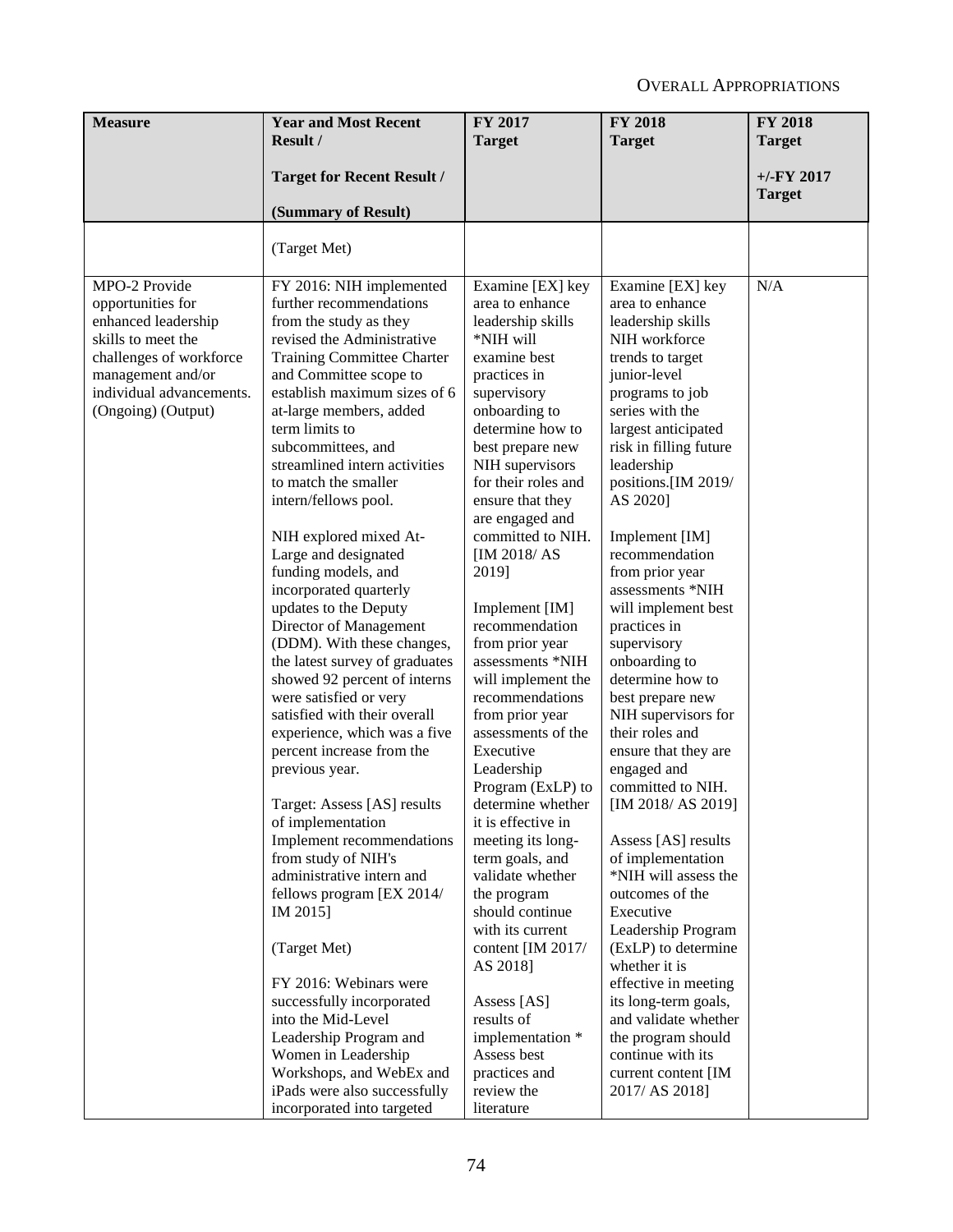| <b>Measure</b> | <b>Year and Most Recent</b>                               | <b>FY 2017</b>                 | <b>FY 2018</b> | <b>FY 2018</b> |
|----------------|-----------------------------------------------------------|--------------------------------|----------------|----------------|
|                | Result /                                                  | <b>Target</b>                  | <b>Target</b>  | <b>Target</b>  |
|                | <b>Target for Recent Result /</b>                         |                                |                | $+/-FY$ 2017   |
|                |                                                           |                                |                | <b>Target</b>  |
|                | (Summary of Result)                                       |                                |                |                |
|                | leadership programming and                                | regarding                      |                |                |
|                | the Senior Leadership                                     | incorporating the              |                |                |
|                | Program (SLP) role-play                                   | latest technologies            |                |                |
|                | activities.                                               | into leadership                |                |                |
|                |                                                           | development                    |                |                |
|                | Target: Implement [IM]<br>recommendation from prior       | programs to<br>determine which |                |                |
|                | year assessments * Assess                                 | are most effective             |                |                |
|                | best practices and review the                             | and practicable to             |                |                |
|                | literature regarding                                      | create efficiencies            |                |                |
|                | incorporating the latest                                  | and/or enhance                 |                |                |
|                | technologies into leadership                              | learning [EX 2015]             |                |                |
|                | development programs to                                   | $/AS$ 2017]                    |                |                |
|                | determine which are most                                  |                                |                |                |
|                | effective and practicable to                              |                                |                |                |
|                | create efficiencies and/or                                |                                |                |                |
|                | enhance learning [EX 2015                                 |                                |                |                |
|                | $/AS$ 2017]                                               |                                |                |                |
|                | (Target Met)                                              |                                |                |                |
|                | FY 2016: An external                                      |                                |                |                |
|                | research team evaluated the<br>2010-2014 Executive        |                                |                |                |
|                | Leadership Programs. The                                  |                                |                |                |
|                | comparative analysis and                                  |                                |                |                |
|                | interviews produced                                       |                                |                |                |
|                | overwhelmingly positive                                   |                                |                |                |
|                | results, and                                              |                                |                |                |
|                | recommendations will be                                   |                                |                |                |
|                | implemented in the revised<br>program, including changing |                                |                |                |
|                | the program to run biennially                             |                                |                |                |
|                | to maintain selectiveness,                                |                                |                |                |
|                | encourage more networking,                                |                                |                |                |
|                | re-introduce an off-site                                  |                                |                |                |
|                | location, and offer more                                  |                                |                |                |
|                | immersive NIH experiences.                                |                                |                |                |
|                | Target: Examine [EX] key                                  |                                |                |                |
|                | area to enhance leadership                                |                                |                |                |
|                | skills *NIH will examine the                              |                                |                |                |
|                | outcomes of the Executive                                 |                                |                |                |
|                | Leadership Program (ExLP)                                 |                                |                |                |
|                | to determine whether it is                                |                                |                |                |
|                | effective in meeting its long-                            |                                |                |                |
|                | term goals, and validate                                  |                                |                |                |
|                | whether the program should<br>continue with its current   |                                |                |                |
|                | content [IM 2017/ AS 2018]                                |                                |                |                |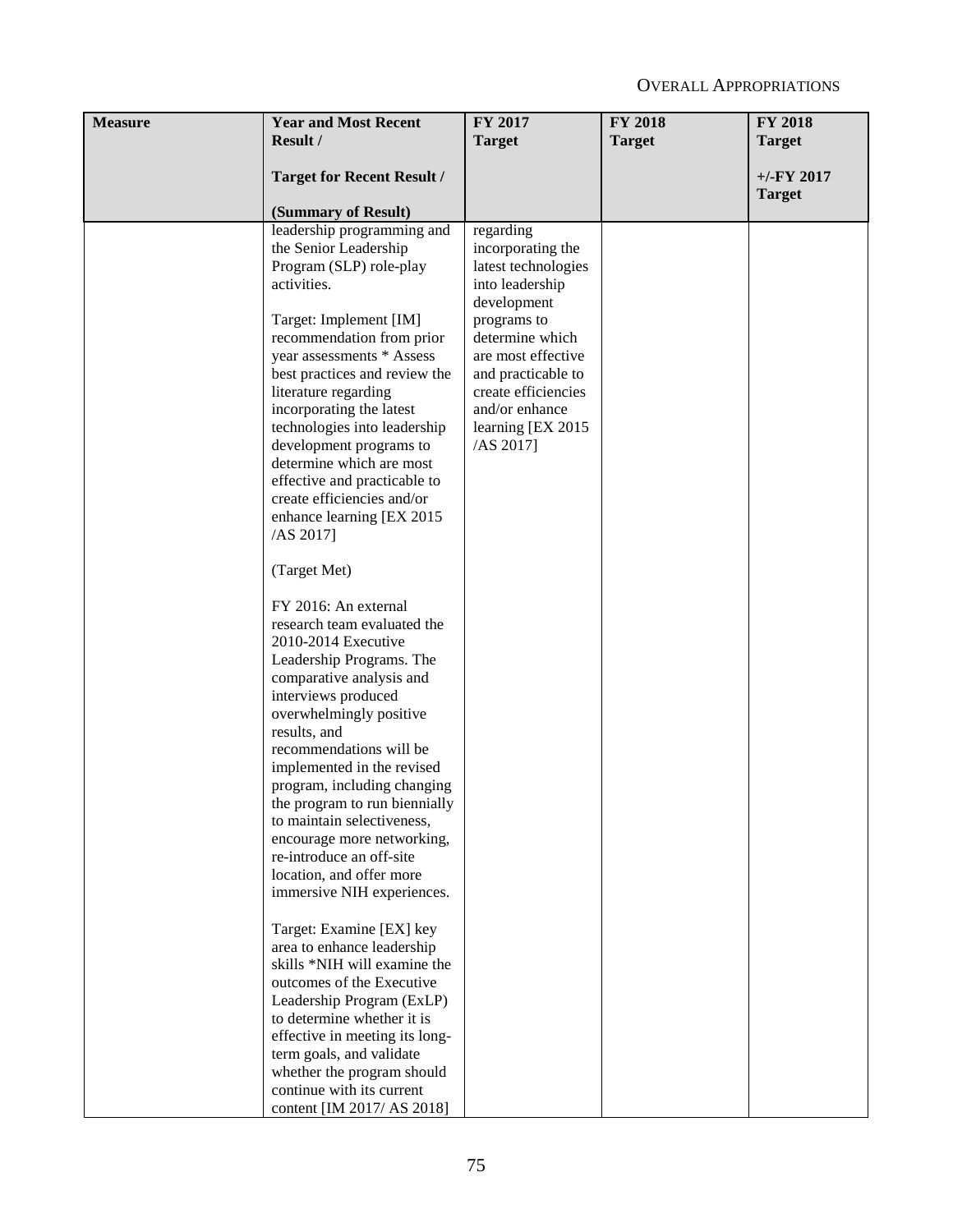| <b>Measure</b>                                                                                                                                                        | <b>Year and Most Recent</b><br>Result /                                                                                                                                                                                                                                                                                                                                                                                                                                                                                                                                                                                                                                                                                                                                                                                                                                                                                                                                                                                                                                                                     | FY 2017<br><b>Target</b>                                                                                                                                                                                                                                                                                                                                                                                                                                                                                                                                                                                                                                                                                                                                                    | <b>FY 2018</b><br><b>Target</b>                                                                                                                                                                                                                                                                                                                                                                                                                                                                                                                                                                                                                                                                                    | <b>FY 2018</b><br><b>Target</b> |
|-----------------------------------------------------------------------------------------------------------------------------------------------------------------------|-------------------------------------------------------------------------------------------------------------------------------------------------------------------------------------------------------------------------------------------------------------------------------------------------------------------------------------------------------------------------------------------------------------------------------------------------------------------------------------------------------------------------------------------------------------------------------------------------------------------------------------------------------------------------------------------------------------------------------------------------------------------------------------------------------------------------------------------------------------------------------------------------------------------------------------------------------------------------------------------------------------------------------------------------------------------------------------------------------------|-----------------------------------------------------------------------------------------------------------------------------------------------------------------------------------------------------------------------------------------------------------------------------------------------------------------------------------------------------------------------------------------------------------------------------------------------------------------------------------------------------------------------------------------------------------------------------------------------------------------------------------------------------------------------------------------------------------------------------------------------------------------------------|--------------------------------------------------------------------------------------------------------------------------------------------------------------------------------------------------------------------------------------------------------------------------------------------------------------------------------------------------------------------------------------------------------------------------------------------------------------------------------------------------------------------------------------------------------------------------------------------------------------------------------------------------------------------------------------------------------------------|---------------------------------|
|                                                                                                                                                                       |                                                                                                                                                                                                                                                                                                                                                                                                                                                                                                                                                                                                                                                                                                                                                                                                                                                                                                                                                                                                                                                                                                             |                                                                                                                                                                                                                                                                                                                                                                                                                                                                                                                                                                                                                                                                                                                                                                             |                                                                                                                                                                                                                                                                                                                                                                                                                                                                                                                                                                                                                                                                                                                    |                                 |
|                                                                                                                                                                       | <b>Target for Recent Result /</b>                                                                                                                                                                                                                                                                                                                                                                                                                                                                                                                                                                                                                                                                                                                                                                                                                                                                                                                                                                                                                                                                           |                                                                                                                                                                                                                                                                                                                                                                                                                                                                                                                                                                                                                                                                                                                                                                             |                                                                                                                                                                                                                                                                                                                                                                                                                                                                                                                                                                                                                                                                                                                    | $+/-$ FY 2017<br><b>Target</b>  |
|                                                                                                                                                                       | (Summary of Result)                                                                                                                                                                                                                                                                                                                                                                                                                                                                                                                                                                                                                                                                                                                                                                                                                                                                                                                                                                                                                                                                                         |                                                                                                                                                                                                                                                                                                                                                                                                                                                                                                                                                                                                                                                                                                                                                                             |                                                                                                                                                                                                                                                                                                                                                                                                                                                                                                                                                                                                                                                                                                                    |                                 |
|                                                                                                                                                                       | (Target Met)                                                                                                                                                                                                                                                                                                                                                                                                                                                                                                                                                                                                                                                                                                                                                                                                                                                                                                                                                                                                                                                                                                |                                                                                                                                                                                                                                                                                                                                                                                                                                                                                                                                                                                                                                                                                                                                                                             |                                                                                                                                                                                                                                                                                                                                                                                                                                                                                                                                                                                                                                                                                                                    |                                 |
| MPO-3 Address diverse<br>workforce recruitment<br>needs to ascertain highly<br>qualified staff to conduct<br>or support biomedical<br>research. (Ongoing)<br>(Output) | FY 2016: NIH/OHR<br>supported the Indian Health<br>Services, per a request from<br>HHS/ASA to help find talent<br>in the greater plains area.<br>IHS had to shut down several<br>field hospitals due to not<br>being able to staff them<br>appropriately.<br>Target: Implement [IM] key<br>area to enhance recruitment<br>*Increase the use of<br><b>Community Recruitment</b><br>Efforts. [AS 2017]<br>(Target Met)<br>FY 2016: OHR recruited for<br>HR Specialists through<br>Pathways to enhance OHR's<br>succession planning efforts<br>and to develop a talent<br>pipeline. This will provide a<br>steady stream of talent to<br>complement our seasoned<br>team members.<br>Target: Implement [IM] key<br>area to enhance recruitment<br>*Launch a robust OHR<br>succession planning effort to<br>ensure OHR staff are<br>available to meet the<br>recruitment needs of NIH.<br>[AS $2017$ ]<br>(Target Met)<br>FY 2016: OHR expanded the<br>Pathways program to include<br>the following STEM<br>positions: Engineering<br>Technician, PMF Public<br>Health Analyst, and a PMF<br>Health Specialist. | Examine [EX] key<br>area to enhance<br>recruitment<br>*Examine a way<br>to create a<br>comprehensive<br>program that<br>incorporates SMEs<br>during the<br>recruitment<br>process, as<br>appropriate. [IM<br>2018] [AS 2019]<br>Implement [IM]<br>key area to<br>enhance<br>recruitment<br>*Implement an<br>expansion of the<br>Pathways Program<br>to STEM career<br>path for focused<br>students and<br>supporting of<br>succession<br>planning efforts.<br>[IM 2017] [AS<br>2018]<br>Assess [AS]<br>results of<br>implementation<br>*Assess the results<br>on launching a<br>robust OHR<br>succession<br>planning effort to<br>ensure OHR staff<br>are available to<br>meet the<br>recruitment needs<br>of NIH. [AS 2017]<br>Assess [AS]<br>results of<br>implementation | Examine [EX] key<br>area to enhance<br>recruitment *NIH<br>will examine HR<br><b>CARDS</b> to<br>determine whether it<br>is effective in<br>meeting program<br>goals and<br>streamlining the<br>efficient use of<br>standard HR<br>packages. [IM<br>2019/AS 2020]<br>Implement [IM] key<br>area to enhance<br>recruitment<br>*Implement the<br>creation of a<br>program that<br>incorporates SMEs<br>during the<br>recruitment process,<br>as appropriate. [IM<br>2018] [AS 2019]<br>Assess [AS] results<br>of implementation<br>*Assess the<br>expansion of the<br>Pathways Program<br>to STEM career path<br>for focused students<br>and in support of<br>succession planning<br>efforts. [IM 2017]<br>[AS 2018] | N/A                             |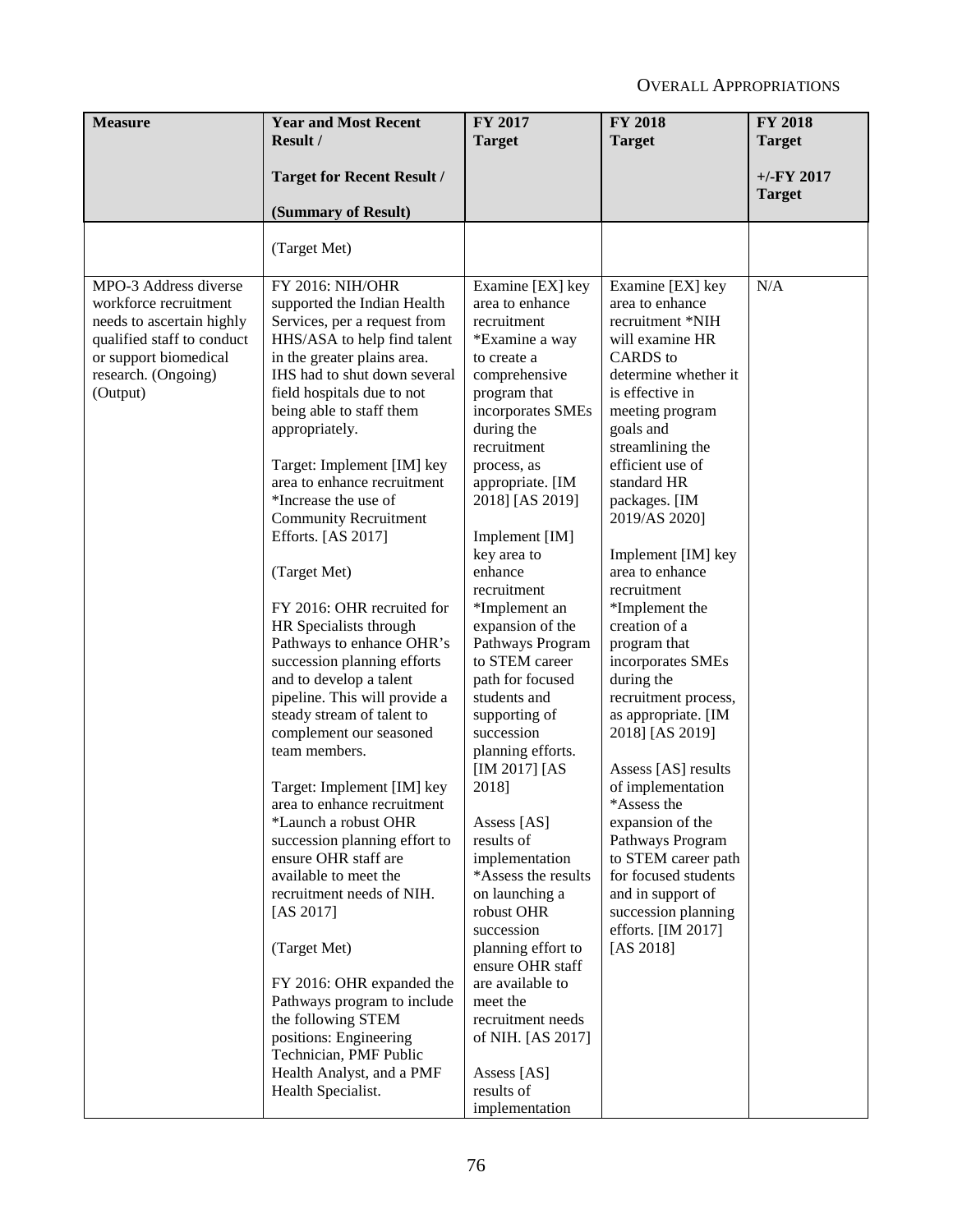| <b>Measure</b>                                        | <b>Year and Most Recent</b>                                  | FY 2017                           | <b>FY 2018</b>                          | <b>FY 2018</b> |
|-------------------------------------------------------|--------------------------------------------------------------|-----------------------------------|-----------------------------------------|----------------|
|                                                       | Result /                                                     | <b>Target</b>                     | <b>Target</b>                           | <b>Target</b>  |
|                                                       | <b>Target for Recent Result /</b>                            |                                   |                                         | $+/-FY$ 2017   |
|                                                       |                                                              |                                   |                                         | <b>Target</b>  |
|                                                       | (Summary of Result)<br>Target: Examine [EX] key              | *Assess the results               |                                         |                |
|                                                       | area to enhance recruitment                                  | of implementation                 |                                         |                |
|                                                       | *Expansion of the Pathways                                   | on the Increase use               |                                         |                |
|                                                       | Program to STEM career                                       | of Global                         |                                         |                |
|                                                       | path for focused students and<br>supporting of succession    | Recruitments. [AS<br>2017]        |                                         |                |
|                                                       | planning efforts. [IM 2017]                                  |                                   |                                         |                |
|                                                       | [AS 2018]                                                    |                                   |                                         |                |
|                                                       | (Target Met)                                                 |                                   |                                         |                |
|                                                       |                                                              |                                   |                                         |                |
| MPO-4 Reallocate                                      | FY 2016: 25% of Principal                                    | Conduct BSC                       | Conduct BSC                             | N/A            |
| laboratory resources<br>based on external reviews     | Investigators were reviewed<br>resulting in 25% of resources | reviews of 25% of<br>Principal    | reviews annually of<br>25% of Principal |                |
| by Boards of Scientific                               | recommended to be                                            | Investigators to                  | Investigators to                        |                |
| Counselors. (Output)                                  | reallocated                                                  | access quality of                 | assess quality of                       |                |
|                                                       | Target: Conduct BSC                                          | science in order to<br>prioritize | science and<br>prioritize resources.    |                |
|                                                       | reviews of 25% of Principal                                  | resources.                        |                                         |                |
|                                                       | Investigators to access                                      |                                   |                                         |                |
|                                                       | quality of science in order to                               |                                   |                                         |                |
|                                                       | prioritize resources.                                        |                                   |                                         |                |
|                                                       | (Target Met)                                                 |                                   |                                         |                |
| MPO-5 Improve facility                                | FY 2016: The condition of                                    | $Clwa = 78.40$                    | CIwa=80.86                              | N/A            |
| conditions in order to<br>reach and maintain a        | the facilities portfolio<br>reached a CIwa of 83.6.          |                                   |                                         |                |
| Condition Index (CI)                                  |                                                              |                                   |                                         |                |
| weighted average of 85 or                             | Target: $Clwa = 79.39$                                       |                                   |                                         |                |
| above (CIwa=85).                                      | (Target Exceeded)                                            |                                   |                                         |                |
| (Ongoing) (Output and<br>Efficiency)                  |                                                              |                                   |                                         |                |
|                                                       |                                                              |                                   |                                         |                |
| MPO-6 By 2017,<br>maintain the annual                 | FY 2016: 88.9% of the<br>occupied gross square (GSF)         | Target = $85.68\%$                | N/A                                     | N/A            |
| condition of buildings                                | reached a CI greater than 65.                                |                                   |                                         |                |
| and facilities portfolio so                           |                                                              |                                   |                                         |                |
| that no less than 95% of<br>occupied gross square     | Target: Target = $85.7\%$                                    |                                   |                                         |                |
| feet (GSF) will have a CI                             | (Target Exceeded)                                            |                                   |                                         |                |
| greater than 65. (Output                              |                                                              |                                   |                                         |                |
| and Efficiency)                                       |                                                              |                                   |                                         |                |
| MPO-7 Manage all                                      | FY 2016: Eleven (11) of the                                  | 16 Active Projects                | 15 Active Projects                      | N/A            |
| <b>Buildings and Facilities</b>                       | fifteen (15) active projects at                              |                                   |                                         |                |
| (B&F) line item projects<br>so it is completed within | the Facility Project Approval<br>Agreement (FPAA) level      |                                   |                                         |                |
| 100% of the final                                     | threshold were effectively                                   |                                   |                                         |                |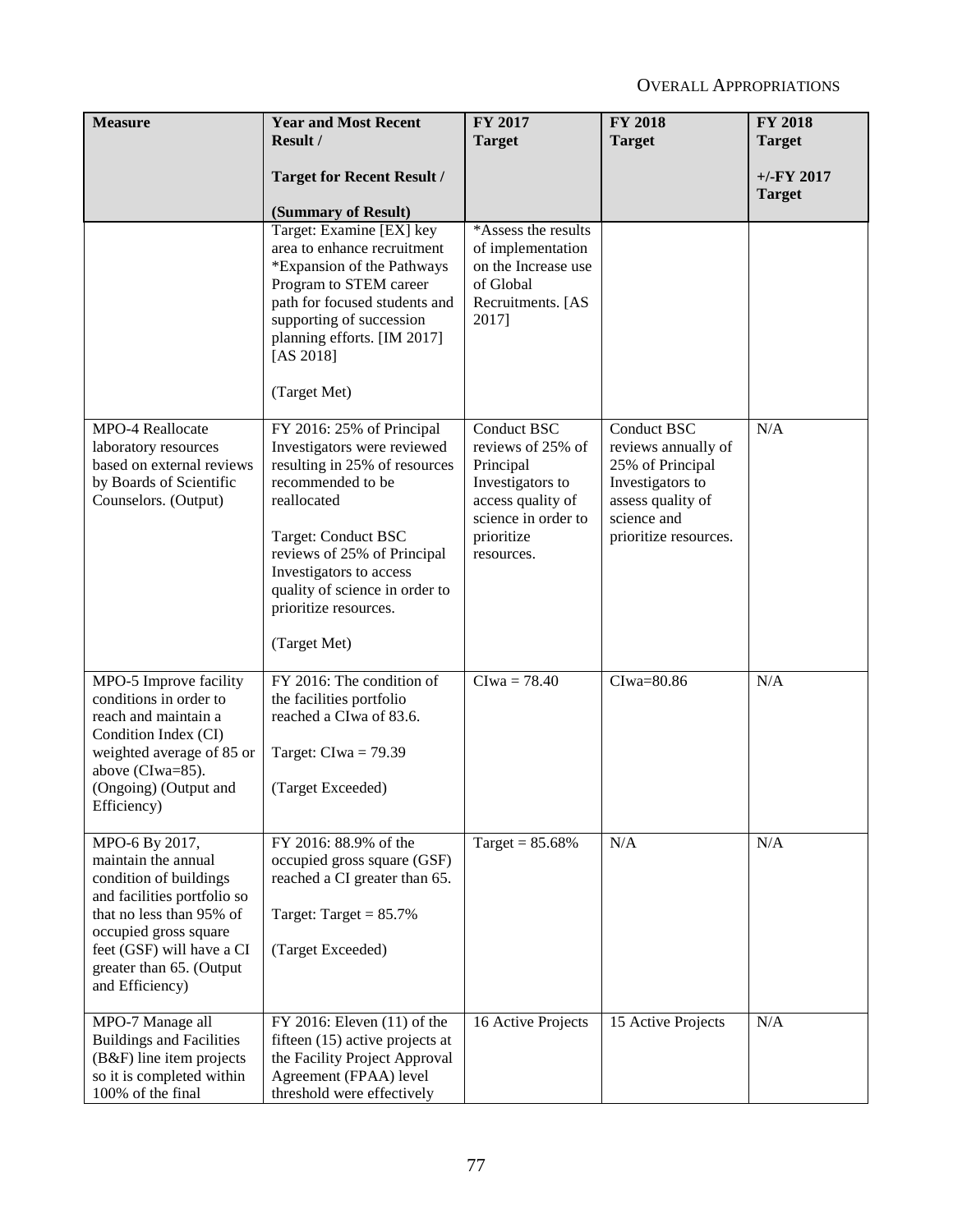| <b>Measure</b>                                                                                                                                                                                                                              | <b>Year and Most Recent</b><br>Result /                                                                                                                                                                                                                                                                                                                                       | FY 2017<br><b>Target</b>                                                              | <b>FY 2018</b><br><b>Target</b>                                                    | <b>FY 2018</b><br><b>Target</b> |
|---------------------------------------------------------------------------------------------------------------------------------------------------------------------------------------------------------------------------------------------|-------------------------------------------------------------------------------------------------------------------------------------------------------------------------------------------------------------------------------------------------------------------------------------------------------------------------------------------------------------------------------|---------------------------------------------------------------------------------------|------------------------------------------------------------------------------------|---------------------------------|
|                                                                                                                                                                                                                                             | <b>Target for Recent Result /</b><br>(Summary of Result)                                                                                                                                                                                                                                                                                                                      |                                                                                       |                                                                                    | $+/-FY$ 2017<br><b>Target</b>   |
| approved project cost.<br>(Ongoing) (Output)                                                                                                                                                                                                | managed to ensure<br>completion within 100% of<br>the final approved project<br>cost.<br>Target: 15 Active Projects<br>(Target Not Met)                                                                                                                                                                                                                                       |                                                                                       |                                                                                    |                                 |
| MPO-8 Manage design<br>and construction of<br>capital facility projects<br>funded by B&F so that no<br>more than 10% of the<br>projects may incorporate<br>plus or minus 10%<br>adjustments of the<br>approved scope.<br>(Ongoing) (Output) | FY 2016: The design and<br>construction for thirteen (13)<br>of the fifteen (15) active<br>projects in the portfolio was<br>managed effectively under<br>this target goal that focuses<br>on ensuring that no more<br>than 10% of the portfolio<br>incorporated a plus or minus<br>10% adjustment of the<br>approved scope.<br>Target: 15 Active Projects<br>(Target Not Met) | 16 Active Projects                                                                    | 15 Active Projects                                                                 | N/A                             |
| MPO-9 Utilize<br>performance-based<br>contracting (PBC).<br>(ongoing) (Output)                                                                                                                                                              | FY 2016: Obligated 47% of<br>eligible service contracting<br>dollars to PBC.<br>Target: Obligate the FY 2016<br>NIH goal of eligible service<br>contracting dollars to PBC.<br>(Target Met)                                                                                                                                                                                   | Obligate the FY<br>2017 goal of<br>eligible service<br>contracting dollars<br>to PBC. | Obligate the FY<br>2018 goal of eligible<br>service contracting<br>dollars to PBC. | N/A                             |
| MPO-10 Conduct<br>systematic evaluations<br>and pilot studies to<br>identify strategies and<br>future needs for<br>enhancing the quality of<br>peer review and<br>improving efficiency.<br>(Output)                                         | (Will begin reporting in<br>December 2017)                                                                                                                                                                                                                                                                                                                                    | Identify historical<br>measures of peer<br>review quality and<br>efficiency.          | Design and test<br>measures of peer<br>review quality and<br>efficiency.           | N/A                             |
| MPO-11 Verify 75% of<br>awarded state-of-the-art<br>instruments are installed<br>at NIH-supported                                                                                                                                           | (Will begin reporting in<br>December 2018)                                                                                                                                                                                                                                                                                                                                    | N/A                                                                                   | 70% of the awarded<br>state-of-the-art<br>instruments are<br>acquired and          | N/A                             |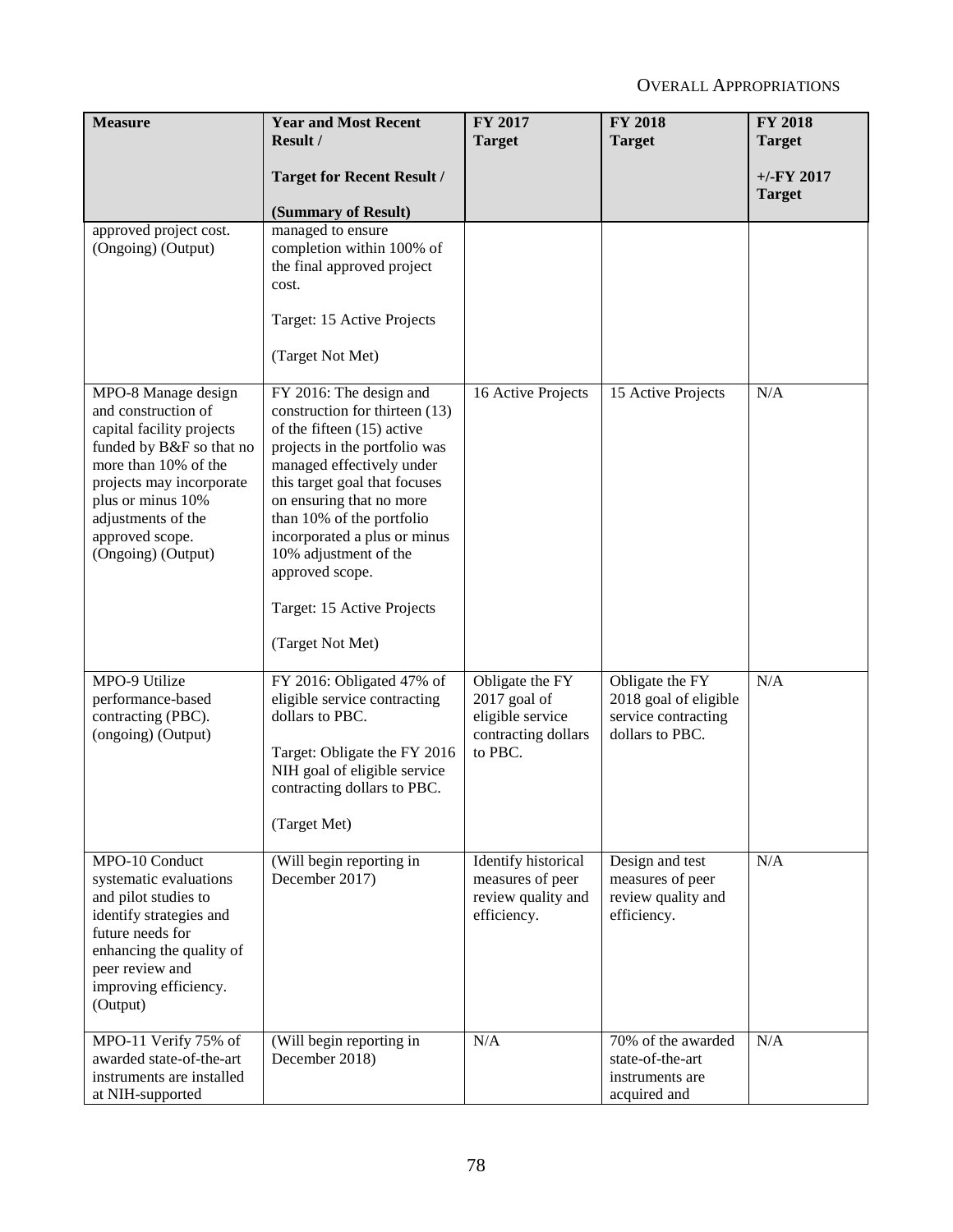| <b>Measure</b>                                                                                                                                                                                                                      | <b>Year and Most Recent</b><br>Result /                  | FY 2017<br><b>Target</b> | <b>FY 2018</b><br><b>Target</b>                                                                                                                                                                                                                                                                                                                              | <b>FY 2018</b><br><b>Target</b> |
|-------------------------------------------------------------------------------------------------------------------------------------------------------------------------------------------------------------------------------------|----------------------------------------------------------|--------------------------|--------------------------------------------------------------------------------------------------------------------------------------------------------------------------------------------------------------------------------------------------------------------------------------------------------------------------------------------------------------|---------------------------------|
|                                                                                                                                                                                                                                     | <b>Target for Recent Result /</b><br>(Summary of Result) |                          |                                                                                                                                                                                                                                                                                                                                                              | $+/-$ FY 2017<br><b>Target</b>  |
| research institutions<br>across the nation.<br>(Output)                                                                                                                                                                             |                                                          |                          | installed at NIH-<br>supported research<br>institutions 18<br>months after award                                                                                                                                                                                                                                                                             |                                 |
| MPO-12 By 2020,<br>enhance the management,<br>oversight, and<br>transparency of NIH-<br>funded clinical trials<br>through reforms to<br>clinical trials grant<br>applications, peer review,<br>and tracking of awards.<br>(Outcome) | (Will begin reporting in<br>December 2018)               | N/A                      | Improve the quality<br>and strengthen peer<br>review of clinical<br>trial applications by<br>1) requiring that all<br>clinical trial<br>applications be<br>submitted to clinical<br>trial-specific<br>funding opportunity<br>announcements<br>(FOAs) and 2)<br>introducing new<br>clinical trials-<br>specific review<br>criteria to enhance<br>peer review. | N/A                             |